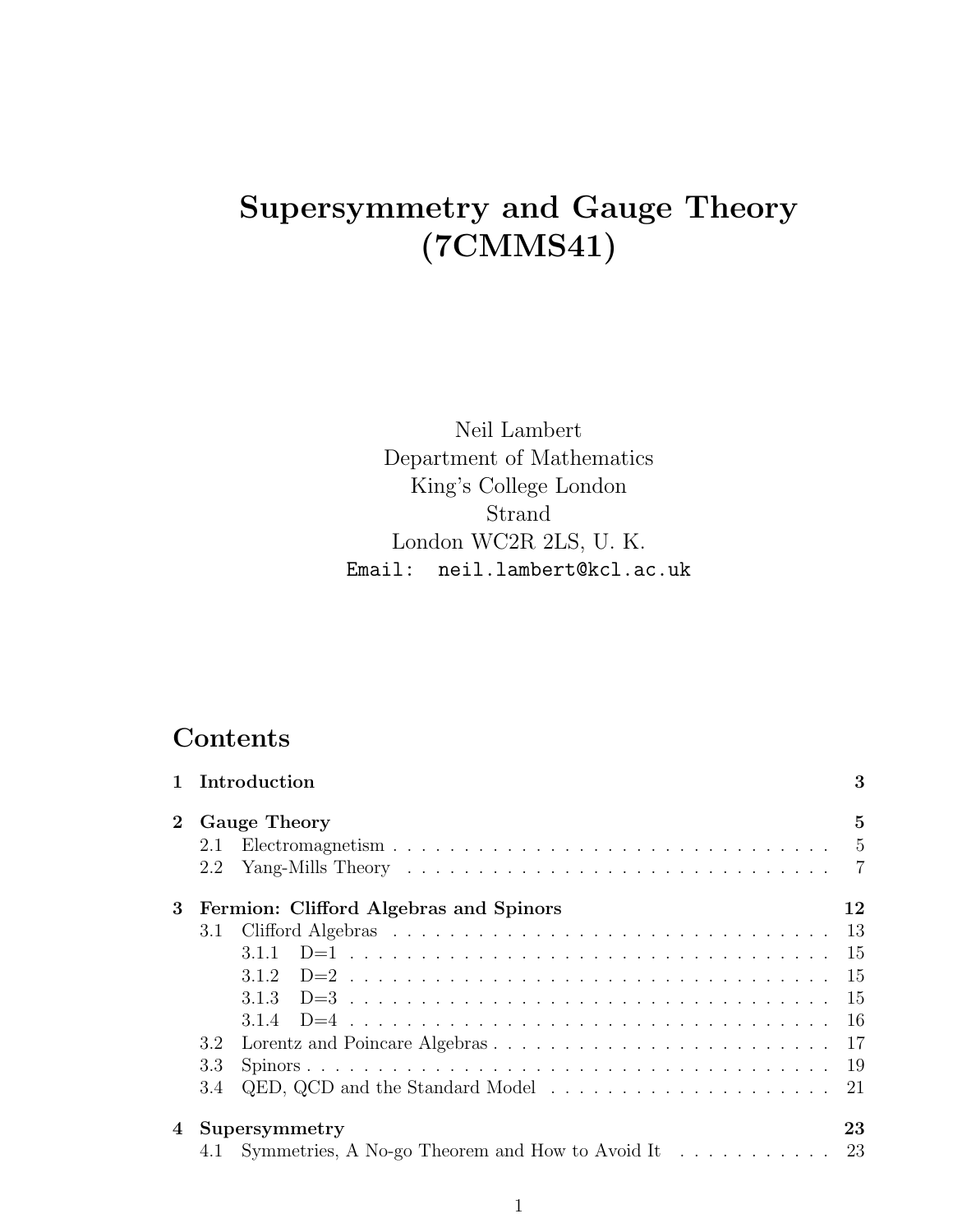|             |                                                 | 5 Elementary Consequences of Supersymmetry          | 26  |
|-------------|-------------------------------------------------|-----------------------------------------------------|-----|
| 6           | <b>Super-Yang Mills</b>                         |                                                     |     |
|             |                                                 |                                                     | 31  |
|             | 6.2                                             |                                                     | -34 |
|             | 6.3                                             |                                                     |     |
| $7^{\circ}$ | <b>Extended Supersymmety</b>                    |                                                     |     |
|             |                                                 |                                                     | -39 |
| 8           | <b>Physical Features of Yang-Mills Theories</b> |                                                     |     |
|             |                                                 |                                                     | 44  |
|             | 8.2                                             | Global Symmetries and Spontaneous Symmetry Breaking | 46  |
|             | 8.3                                             |                                                     | 48  |
|             |                                                 |                                                     |     |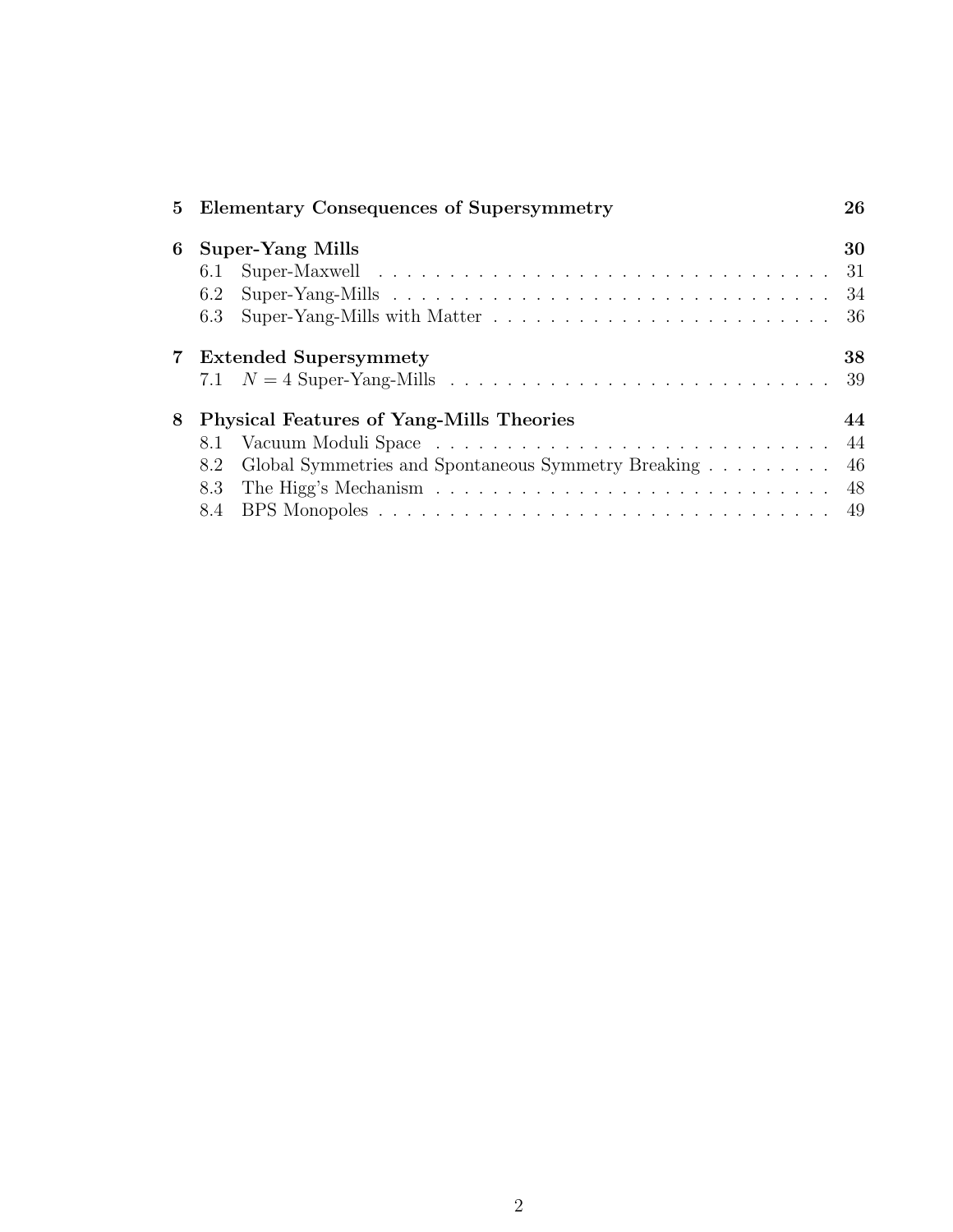## 1 Introduction

Particle Physics is the study of matter at the smallest scales that can be accessed by experiment. Currently energy scales are as high as  $100GeV$  which corresponds to distances of  $10^{-16}$ cm (recall that the atomic scale is about  $10^{-9}$ cm and the nucleus is about  $10^{-13}$ cm). Our understanding of Nature up to this scale is excellent<sup>1</sup>. Indeed it must be one of the most successful and accurate scientific theories and goes by the least impressive name "The Standard Model of Elementary Particle Physics". This theory is a relativistic quantum theory which postulates that matter is made up of point-sized particles (in so far as it makes sense to talk about particles as opposed to waves). The mathematical framework for such a theory is quantum field theory. There are an infinite list of possible quantum field theories and the Standard Model is one of these, much like a needle in a haystack.

Technically the Standard Model is a relativistic quantum gauge field theory. What does this mean? The word quantum presumably requires no explanation. The term relativistic refers to the fact that it is consistent with special relativity.

What does is mean to be a gauge theory? The precise meaning of this is a substantial part of this course. In a nutshell a gauge theory means that there are symmetries which are 'local'. I hope that you are familiar with a symmetry. This is transformation of the fields that leaves the action invariant. If we denote the fields of the theory by  $\Phi^A$  then this means that there is an infinitesimal transformation

$$
\delta \Phi^A = \epsilon^r T_r^A{}_B \Phi^B \t\t(1.1)
$$

where  $\epsilon^r$  are constant infinitesimal parameters labeled by r, such that

$$
\delta \mathcal{L} = \sum_{A} \frac{\partial \mathcal{L}}{\partial \Phi^{A}} \delta \Phi^{A} = 0
$$
\n(1.2)

(up to a possible total derivative). To be a gauge symmetry means that this is still true when  $\epsilon^r$  is allowed to become arbitrary functions of spacetime, *i.e.* a different symmetry transformation is allowed at each point in spacetime! This seems remarkable (at least it does to me). But what is more remarkable is that this is how Nature really works.

In fact one can prove that the only renormalization four-dimensional quantum field theories are gauge theories. What does this mean? Well it is sometimes said that quantum field theories only make sense if they are renormalizable. Renormalizable means that all the divergences that arise in calculations can be compensated for by a (divergent) shift of the parameters of the theory (coupling constants etc.). This isn't the modern picture. Following Wilson we now suppose that there is some better, or more fundamental, theory at high energy that doesn't have divergences. As one does to lower energies it is necessary to average out over the higher energy modes above some cut-off Λ. This process is referred to as 'integrating out'. As a result the various

<sup>&</sup>lt;sup>1</sup>This ignores important issues that arise in large and complex systems such as those that are studied in condensed matter physics.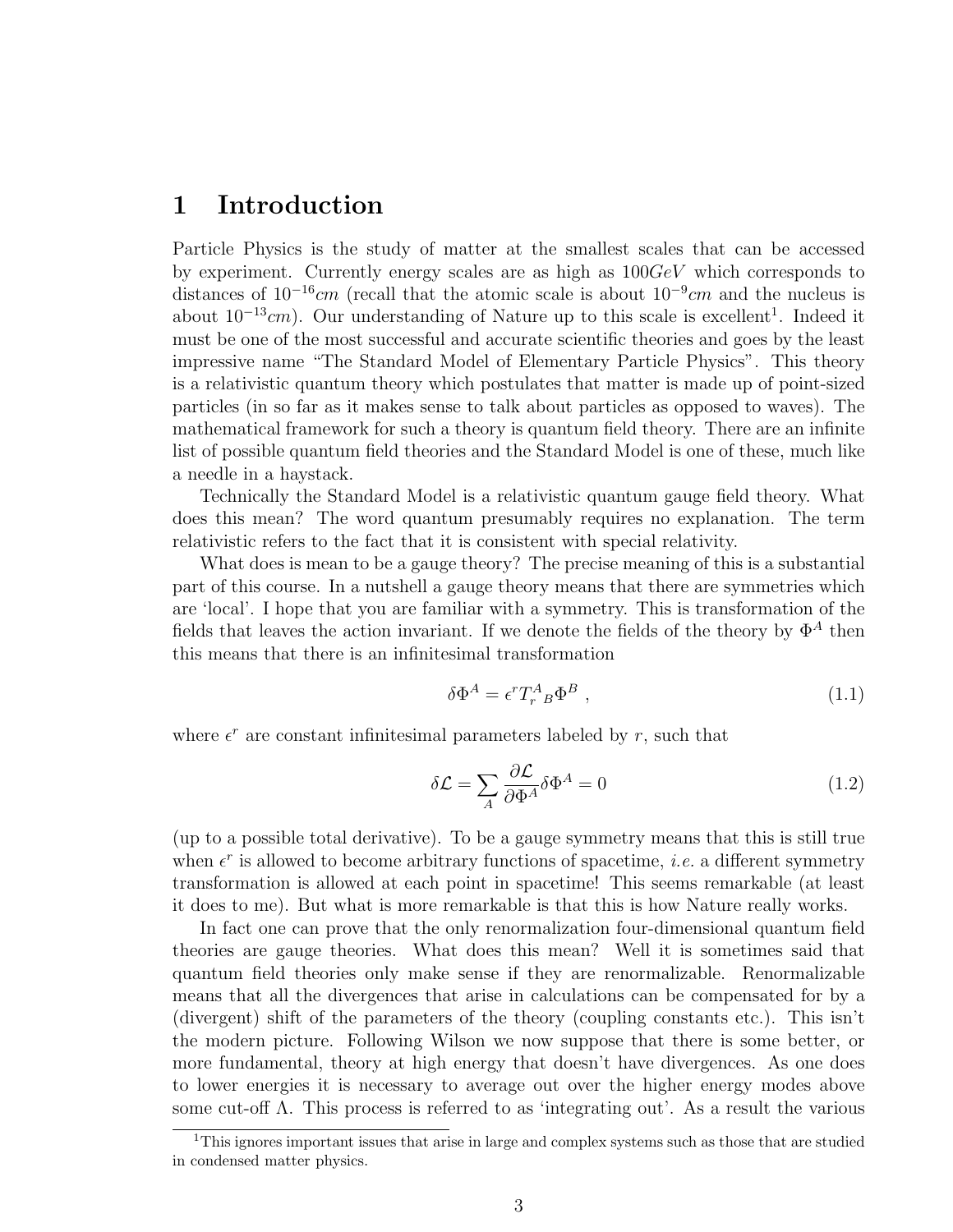parameters of the theory 'run' via the renormalization group as a function of the energy scale Λ. Renormalizable interactions remain finite as  $\Lambda \to 0$  whereas non-renormalizable interactions have their coupling constants run to zero when  $\Lambda \to 0$ . Thus at low energies the only interactions that we observe are renormalizable ones (these are sometimes called relevant or marginal where as non-renormalizable interactions are call irrelevant). So whatever the final theory of Nature is it contains gauge symmetries and interactions and only this part of the theory is observable at the low scales that we have observed.

In this language the statement that gravity is non-renormalizable turns into the statement that it can be neglected at low energy as a force that acts between two particles. Of course this interpretation of renormalization presupposes that there is a good theory at high energy (know as a 'UV completion'). Such a theory may be provided by String Theory.

There is currently a great deal of interest focused on the LHC (Large Hadron Collider) in CERN. In a year or two these experiments will probe higher energy scalars and therefore shorter distances. The great hope is that new physics, beyond that predicted by the Standard Model, will be observed. One of the main ideas, in fact probably the most popular, is that supersymmetry will be observed. There are a few reasons for this:

- The Hierarchy problem: The natural scale of the Standard Model is the electroweak scale which is at about  $1TeV$  (hence the excitement about the LHC). In a quantum field theory physical parameters, such as the mass of the Higg's Boson, get renormalized by quantum effects. Why then is the Higg's mass not renormalized up to the Planck scale? The masses of Fermions can be protected by invoking a symmetry but there is no such mechanism for scalar fields. To prevent this requires and enormous amount of fine-tuning (parameters in the Standard Model must be fixed to an incredible order or magnitude). However in a supersymmetric model these renormalizations are less severe and fine-tuning is not required (or at least is not as bad).
- Unification: Another key idea about beyond the Standard Model is that all the gauge fields are unified into a single, simple gauge group at some high scale, roughly  $10^{15}GeV$ . There is some non-trivial evidence for this idea. For example the particle content is just right and also grand unification gives an accurate prediction for the Weinberg angle. Another piece of evidence is the observation that, although the electromagnetic, strong and weak coupling constants differ at low energy, they 'run' with energy and meet at about  $10^{15}GeV$ . That any two of them should meet is trivial but that all three meet at the same scale is striking. In fact they don't quite meet in the Standard Model but they do in a supersymmetric version.
- Dark Matter: It would appear that most, roughly 70%, of the matter floating around in the universe is not the stuff that makes up the Standard Model. Supersymmetry predicts many other particles other than those observed in the Standard Model, the so so-called superpartners, and the lightest superpartner (LSP) is considered a serious candidate for dark matter.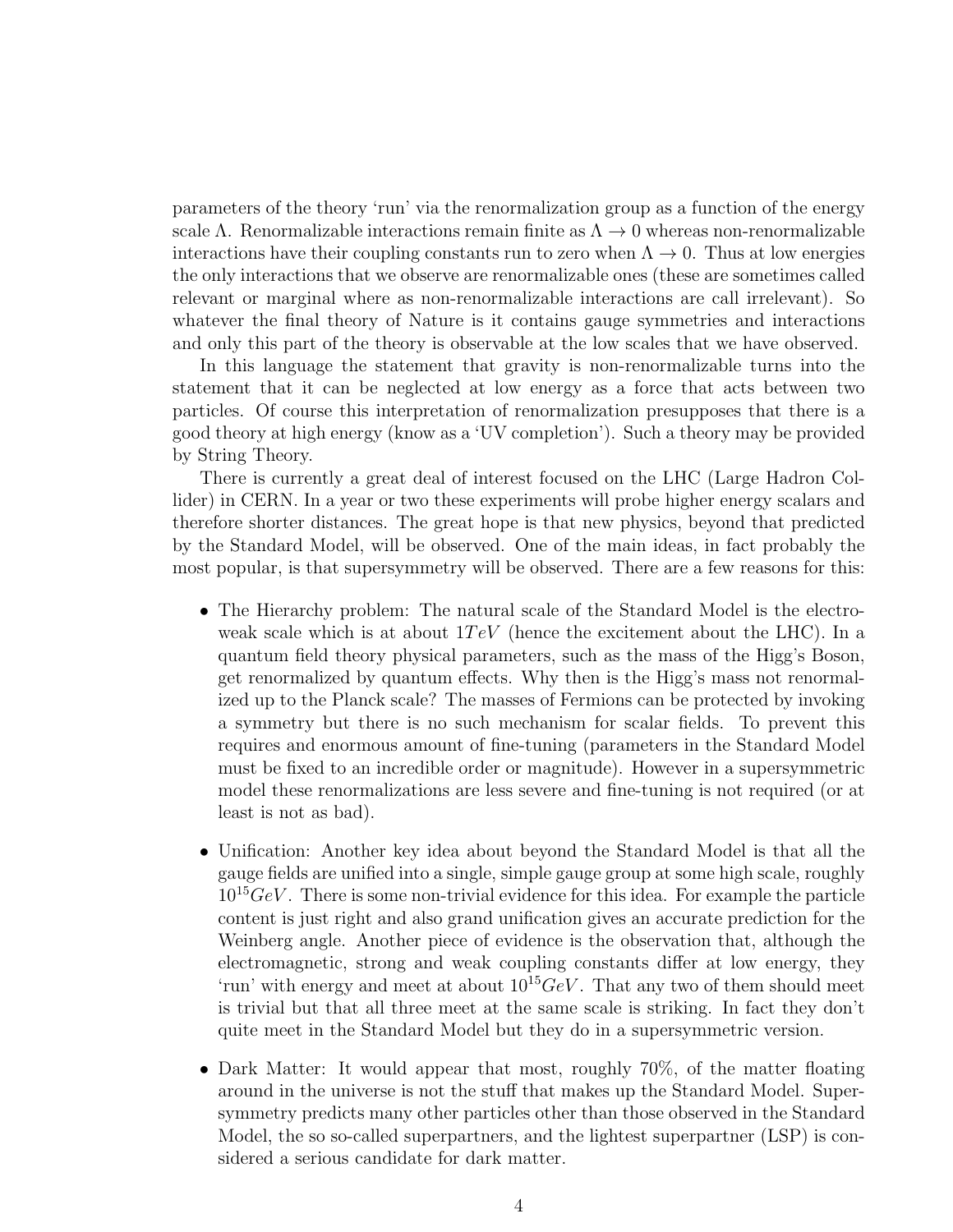• Sting Theory: Although there is no empirical evidence for String Theory it is a very compelling framework to consider fundamental interactions. Its not clear that String Theory predicts supersymmetry but it is certainly a central ingredient and, symbiotically, supersymmetry has played a central role in String Theory and its successes. Indeed there is no clear boundary between supersymmetry and String Theory and virtually all research in fundamental particle physics involves both of them (not that this is necessarily a good thing).

If supersymmetry is observed in Nature it will be a great triumph of theoretical physics. Indeed the origin of supersymmetry is in string theory and the two fields have been closely linked since their inception. If not one can always claim that supersymmetry is broken at a higher energy (although in so doing the arguments in favour of supersymmetry listed above will cease to be valid). Nevertheless supersymmetry has been a very fruitful subject of research and has taught us a great deal about mathematics and quantum field theory. For example supersymmetric quantum field theories, especially those with extended supersymmetry, can be exactly solved (in some sense) at the perturbative and non-perturbative levels. Hopefully this course will convince the student that supersymmetry is a beautiful and interesting subject.

## 2 Gauge Theory

### 2.1 Electromagnetism

Our first task is to explain the concept of a gauge theory. The classic example of a gauge theory is Maxwell's theory of electromagnetism.

However we will start by considering quantum mechanics and the Schrödinger equation:

$$
i\frac{\partial\Psi}{\partial t} = -\frac{1}{2m}\partial_i\partial^i\Psi + V(x)\Psi
$$
\n(2.3)

As you are no doubt familiar in quantum mechanics the overall phase of the the wave function  $\Psi$  has no physical interpretation what so ever. Thus the physical state space is actually a quotient  $L^2(\mathbf{R}^3)/U(1)$  where  $L^2(\mathbf{R}^3)$  is the Hilbert space of square integrable functions on  $\mathbb{R}^3$  and  $U(1)$  acts by

$$
\Psi \to e^{iq\theta} \Psi \tag{2.4}
$$

for some constant  $q<sup>2</sup>$ . Clearly the Schrödinger equation respects this transformation.

To gauge such a symmetry we suppose that now the parameter  $\theta$  is allowed to be a function of spacetime:  $\theta(x)$ . The problem with Schrödinger's equation is that  $\partial_{\mu} (e^{iq\theta} \Psi) \neq e^{iq\theta} \partial_{\mu} \Psi$  but rather

$$
\partial_{\mu}(e^{iq\theta}\Psi) = e^{iq\theta}(\partial_{\mu}\Psi + iq\partial_{\mu}\theta\Psi)
$$
\n(2.5)

<sup>2</sup>This quotient is also known as a projective Hilbert space.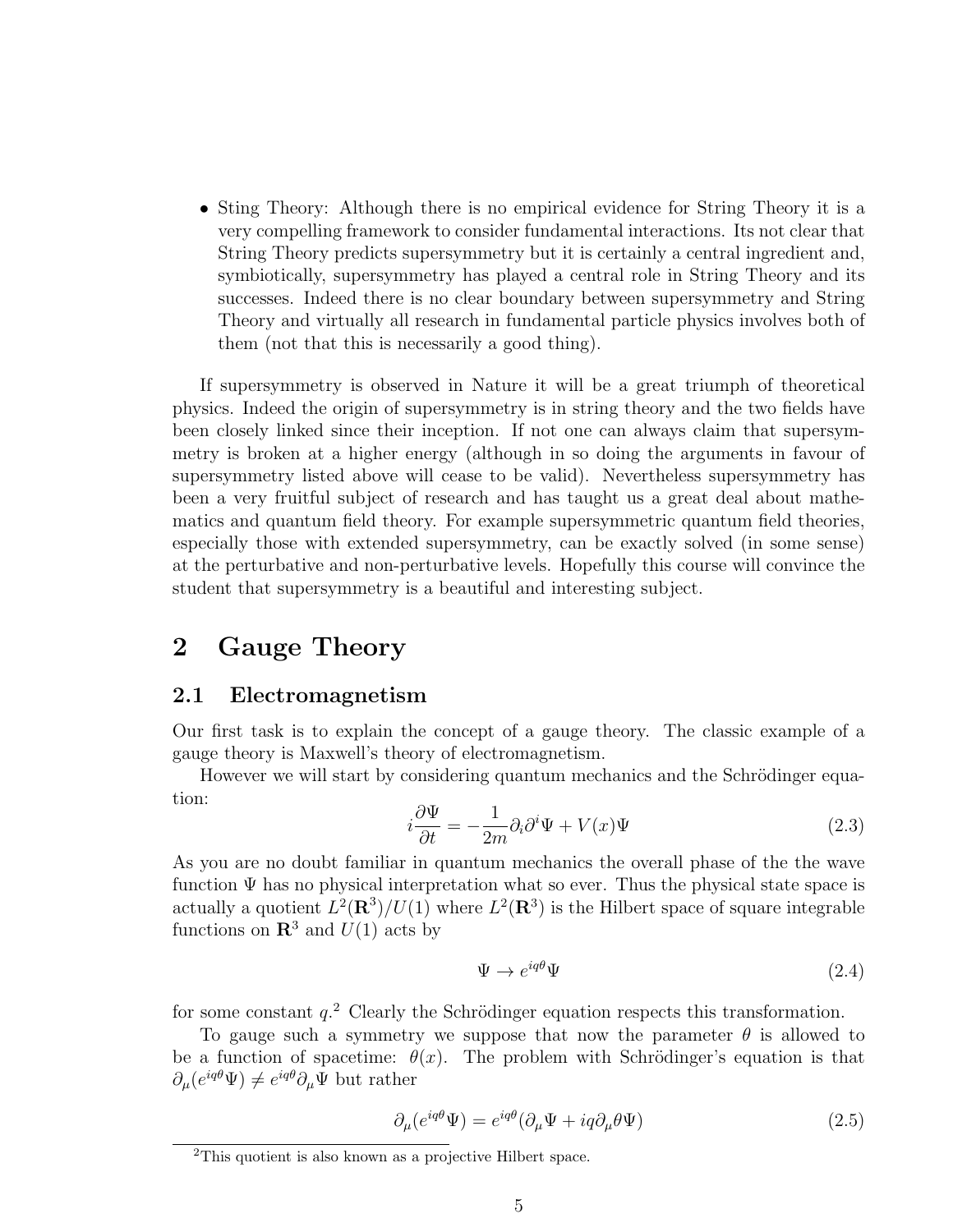To remedy this we introduce a covariant derivative

$$
D_{\mu} = \partial_{\mu} - iqA_{\mu} \tag{2.6}
$$

where we have also introduced a new field  $A_\mu(x)$  that is called a gauge field.<sup>3</sup> Let us suppose that under the transformation (2.4)  $A_{\mu}$  transforms as  $A_{\mu} \to A_{\mu} + \delta A_{\mu}$ . What we want is to choose  $\delta A_\mu$  such that  $D_\mu \Psi \to e^{iq\theta} D_\mu \Psi$ , *i.e.* we want  $D_\mu \Psi$  to transform covariantly, which means to say that it transforms in the same was as  $\Psi$ . This will be the case if

$$
e^{iq\theta}(\partial_{\mu}\Psi + iq\partial_{\mu}\theta\Psi - iqA_{\mu}\Psi - iq\delta A_{\mu}\Psi) = e^{iq\theta}(\partial_{\mu}\Psi - qA_{\mu}\Psi)
$$
(2.7)

Thus we see that  $\delta A_\mu = \partial_\mu \theta$  so that

$$
A_{\mu} \to A_{\mu} + \partial_{\mu} \theta \tag{2.8}
$$

You will have seen such a transformation before in Maxwell's Theory and indeed we will see that our resulting equations describe a particle in a background electromagnetic field.

To continue now note that we can write a modified Schrödinger equation that is invariant under (2.4):

$$
iD_t\Psi = -\frac{1}{2m}D_iD^i\Psi + V(x)\Psi
$$
\n(2.9)

If we recall that the Schrödinger equation corresponds to the classical equation  $E =$  $\frac{p^2}{2m} + V$  then we see that our new equation comes from the classical equation

$$
E + qA_0 = \frac{1}{2m}(p_i - qA_i)(p^i - qA^i) + V
$$
\n(2.10)

This is precisely what one expects for a particle with charge q moving in a background electromagnetic field described by the vector potential  $A_\mu$  (for example this is derived in the String Theory and Brane course).

Next we set the potential to zero and consider a relativistic generalization, namely the Klein-Gordon equation:

$$
D_{\mu}D^{\mu}\Psi = 0 \tag{2.11}
$$

Problem: Show that this equation comes from the action

$$
S = -\frac{1}{2} \int d^4x (D_\mu \Psi)^* D^\mu \Psi \tag{2.12}
$$

Our next step is to introduce some dynamics for the gauge field  $A_\mu$ . Our first step is to notice that the combination

$$
F_{\mu\nu} = \partial_{\mu}A_{\nu} - \partial_{\nu}A_{\mu} \tag{2.13}
$$

<sup>&</sup>lt;sup>3</sup>Mathematically  $D_{\mu}$  is known as a connection and  $A_{\mu}$  is the connection one-form.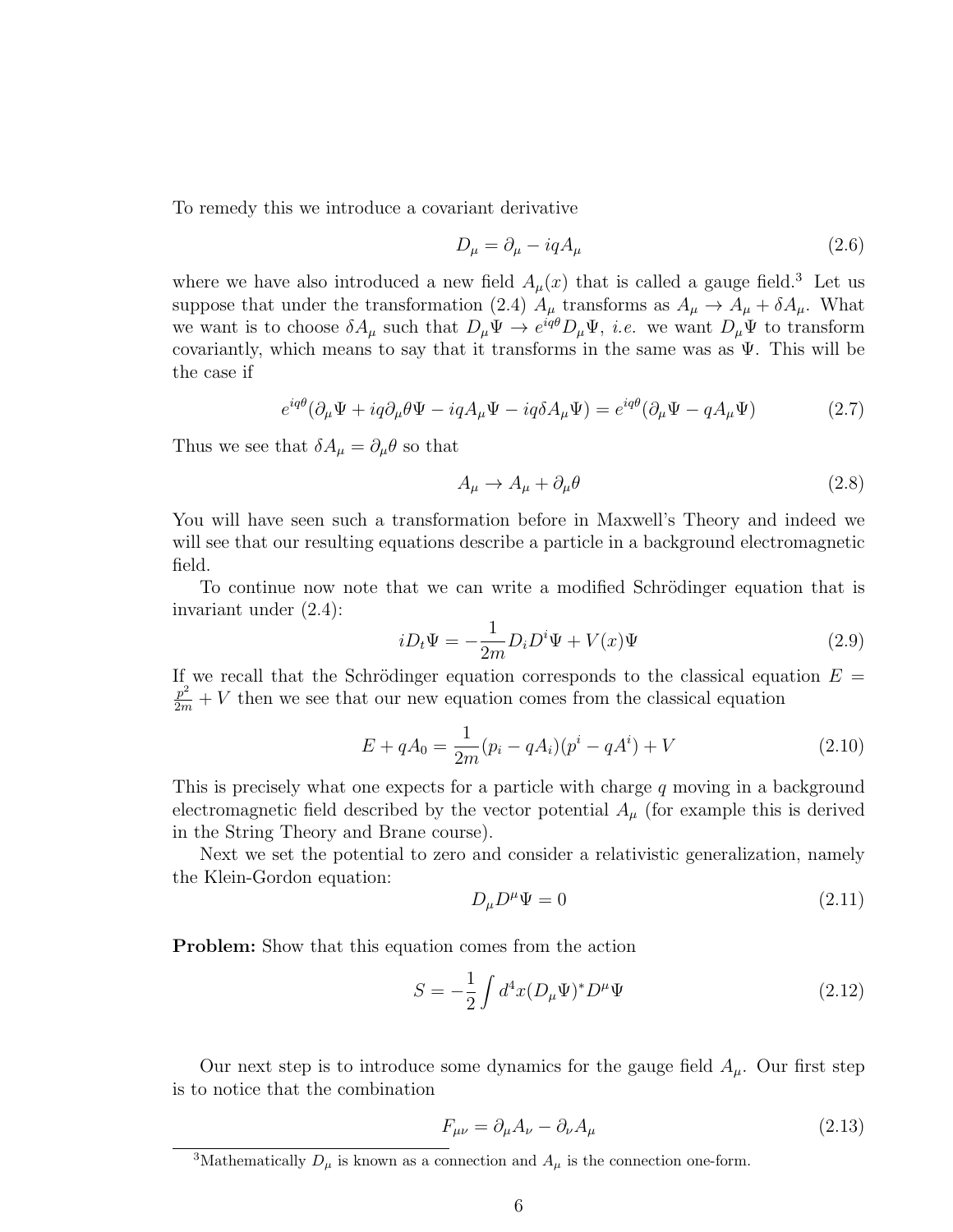is gauge invariant;  $F_{\mu\nu} \to F_{\mu\nu}$  under  $A_{\mu} \to A_{\mu} + \partial_{\mu}\theta$ . It is helpful to see this from a different perspective. An elementary theory in calculus states that  $[\partial_\mu, \partial_\nu] = 0$  (indeed this is why  $F_{\mu\nu}$  is gauge invariant). However we now find

$$
[D_{\mu}, D_{\nu}]\Psi = (\partial_{\mu} - iqA_{\mu})(\partial_{\nu} - iqA_{\nu})\Psi - (\mu \leftrightarrow \nu)
$$
  
=  $\partial_{\mu}\partial_{\nu}\Psi - iqA_{\mu}\partial_{\nu}\Psi - iq\partial_{\mu}A_{\nu}\Psi - iqA_{\nu}\partial_{\mu}\Psi - q^{2}A_{\mu}A_{\nu}\Psi - (\mu \leftrightarrow \nu)$   
=  $-iq(\partial_{\mu}A_{\nu} - \partial_{\nu}A_{\mu})\Psi$  (2.14)

Thus we can write

$$
[D_{\mu}, D_{\nu}]\Psi = -iqF_{\mu\nu}\Psi
$$
\n(2.15)

From here its easy to see that, under (2.4), the left hand side transforms as  $[D_\mu, D_\nu]\Psi \to$  $e^{iq\theta}[D_{\mu}, D_{\nu}]\Psi$  while the right hand side transforms as  $-iqF_{\mu\nu}\Psi \to -iqF'_{\mu\nu}e^{iq\theta}\Psi$ . Since these must be equal we find

$$
F'_{\mu\nu} = e^{iq\theta} F_{\mu\nu} e^{-iq\theta} = F_{\mu\nu}
$$
\n(2.16)

 $F_{\mu\nu}$  is called the field strength of  $A_{\mu}$  and is of course familiar from Electromagnetism.

Since  $F_{\mu\nu}$  involves a derivative acting on  $A_{\mu}$  it can be used to give a kinetic term. Thus we are lead to the action

$$
S_{Scalar QED} = -\int d^4x \frac{1}{4} F_{\mu\nu} F^{\mu\nu} + \frac{1}{2} (D_{\mu} \Psi)^* D^{\mu} \Psi \qquad (2.17)
$$

Problem: Calculate the equations of motion of this Lagrangian to derive Maxwell's equations

$$
\partial^{\mu}F_{\mu\nu} = j_{\nu} \qquad \partial_{[\mu}F_{\nu\lambda]} = 0 \tag{2.18}
$$

What is  $j_{\nu}$  in terms of  $\Psi$ ?

Note that the second equation is trivially true by the definition of  $F_{\mu\nu}$  in terms of  $A_{\mu}$ . It is called a Bianchi identity.

### 2.2 Yang-Mills Theory

We can now try to generalize this construction. Before we do so let us repeat what have. We had a complex scalar field  $\phi$  that transforms under a local *(i.e.* spacetime dependent)  $U(1)$  group element as<sup>4</sup>

$$
\phi \to e^{iq\theta} \phi \tag{2.19}
$$

Here  $q$  is an arbitrary parameter that we latter identified with the electric charge. More abstractly one sees that the map

$$
U_q: \theta \to e^{iq\theta} \tag{2.20}
$$

<sup>&</sup>lt;sup>4</sup>Note that we are now using  $\phi$  instead of  $\Psi$  to denote the scalar field. This is more in line with standard practice, which we will follow below, where  $\psi$  is used to denote a Fermion.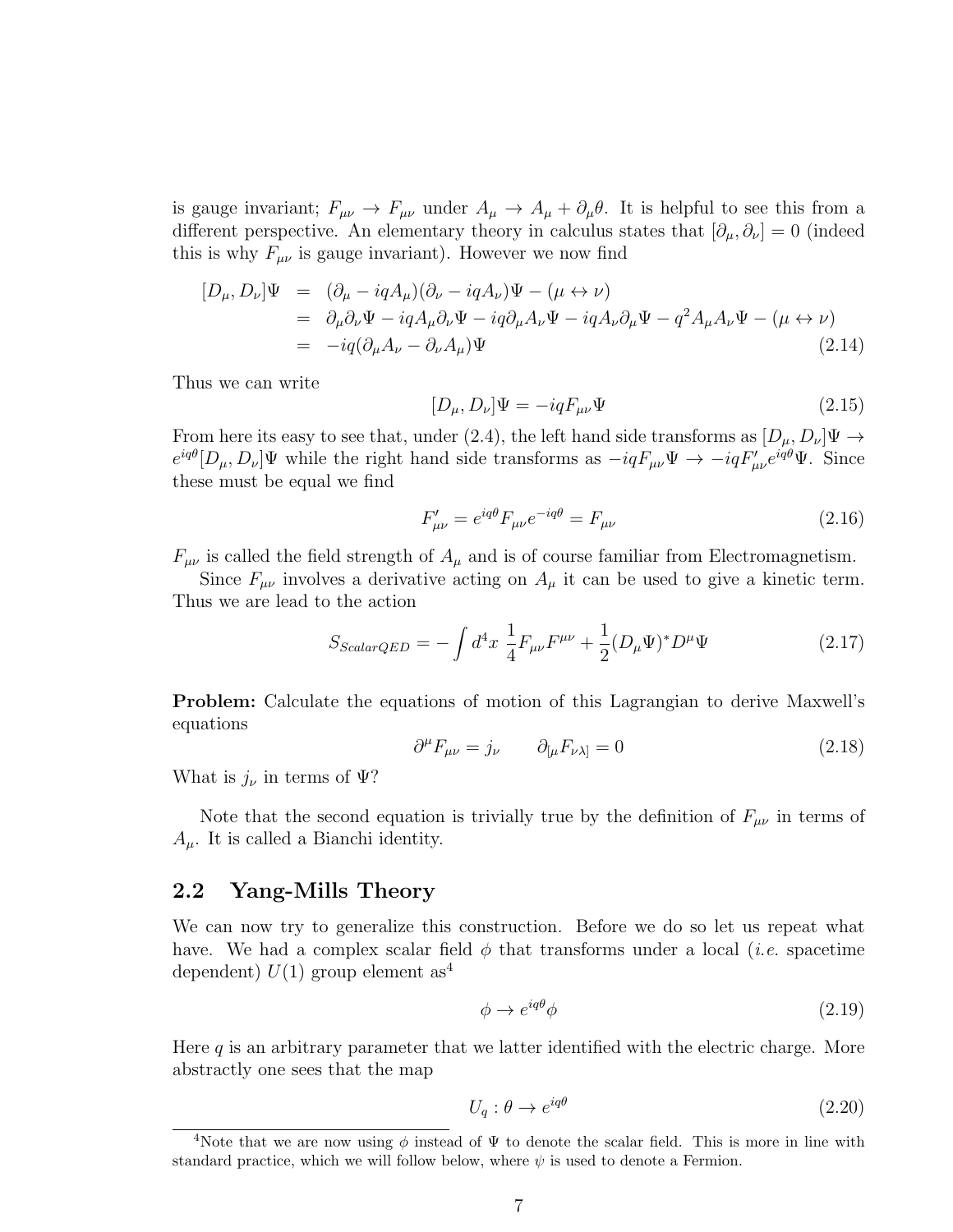for any fixed q, provides a representation of  $U(1)$ . In other words the scalar field  $\phi$  takes values in vector space (here  $\bf{C}$ ) that is endowed with representation of  $U(1)$ . We also introduced a gauge field  $A_{\mu}$  that defined a covariant derivative

$$
D_{\mu}\phi = \partial_{\mu}\phi - iqA_{\mu}\phi \tag{2.21}
$$

We constructed a field strength through the formula

$$
[D_{\mu}, D_{\nu}] = -iqF_{\mu\nu} \tag{2.22}
$$

Clearly we could also introduce many scalar fields, each with a different charge q. The resulting action is

$$
S = -\int d^4x \frac{1}{4} F_{\mu\nu} F^{\mu\nu} + \frac{1}{2} \sum_q (D_\mu \phi_q)^* D^\mu \phi_q \tag{2.23}
$$

Mathematically this corresponds to allowing fields with different representations of  $U(1)$ .

Under a gauge transformation  $F_{\mu\nu}$  had a trivial transformation. However given the discussion around (2.16) we see that it can be thought of as

$$
F_{\mu\nu} \to e^{iq\theta} F_{\mu\nu} e^{-iq\theta} \tag{2.24}
$$

where the two phase factors cancel. This corresponds to the adjoint action of the group

$$
U_{ad}(g): X \to gXg^{-1} \tag{2.25}
$$

Because  $U(1)$  is Abelian this group action is trivial.

We can now see how to try to generalize this by replacing  $U(1)$  by any Lie group G and taking the scalars to take values in a space that carries a representation  $U(g)$ of G. Recall that this means that  $U(g)$  is a matrix  $U(g)^{a}{}_{b}$  that acts on a vector space. This in turn means that the scalars will be vectors in some complex vector space (not a vector in spacetime!) that we denote by  $\phi^a$ . Although in some cases, where the group G admits a real representation, they can be real. To make equations clearer we will often drop the  $a, b, \ldots$  indices and matrix multiplication will be understood to apply.

Thus we postulate the gauge symmetry

$$
\phi \to U(g)\phi = \phi', \qquad i.e. \qquad \phi^a \to U(g)^a{}_b\phi^b = \phi'^a \tag{2.26}
$$

where  $q(x)$  is allowed to depend on spacetime. Next we need to construct a covariant derivative. To this end we postulate

$$
D_{\mu}\phi = \partial_{\mu}\phi - iU(A_{\mu})\phi \tag{2.27}
$$

and require that  $(D_{\mu}\phi)' = D'_{\mu}\phi'$ . This is equivalent to

$$
U(g)(\partial_{\mu}\phi - iU(A_{\mu})\phi) = \partial_{\mu}(U(g)\phi) - iU(A'_{\mu})U(g)\phi
$$
\n(2.28)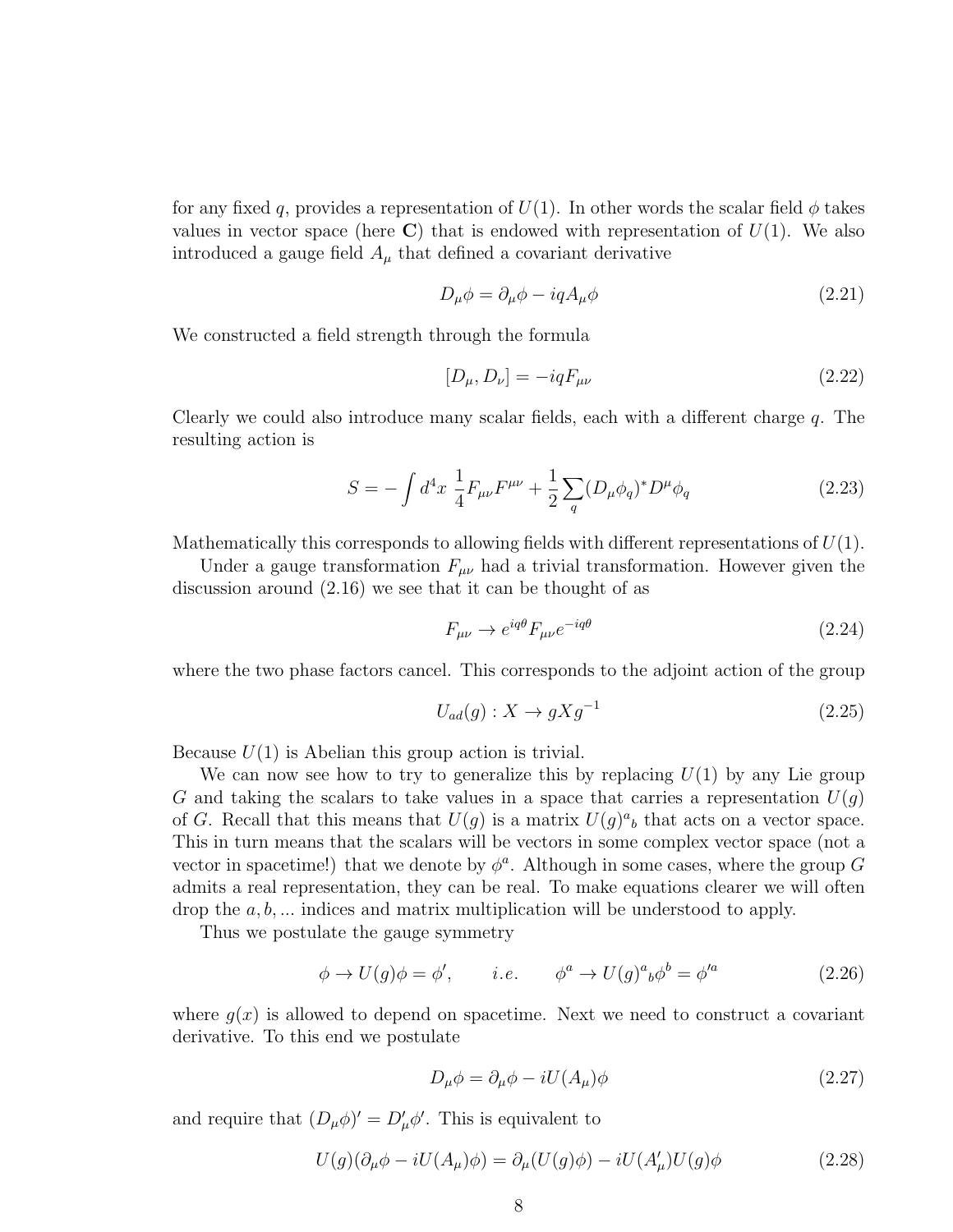This implies that

$$
U(A'_{\mu})U(g) = -i\partial_{\mu}U(g) + U(g)U(A_{\mu})
$$
\n(2.29)

and hence

$$
U(A'_{\mu}) = -i\partial_{\mu}U(g)U(g^{-1}) + U(g)U(A_{\mu})U(g^{-1})
$$
\n(2.30)

We need this to apply regardless of the representation that the scalar fields live in. Hence we take

$$
A'_{\mu} = -i \partial_{\mu} g g^{-1} + g A_{\mu} g^{-1} \tag{2.31}
$$

**Problem:** Show that  $(2.31)$  can be written as

$$
A'_{\mu} = ig \partial_{\mu} g^{-1} + g A_{\mu} g^{-1}
$$
\n(2.32)

We next need to obtain a field strength. Again we consider

$$
[D_{\mu}, D_{\nu}]\phi = (\partial_{\mu} - iU(A_{\mu}))(\partial_{\nu} - iU(A_{\nu}))\phi - (\mu \leftrightarrow \nu)
$$
  
\n
$$
= \partial_{\mu}\partial_{\nu}\phi - iU(A_{\mu})\partial_{\nu}\phi - i\partial_{\mu}U(A_{\nu})\phi - iU(A_{\nu})\partial_{\mu}\phi - U(A_{\mu})U(A_{\nu})\phi - (\mu \leftrightarrow \nu)
$$
  
\n
$$
= -i(\partial_{\mu}U(A_{\nu}) - \partial_{\nu}U(A_{\mu}) - i[U(A_{\mu}), U(A_{\nu})])\phi
$$
  
\n
$$
= -iU(F_{\mu\nu})\phi
$$
\n(2.33)

where

$$
F_{\mu\nu} = \partial_{\mu}A_{\nu} - \partial_{\nu}A_{\mu} - i[A_{\mu}, A_{\nu}]
$$
\n(2.34)

How does  $F_{\mu\nu}$  change under a gauge transformation? Well we have

$$
[D'_{\mu}, D'_{\nu}]\phi' = -iU(g)[D_{\mu}, D_{\nu}]\phi = -iU(g)U(F_{\mu\nu})\phi
$$
\n(2.35)

as well as

$$
[D'_{\mu}, D'_{\nu}]\phi' = -iU(F'_{\mu\nu})\phi' = -iU(F'_{\mu\nu})U(g)\phi
$$
\n(2.36)

Since these must be equal we find

$$
F'_{\mu\nu} = gF_{\mu\nu}g^{-1}
$$
\n(2.37)

Now consider the special case of constant, i.e. global symmetry transformations. In this case we can neglect the derivative term and we see that  $A_{\mu}$  is in the adjoint representation of the group G. This implies that  $A_\mu$  and  $F_{\mu\nu}$  take values in Lie-algebra  $L(G)$  and indeed we see the presence of the commutator.

To construct an action we require that the representation vector space where the representation  $U(g)$  acts has an invariant inner-product

$$
\langle \phi_1, \phi_2 \rangle = h_{ab} (\phi_1^a)^* \phi_2^b \tag{2.38}
$$

for some matrix  $h_{ab}$  (which we will always take to simply be the identity matrix). Invariance means that

$$
\langle U(g)\phi_1, U(g)\phi_1 \rangle = \langle \phi_1, \phi_2 \rangle \tag{2.39}
$$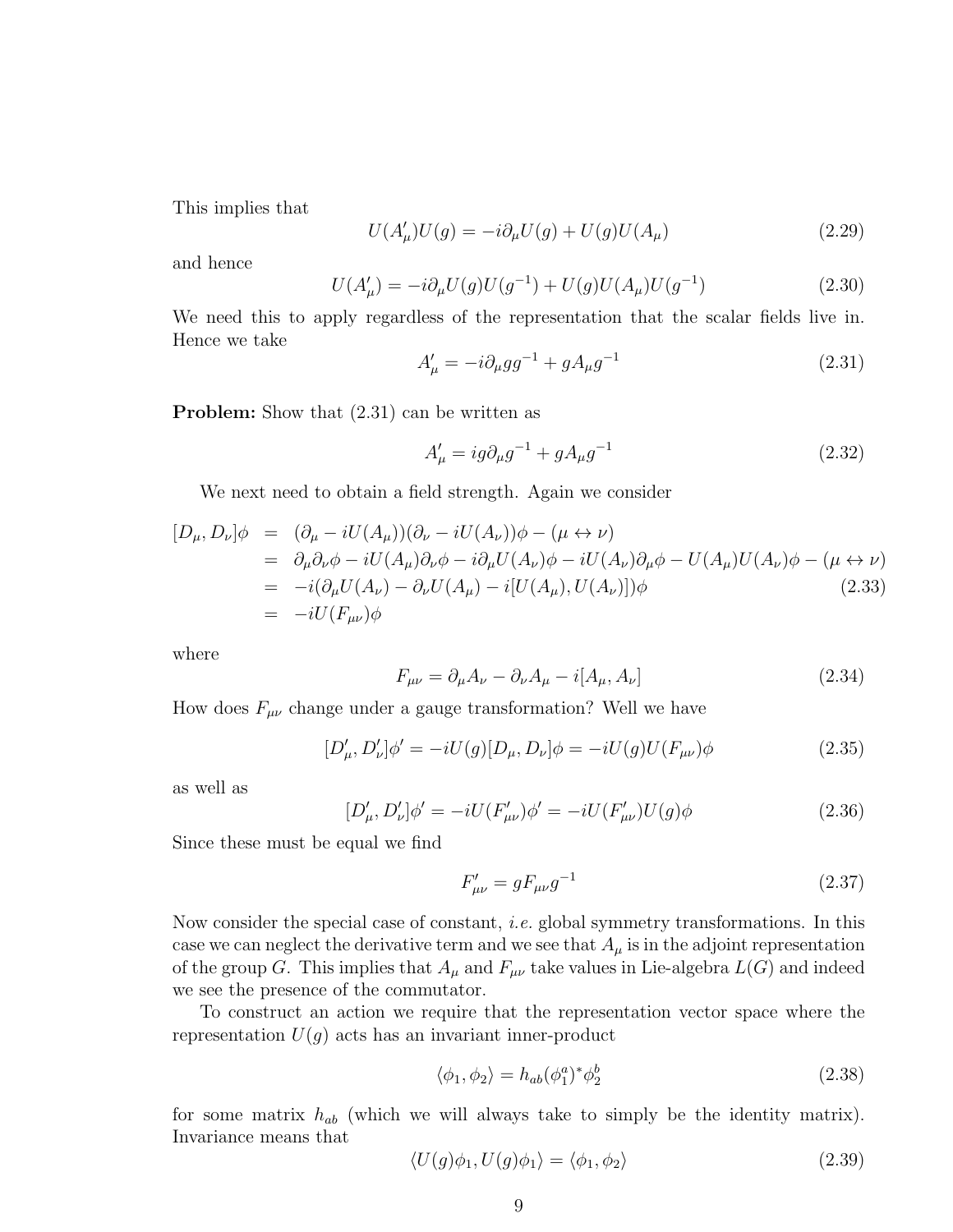Note that the inner-product will depend on the representation. This gives rise to a norm which we simply denote by  $|\phi|^2 = \langle \phi | \phi \rangle$ .

For the gauge field we require that the Lie-algebra  $L(G)$  has also has an invariant inner-product. This is sometimes called a trace-form;  $Tr(X, Y)$ . Invariance means that  $\text{Tr}(gXg^{-1}, gYg^{-1}) = \text{Tr}(X, Y).$ 

The classic example is to consider  $\phi$  to be a complex vector in  $\mathbb{C}^N$  with  $\langle \phi_1, \phi_2 \rangle =$  $\phi_1^{\dagger} \phi_2$ , where <sup>†</sup> is the ordinary matrix Hermitian conjugate, *i.e.* transpose and complex conjugated. The invariance of the inner-product corresponds to the condition

$$
\phi_1^{\dagger} U(g)^{\dagger} U(g) \phi_2 = \phi_1^{\dagger} \phi_2 \tag{2.40}
$$

Thus invariance means that  $U(g)$  is a unitary matrix:  $U(g)^{-1} = U(g)^{\dagger}$ , *i.e.*  $G \subseteq U(N)$ . Note that G need not be all of  $U(N)$ . In this case the invariant trace-form on the Liealgebra  $L(G)$  is simple the usual matrix trace when we view  $A_\mu$  as an  $N \times N$  matrix.

Thus we find a gauge invariant action by taking

$$
S_{YM} = -\frac{1}{g_{YM}^2} \int d^4x \frac{1}{4} \text{Tr}(F_{\mu\nu}, F^{\mu\nu}) + \frac{1}{2} |D_{\mu}\phi|^2 \tag{2.41}
$$

and again one could include additional fields in different representations of G. This is the celebrated Yang-Mills action (although we haven't yet included Fermions). The case without any scalar (of Fermion) fields is called pure Yang-Mills (or sometimes pure glue in the case of QCD).

Note that we have included an arbitrary constant  $1/g_{YM}^2$  in front known as the coupling constant. Don't confuse this  $g_{YM}$  which is a real constant, with the  $g \in G$ that we have used for a group element. Perhaps it would be best to choose a different variable for the coupling constant however  $g_{YM}$  is more or less exclusively used in the literature. We could have introduced separate constants in front of each term however by rescaling the fields we can always put the action in this form. Indeed we can still make the rescaling

$$
A_{\mu} \to g_{YM} A_{\mu} \qquad \phi \to g_{YM} \phi \tag{2.42}
$$

**Problem:** Show that the result of this rescaling puts the action in the form

$$
S_{YM} = -\int d^4x \frac{1}{4} \text{Tr}(\tilde{F}_{\mu\nu}, \tilde{F}^{\mu\nu}) + \frac{1}{2} |\tilde{D}_{\mu}\phi|^2 \tag{2.43}
$$

where  $\tilde{F}_{\mu\nu} = \partial_{\mu}A_{\nu} - \partial_{\nu}A_{\mu} - ig_{YM}[A_{\mu}, A_{\nu}]$  and  $\tilde{D}_{\mu}\phi = \partial_{\mu}\phi - ig_{YM}U(A_{\mu})\phi$ .

In this form one sees that  $g_{YM}$  controls the strength of the non-linear - interacting - terms. More generally we could add a potential to the action, so long as it is gauge invariant. This is the case if  $V = V(|\phi|^2)$ .

What are the interacting terms? Well we see that if  $G$  is non-Abelian then there are terms that involve  $\partial^{\mu}A^{\nu}[A_{\mu},A_{\nu}]$  and  $[A^{\mu},A^{\nu}][A_{\mu},A_{\nu}]$ . Thus the gauge fields interact with themselves. This is in distinction to electromagnetism where the photons propagate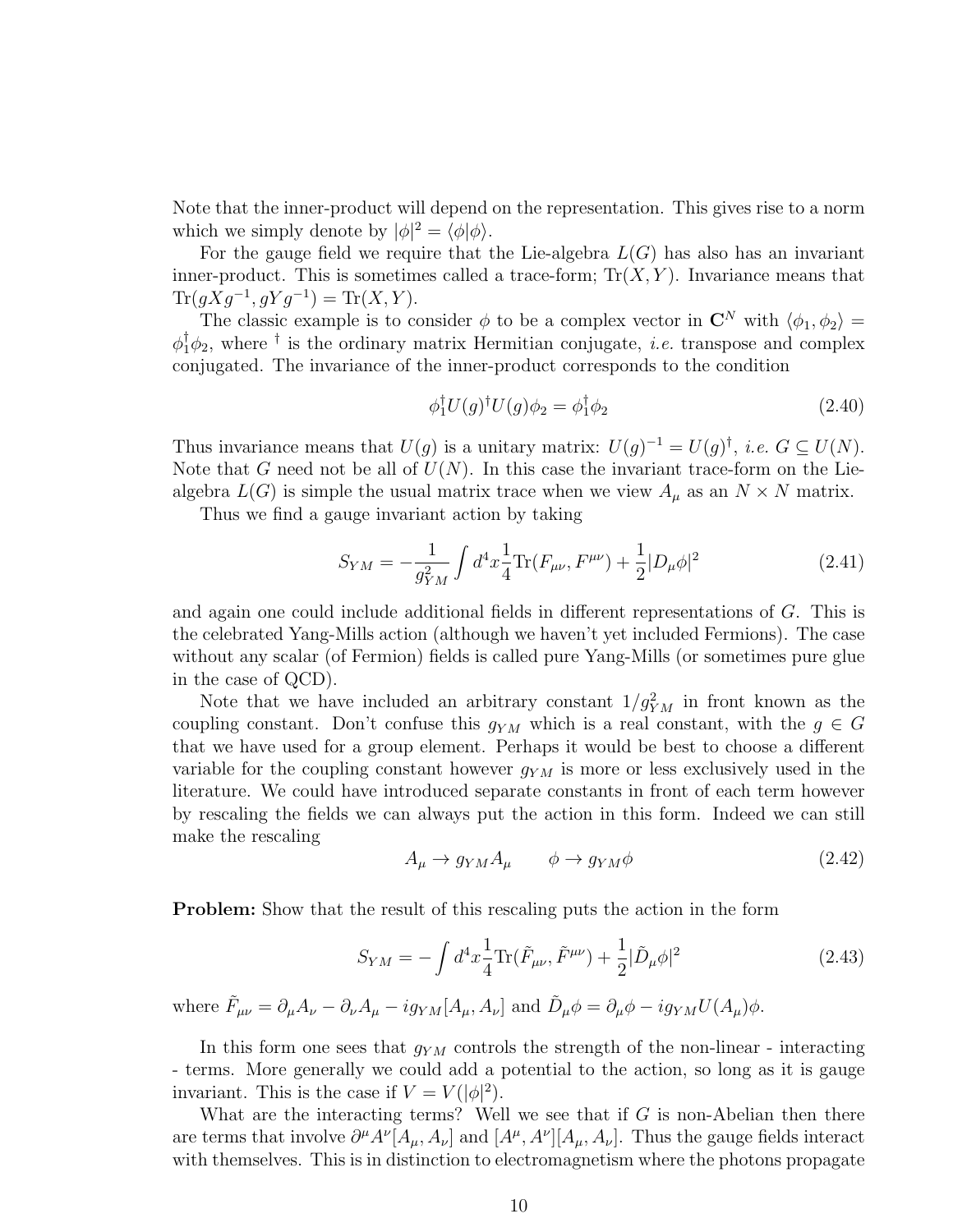freely away from sources. There are also interactions  $\partial^{\mu}\phi U(A_{\mu})\phi$  and  $U(A_{\mu})\phi U(A^{\mu})\phi$ between the scalars and gauge fields.

**Problem:** Calculate the equations of motion that result from  $S_{YM}$ .

In the physics literature one often doesn't write the Yang-Mills action in this form. Physicists like indices and rather than looking at finite transformations they content themselves with infinitesimal variations. To do this we represent  $g = exp(i\theta^r T_r)$  $1 + i\theta^r T_r + \dots$  where  $T_r$  are a matrix representation of the Lie-algebra of G, *i.e.*  $(T_r)^a{}_b$ ,  $r = 1, ..., dim(G), a, b, = 1, ..., dim(U).$  Here  $\theta^r$  are spacetime dependent parameters which we take to be infinitesimal. The generators  $T_r$  satisfy a commutation relation

$$
[T_r, T_s] = i f_{rs}{}^t T_t \tag{2.44}
$$

This remains true for all representations although the nature and size of the matrices  $T_r$  will change from representation to representation. The factor of i is to ensure that the  $T_r$  are Hermitian. We can now write

$$
D_{\mu}\phi^{a} = \partial_{\mu}\phi^{a} - iA_{\mu}^{r}(T_{r})^{a}{}_{b}\phi^{b}
$$
  
\n
$$
F_{\mu\nu}^{r} = \partial_{\mu}A_{\nu}^{r} - \partial_{\nu}A_{\mu}^{r} + f_{st}^{r}A_{\mu}^{s}A_{\nu}^{t}
$$
\n(2.45)

Problem: Derive this second formula by computing

$$
[D_{\mu}, D_{\nu}]\phi^{a} = -iU(F_{\mu\nu})^{a}{}_{b}\phi^{b} = -iF_{\mu\nu}^{r}(T_{r})^{a}{}_{b}\phi^{b}
$$
\n(2.46)

We now have that

$$
\text{Tr}(F_{\mu\nu}, F^{\mu\nu}) = F_{\mu\nu}^r F^{s\mu\nu} \text{Tr}(T_r^{ad}, T_s^{ad}) \tag{2.47}
$$

where  $T_r^{ad}$  are the representation matrices in the adjoint representation. The adjoint representation of a Lie-algebra acts as

$$
ad_T(X) = [T, X] \tag{2.48}
$$

The Jacobi identity ensures that this is indeed a representation:

$$
[ad_T, ad_S](X) = [T, [S, X]] - [S, [T, X]]
$$
  
= -[[S, X], T] - [[X, T], S]  
= [[T, S], X]  
= ad\_{[T,S]}(X) (2.49)

To see what the matrix representation is we expand an element  $X = X^s T_s^{ad}$ 

$$
[T_r, X] = [T_r, T_s]X^s = i f_{rs}{}^t X^s T_t = (T_r^{ad})^t {}_s X^s T_t
$$
\n(2.50)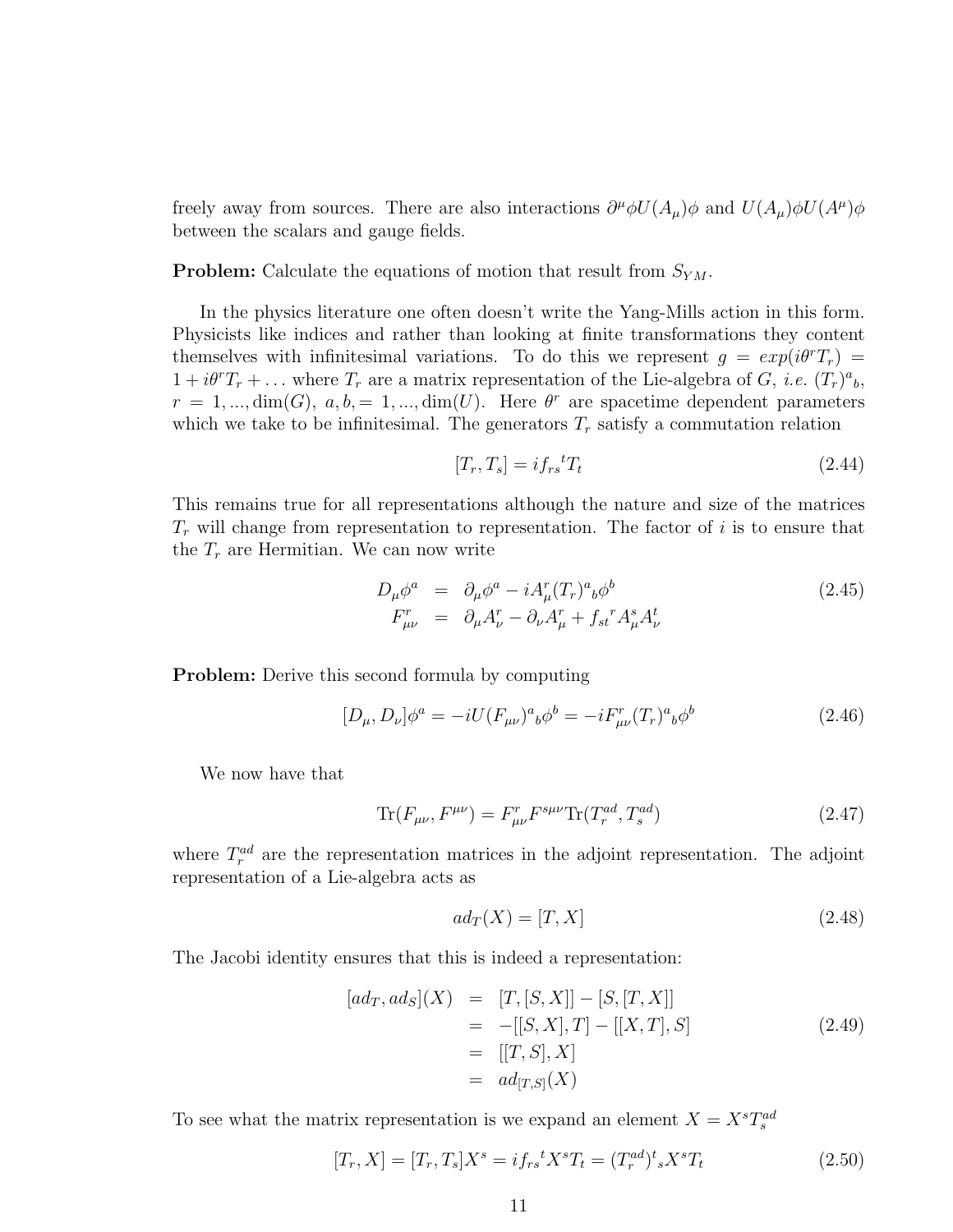Note that here the  $a, b$  indices are the r, s indices since the representation space is the Lie-algebra itself. This means

$$
(T_r^{ad})^t{}_s = i f_{rs}^{\ t} \tag{2.51}
$$

and hence

$$
\text{Tr}(F_{\mu\nu}, F^{\mu\nu}) = F_{\mu\nu}^r F^{s\mu\nu} \kappa_{rs} \qquad \kappa_{rs} = -f_{rp}{}^t f_{st}{}^p \tag{2.52}
$$

In general one finds  $\kappa_{rs} = C \delta_{rs}$  for a compact Lie-group G, where  $C > 0$ .

We can now write the Yang-Mills action as

$$
S_{YM} = -\frac{1}{g_{YM}^2} \int d^4x \; \frac{1}{4} F^r_{\mu\nu} F^{s\mu\nu} \kappa_{rs} + \frac{1}{2} h_{ab} (D^\mu \phi^a)^* D_\mu \phi^b \tag{2.53}
$$

or equivalently

$$
S_{YM} = -\int d^4x \; \frac{1}{4} \tilde{F}^r_{\mu\nu} \tilde{F}^{s\mu\nu} \kappa_{rs} + \frac{1}{2} h_{ab} (\tilde{D}^\mu \phi^a)^* \tilde{D}_\mu \phi^b \tag{2.54}
$$

**Problem:** Determine  $\delta A^r_\mu$  under and infinitesimal gauge transformation.

## 3 Fermion: Clifford Algebras and Spinors

We are still not in a position to write down the Standard Model since we haven't discussed Fermions. Since the details are crucial before proceeding it is necessary to review in detail the formalism that is needed to describe spinors and Fermions. We shall now do this. It is helpful to generalize to spacetime with  $D$  dimensions. The details of spinors vary slightly from dimension to dimension (although conceptually things are more or less the same). To help highlight the differences between vectors and spinors it is useful to consider a general dimension.

Fermions first appeared with Dirac who thought that the equation of motion for an electron should be first order in derivatives. Hence, for a free electron, where the equation should be linear, it must take the form

$$
(\gamma^{\mu}\partial_{\mu} - M)\psi = 0 \tag{3.1}
$$

Acting on the left with  $(\gamma^{\mu} \partial_{\mu} + M)$  one finds

$$
(\gamma^{\mu}\gamma^{\nu}\partial_{\mu}\partial_{\nu} - M^{2})\psi = 0
$$
\n(3.2)

This should be equivalent to the Klein Gordon equation (which is simply the mass-shell condition  $E^2 - p^2 - m^2 = 0$ )

$$
(\partial^2 - m^2)\psi = 0\tag{3.3}
$$

Thus we see that we can take  $m = M$  to be the mass and, since  $\partial_\mu \partial_\nu \psi = \partial_\nu \partial_\mu \psi$ , we also require that

$$
\{\gamma_{\mu}, \gamma_{\nu}\} = \gamma_{\mu}\gamma_{\nu} + \gamma_{\nu}\gamma_{\mu} = 2\eta_{\mu\nu} \tag{3.4}
$$

This seemingly innocent condition is in fact quite deep. It first appeared in Mathematics in the geometrical work of Clifford (who was a student at King's). The next step is to find representations of this relation which reveals an 'internal' spin structure to Fermions.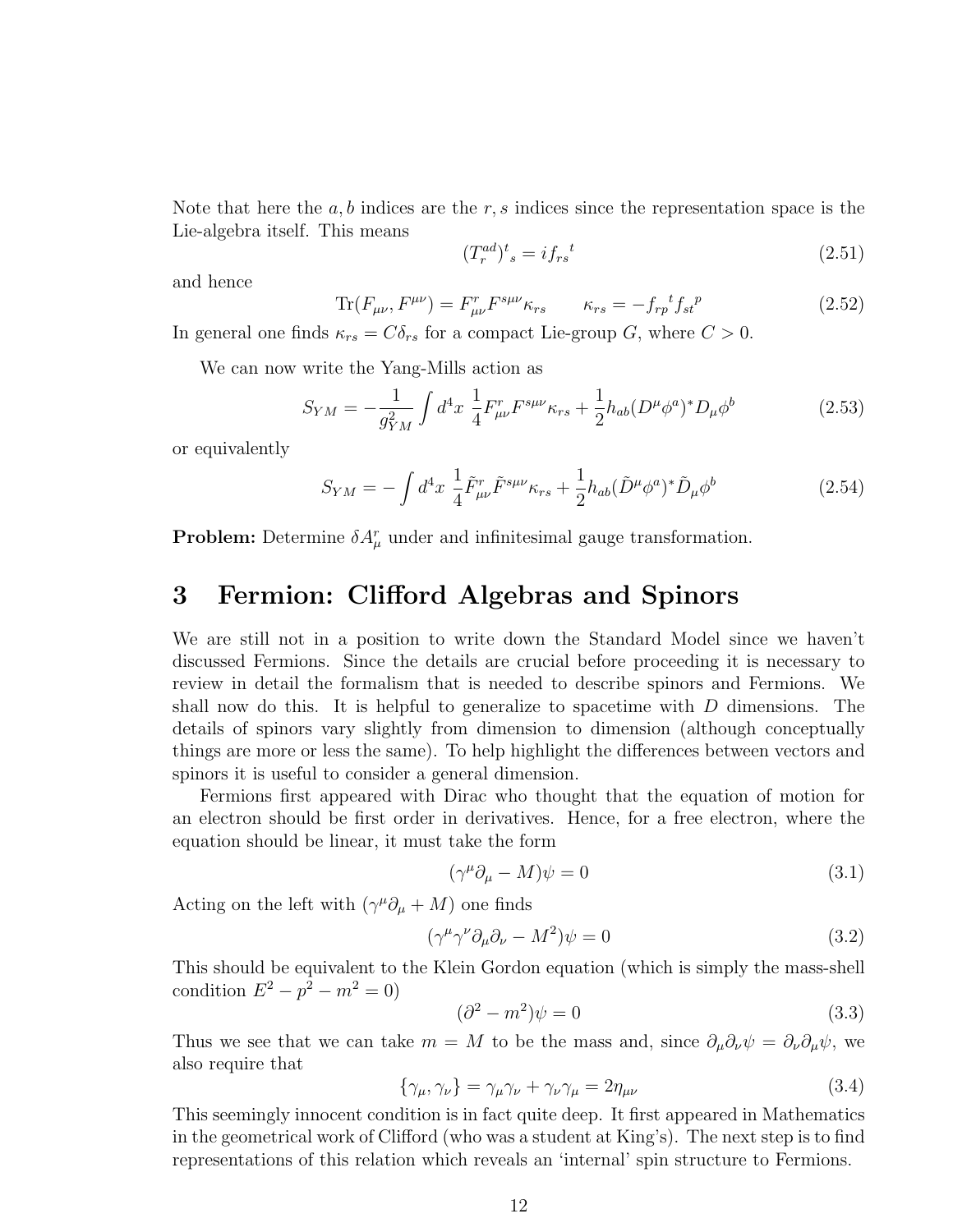### 3.1 Clifford Algebras

Introducing Fermions requires that we introduce a set of  $\gamma$ -matrices. These furnish a representation of the Clifford algebra, which is generically taken to be over the complex numbers, whose generators satisfy the relation

$$
\{\gamma_{\mu}, \gamma_{\nu}\} = 2\eta_{\mu\nu} \tag{3.5}
$$

Note that we have suppressed the spinor indices  $\alpha, \beta$ . In particular the right hand side is proportional to the identity matrix in spinor space. We denote spinor indices by  $\alpha, \beta, \ldots$ . Although we will only be interested in the four-dimensional Clifford algebra in this course it is instructive to consider Clifford algebras in a variety of dimensions. Each dimension has its own features and these often play an important role in the supersymmetric theories that can arise.

One consequence of this relation is that the  $\gamma$ -matrices are traceless (at least for  $D > 1$ ). To see this we evaluate

$$
2\eta_{\mu\nu} \text{Tr}(\gamma_{\lambda}) = \text{Tr}(\{\gamma_{\mu}, \gamma_{\nu}\} \gamma_{\lambda})
$$
  
\n
$$
= \text{Tr}(\gamma_{\mu} \gamma_{\nu} \gamma_{\lambda} + \gamma_{\nu} \gamma_{\mu} \gamma_{\lambda})
$$
  
\n
$$
= \text{Tr}(\gamma_{\mu} \gamma_{\nu} \gamma_{\lambda} + \gamma_{\mu} \gamma_{\lambda} \gamma_{\nu})
$$
  
\n
$$
= \text{Tr}(\gamma_{\mu} \{\gamma_{\nu}, \gamma_{\lambda}\})
$$
  
\n
$$
= 2\eta_{\nu\lambda} \text{Tr}(\gamma_{\mu})
$$
 (3.6)

Choosing  $\mu = \nu \neq \lambda$  immediately implies that  $\text{Tr}(\gamma_{\lambda}) = 0$ 

Theorem: In even dimensions there is only one non-trivial irreducible representation of the Clifford algebra, up to conjugacy, *i.e.* up to a transformation of the form  $\gamma_{\mu} \rightarrow$  $U\gamma_\mu U^{-1}$ . In particular the (complex) dimension of this representation is  $2^{D/2}$ , *i.e.* the  $\gamma$ -matrices will be  $2^{D/2} \times 2^{D/2}$  complex valued matrices.

Without loss of generality one can choose a representation such that

$$
\gamma_0^{\dagger} = -\gamma_0 \;, \qquad \gamma_i^{\dagger} = \gamma_i \tag{3.7}
$$

which can be written as

$$
\gamma_{\mu}^{\dagger} = \gamma_0 \gamma_{\mu} \gamma_0 \tag{3.8}
$$

An even-dimensional Clifford algebra naturally lifts to a Clifford algebra in one dimension higher. In particular one can show that

$$
\gamma_{D+1} = c\gamma_0\gamma_1...\gamma_{D-1} \tag{3.9}
$$

anti-commutes with all the  $\gamma_{\mu}$ 's. Here c is a constant which we can fix, up to sign, by taking  $\gamma_{D+1}^2 = 1$ . In particular a little calculation shows that

$$
\gamma_{D+1}^2 = -(-1)^{D(D-1)/2} c^2 \tag{3.10}
$$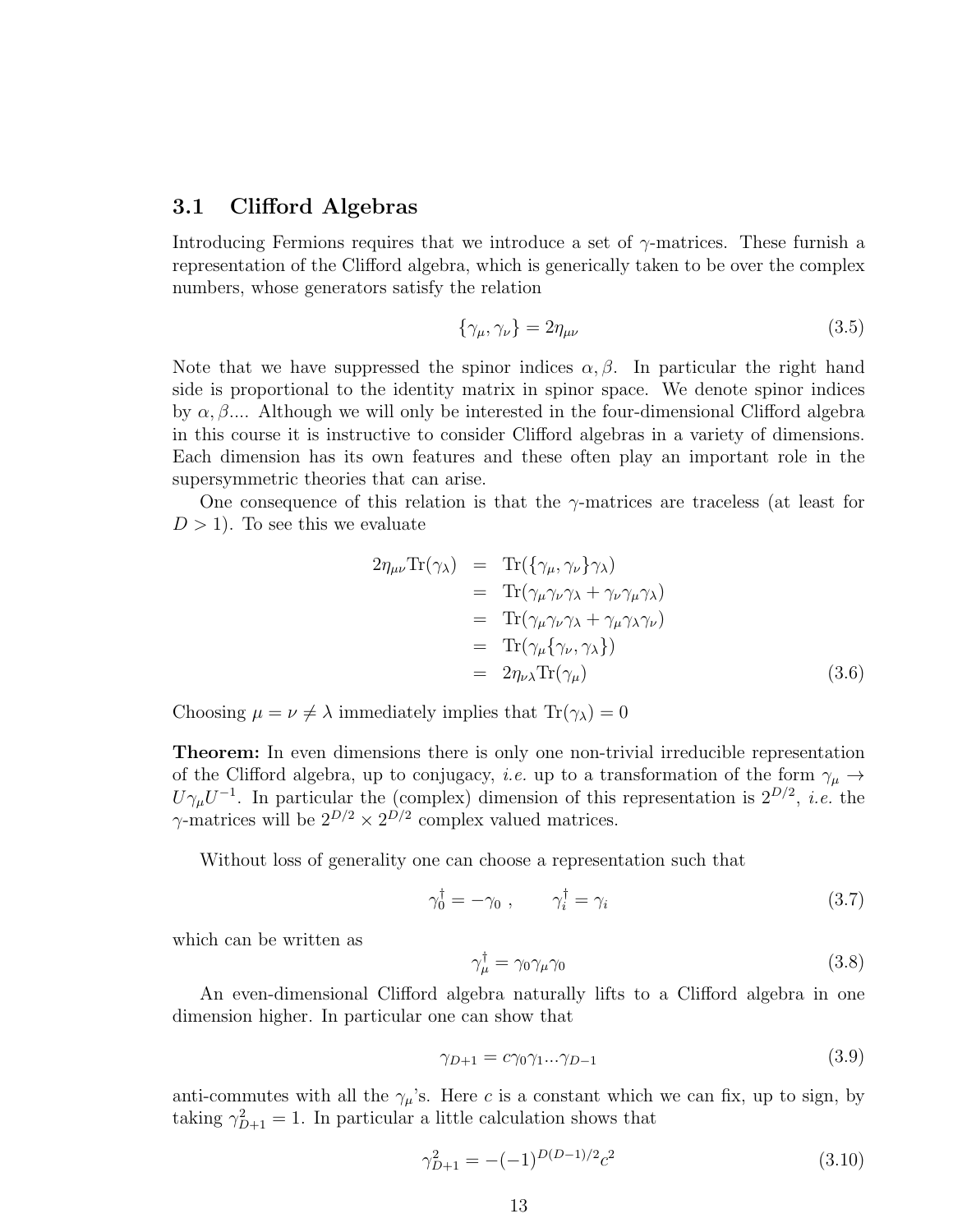Here the first minus sign comes from  $\gamma_0^2$  whereas the others come from anti-commuting the different  $\gamma_{\mu}$ 's through each other. In this way we find that

$$
c = \pm i(-1)^{D(D-1)/4} \tag{3.11}
$$

Thus we construct a Clifford Algebra in  $(D + 1)$ -dimensions. It follows that the dimension (meaning the range of the spinor indices  $\alpha, \beta, \ldots$ ) of a Clifford algebra in  $(D+1)$ -dimensions is the same as the dimension of a Clifford algebra in D-dimensions when  $D$  is even.

In odd dimensions there are two inequivalent representations. To see this one first truncates down one dimension. This leads to a Clifford algebra in a even dimension which is therefore unique. We can then construct the final  $\gamma$ -matrix using the above procedure. This leads to two choices depending on the choice of sign above. Next we observe that in odd-dimensions  $\gamma_{D+1}$ , defined as the product of all the  $\gamma$ -matrices, commutes with all the  $\gamma_{\mu}$ 's. Hence by Shur's lemma it must be proportional to the identity. Under conjugacy one therefore has  $\gamma_{D+1} \to U \gamma_{D+1} U^{-1} = \gamma_{D+1}$ . The constant of proportionality is determined by the choice of sign we made to construct the final  $\gamma$ matrix. Since this is unaffected by conjugation we find two representation we constructed are inequivalent.

We can also construct a Clifford algebra in  $D+2$  dimensions using the Clifford algebra in D dimensions. Let

$$
\sigma_1 = \begin{pmatrix} 0 & 1 \\ 1 & 0 \end{pmatrix} , \qquad \sigma_2 = \begin{pmatrix} 0 & -i \\ i & 0 \end{pmatrix} , \qquad \sigma_3 = \begin{pmatrix} 1 & 0 \\ 0 & -1 \end{pmatrix} \tag{3.12}
$$

be the ubiquitous Pauli matrices. If we have the Clifford algebra in D-dimensions given by  $\gamma_{\mu}, \mu = 0, 1, 2, ..., D - 1$  then let

$$
\Gamma_{\mu} = 1 \otimes \gamma_{\mu}
$$
\n
$$
\Gamma_{D} = \sigma_{1} \otimes \gamma_{D+1}
$$
\n
$$
\Gamma_{D+1} = \sigma_{3} \otimes \gamma_{D+1}
$$
\n(3.13)

where we have used  $\Gamma_{\mu}$  for  $(D+2)$ -dimensional  $\gamma$ -matrices. One readily sees that this gives a Clifford algebra in  $(D + 2)$ -dimensions. Note that this gives two algebras corresponding to the two choices of sign for  $\gamma_{D+1}$ . However these two algebras are equivalent under conjugation by  $U = \sigma_2 \otimes 1$ . This is to be expected from the uniqueness of an even-dimensional Clifford algebra representation.

Having constructed essentially unique  $\gamma$ -matrices for a given dimension there are two special things that can happen. We have already seen that in even dimensions one finds an "extra" Hermitian  $\gamma$ -matrix,  $\gamma_{D+1}$  (so in four dimensions this is the familiar  $\gamma_5$ ). Since this is Hermitian it has a basis of eigenvectors with eigenvalues  $\pm 1$  which are called the chirality. Indeed since the  $\gamma$ -matrices are traceless half of the eigenvalues are  $+1$  and the other half  $-1$ . We can therefore write any spinor  $\psi$  uniquely as

$$
\psi = \psi_+ + \psi_- \tag{3.14}
$$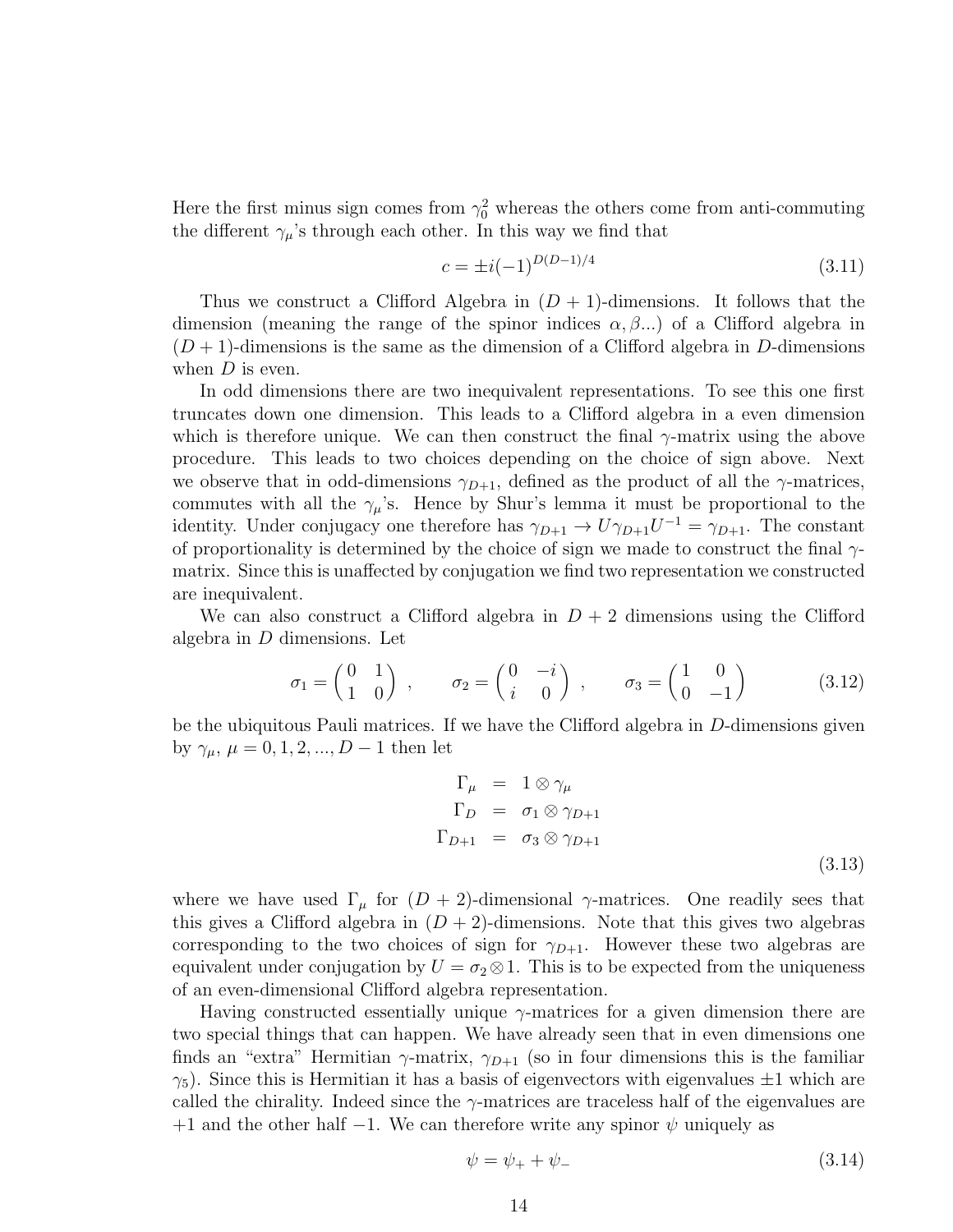where  $\psi_{\pm}$  has  $\gamma_{D+1}$  eigenvalue  $\pm 1$ . A spinor with a definite  $\gamma_{D+1}$  eigenvalue is called a Weyl spinor.

The second special case occurs when the  $\gamma$ -matrices can be chosen to be purely real. In which case it is possible to chose the spinors to also be real. A real spinor is called a Majorana spinor.

Either of these two restrictions will cut the number of independent spinor components in half. In some dimensions it is possible to have both Weyl and Majorana spinors simultaneously. These are called Majorana-Weyl spinors. This reduces the number of independent spinor components to a quarter of the original size. Spinors without any such restrictions are called Dirac spinors. Which restrictions are possible in which dimensions comes in a pattern which repeats itself for dimensions D modulo 8.

Let us illustrate this by starting in low dimensions and work our way up. We will give concrete example of  $\gamma$ -matrices but it is important to bare in mind that these are just choices - there are other choices.

### 3.1.1 D=1

If there is only one dimension, time, then the Clifford algebra is the simple relation  $(\gamma_0)^2 = -1$ . In other words  $\gamma_0 = i$  or one could also have  $\gamma_0 = -i$ . It is clear that there is no Majorana representation.

#### 3.1.2 D=2

Here the  $\gamma$ -matrices can be taken to be

$$
\gamma_0 = \begin{pmatrix} 0 & 1 \\ -1 & 0 \end{pmatrix}
$$
  
\n
$$
\gamma_1 = \begin{pmatrix} 0 & 1 \\ 1 & 0 \end{pmatrix}
$$
 (3.15)

One can easily check that  $\gamma_0^2 = -\gamma_1^2 = -1$  and  $\gamma_0 \gamma_1 = -\gamma_1 \gamma_0$ .

Here we have a real representation so that we can choose the spinors to also be real. We can also construct  $\gamma_3 = c\gamma_0\gamma_1$  and it is also real:

$$
\gamma_3 = -\gamma_0 \gamma_1 = \begin{pmatrix} 1 & 0 \\ 0 & -1 \end{pmatrix} \tag{3.16}
$$

Thus we can have Weyl spinors, Majorana spinors and Majorana-Weyl spinors. These will have 2, 2 and 1 real independent components respectively whereas a Dirac spinor will have 2 complex, *i.e.* 4 real, components.

### 3.1.3 D=3

Here the  $\gamma$ -matrices can be constructed from  $D = 2$  and hence a natural choice is

$$
\gamma_0\enskip = \enskip \left(\begin{array}{cc} 0 & 1 \\ -1 & 0 \end{array}\right)
$$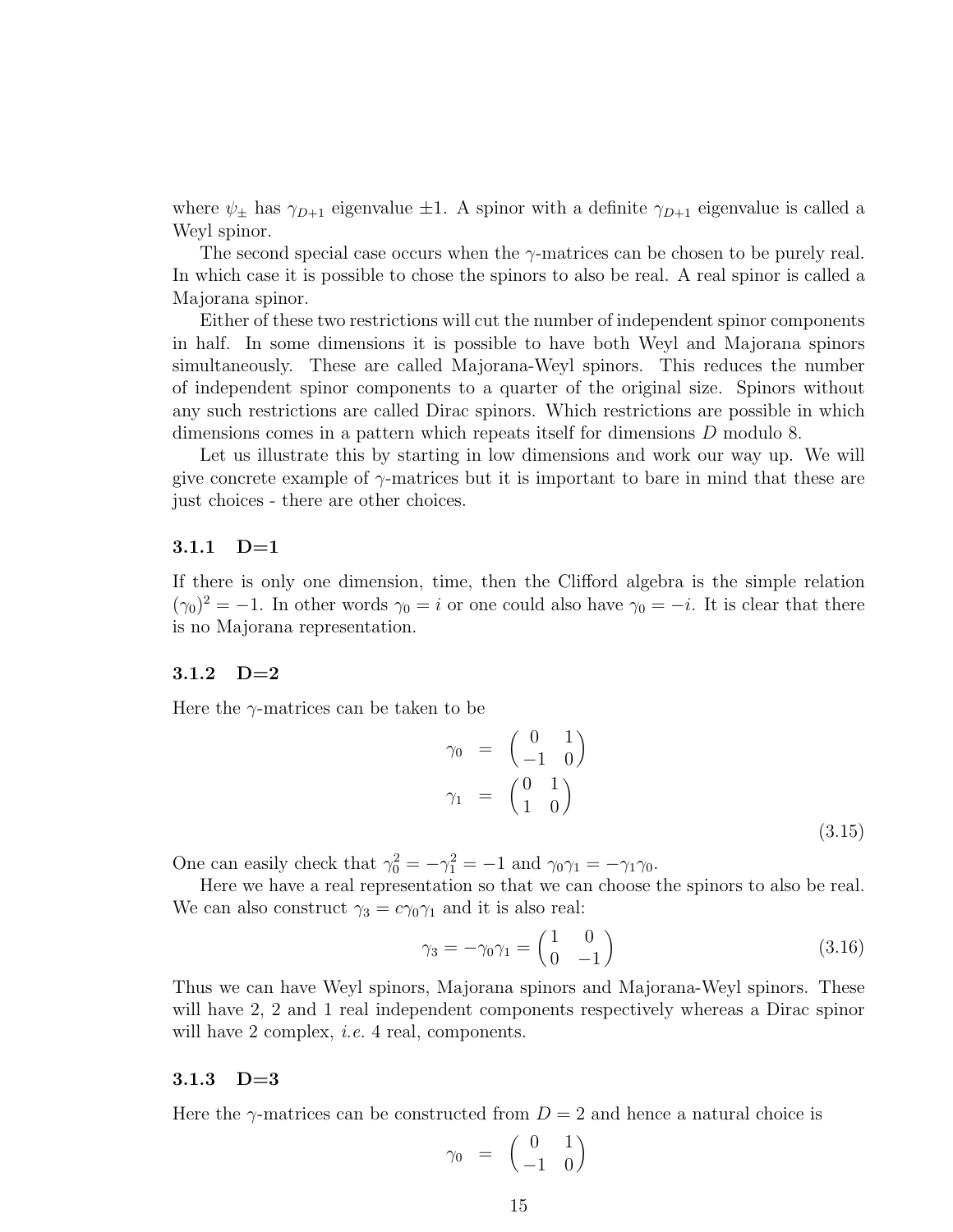$$
\gamma_1 = \begin{pmatrix} 0 & 1 \\ 1 & 0 \end{pmatrix}
$$
  
\n
$$
\gamma_2 = \begin{pmatrix} 1 & 0 \\ 0 & -1 \end{pmatrix}
$$
 (3.17)

(we could also have taken the opposite sign for  $\gamma_2$ ). These are just the Pauli matrices (up to a factor of i for  $\gamma_0$ ). Since we are in an odd dimension there are no Weyl spinors but we can choose the spinors to be Majorana with only 2 real independent components.

#### 3.1.4 D=4

Following our discussion above a natural choice is

$$
\gamma_0 = 1 \otimes i\sigma_2 = \begin{pmatrix} 0 & 1 & 0 & 0 \\ -1 & 0 & 0 & 0 \\ 0 & 0 & 0 & 1 \\ 0 & 0 & -1 & 0 \end{pmatrix}
$$
  
\n
$$
\gamma_1 = 1 \otimes \sigma_1 = \begin{pmatrix} 0 & 1 & 0 & 0 \\ 1 & 0 & 0 & 0 \\ 0 & 0 & 0 & 1 \\ 0 & 0 & 1 & 0 \end{pmatrix}
$$
  
\n
$$
\gamma_2 = \sigma_1 \otimes \sigma_3 = \begin{pmatrix} 0 & 0 & 1 & 0 \\ 0 & 0 & 0 & -1 \\ 1 & 0 & 0 & 0 \\ 0 & -1 & 0 & 0 \end{pmatrix}
$$
  
\n
$$
\gamma_3 = \sigma_3 \otimes \sigma_3 = \begin{pmatrix} 1 & 0 & 0 & 0 \\ 0 & -1 & 0 & 0 \\ 0 & 0 & -1 & 0 \\ 0 & 0 & 0 & 1 \end{pmatrix}
$$
(3.18)

By construction this is a real basis of  $\gamma$ -matrices. Therefore we can chose to have Majorana, i.e. real, spinors.

Since we are in an even dimension we can construct the chirality operator  $\gamma_5$  =  $i\gamma_0\gamma_1\gamma_2\gamma_3$ . Note the factor of i which is required to ensure that  $\gamma_5^2 = 1$ . Thus in our basis  $\gamma_5$  is purely imaginary and, since it is Hermitian, it must be anti-symmetric. This means that it cannot be diagonalized over the reals. Of course since it is Hermitian it can be diagonalized over the complex numbers, *i.e.* there is another choice of  $\gamma$ -matrices for which  $\gamma_5$  is real and diagonal but in this basis the  $\gamma_\mu$  cannot all be real.

Thus in four dimensions we can have Majorana spinors or Weyl spinors but not both simultaneously. In many books, especially those that focus on four-dimensions, a Weyl basis of spinors is used. Complex conjugation then acts to flip the chirality. However we prefer to use a Majorana basis whenever possible (in part because it applies to more dimensions).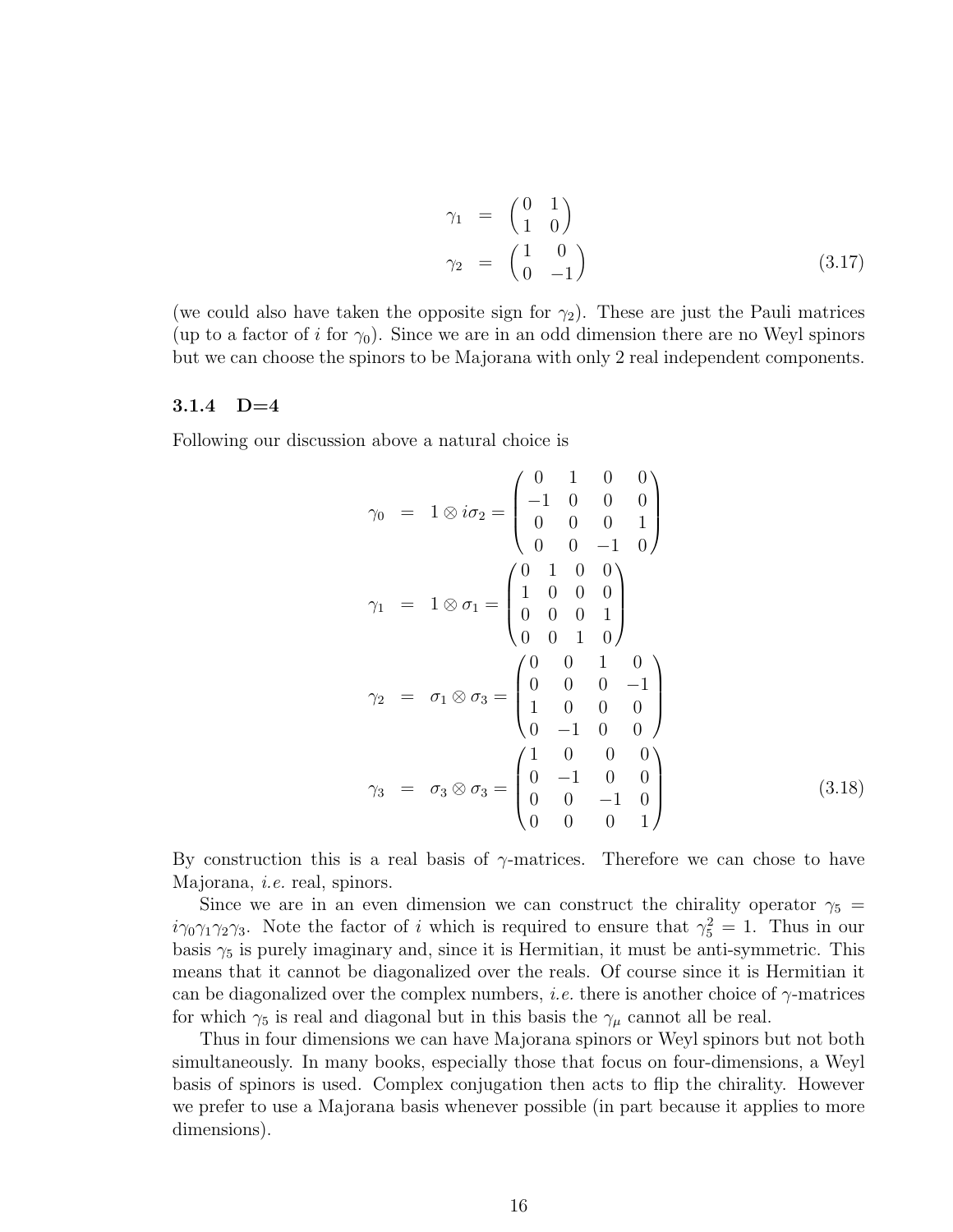### 3.2 Lorentz and Poincare Algebras

We wish to construct relativistic theories which are covariant with respect to the Lorentz and Poincare symmetries. These consists of translations along with the Lorentz transformations (which in turn contain rotations and boosts). In particular the theory is invariant under the infinitesimal transformations

$$
x^{\mu} \to x^{\mu} + a^{\mu} + \omega^{\mu}_{\ \nu} x^{\nu} \qquad i.e. \qquad \delta x^{\mu} = a^{\mu} + \omega^{\mu}_{\ \nu} x^{\nu} \tag{3.19}
$$

Here  $a^{\mu}$  generates translations and  $\omega^{\mu}_{\ \nu}$  generates Lorentz transformations. The principle of Special relativity requires that the spacetime proper distance  $\Delta s^2 = \eta_{\mu\nu} \Delta x^{\mu} \Delta x^{\nu}$ between two points is invariant under these transformations. Expanding to first order in  $\omega^{\mu}_{\ \nu}$  tells us that

$$
\Delta s^2 \rightarrow \eta_{\mu\nu} (\Delta x^{\mu} + \omega^{\mu}_{\ \lambda} \Delta x^{\lambda}) (\Delta x^{\nu} + \omega^{\nu}_{\ \rho} \Delta x^{\rho})
$$
  
\n
$$
= \eta_{\mu\nu} \Delta x^{\mu} \Delta x^{\nu} + \eta_{\mu\nu} \omega^{\mu}_{\ \lambda} \Delta x^{\lambda} \Delta x^{\nu} + \eta_{\mu\nu} \omega^{\nu}_{\ \rho} \Delta x^{\mu} \Delta x^{\rho}
$$
  
\n
$$
= \Delta s^2 + (\omega_{\mu\nu} + \omega_{\nu\mu}) \Delta x^{\mu} \Delta x^{\nu}
$$
(3.20)

where we have lowered the index on  $\omega^{\mu}_{\nu}$ . Thus we see that the Lorentz symmetry requires  $\omega_{\mu\nu} = -\omega_{\nu\mu}$ .

Next we consider the algebra associated to such generators. To this end we want to know what happens if we make two Poincare transformations and compare the difference, *i.e.* we consider  $\delta_1 \delta_2 x^{\mu} - \delta_2 \delta_1 x^{\mu}$ . First we calculate

$$
\delta_1 \delta_2 x^{\mu} = \omega_1^{\mu} \vphantom{\mu}^{\nu} a_2^{\nu} + \omega_1^{\mu} \vphantom{\mu}^{\lambda} \omega_2^{\lambda} \vphantom{\mu}^{\nu} x^{\nu} \tag{3.21}
$$

from which we see that

$$
(\delta_1 \delta_2 - \delta_2 \delta_1) x^{\mu} = (\omega_1^{\mu}{}_{\lambda} a_2^{\lambda} - \omega_2^{\mu}{}_{\lambda} a_1^{\lambda}) + (\omega_1^{\mu}{}_{\lambda} \omega_2^{\lambda}{}_{\nu} - \omega_2^{\mu}{}_{\lambda} \omega_1^{\lambda}{}_{\nu}) x^{\nu}
$$
(3.22)

This corresponds to a new Poincare transformation with

$$
a^{\mu} = \omega_1^{\mu}{}_{\lambda} a_2^{\lambda} - \omega_2^{\mu}{}_{\lambda} a_1^{\lambda} \qquad \omega_{\nu}^{\mu} = \omega_1^{\mu}{}_{\lambda} \omega_2^{\lambda}{}_{\nu} - \omega_2^{\mu}{}_{\lambda} \omega_1^{\lambda}{}_{\nu}
$$
 (3.23)

note that  $\omega_{(\mu\nu)} = \frac{1}{2}$  $\frac{1}{2}(\omega_{\mu\nu} + \omega_{\nu\mu}) = 0$  so this is indeed a Poincare transformation.

More abstractly we think of these transformations as being generated by linear operators  $P_{\mu}$  and  $M_{\mu\nu}$  so that

$$
\delta x^{\mu} = i a^{\nu} P_{\nu}(x^{\mu}) + \frac{i}{2} \omega^{\nu \lambda} M_{\nu \lambda}(x^{\mu}) \tag{3.24}
$$

The factor of  $\frac{1}{2}$  arises because of the anti-symmetry (one doesn't want to count the same generator twice). The factors of  $i$  are chosen for later convenience to ensure that the generators are Hermitian. These generators can then also be though of as applying on different objects, e.g. spacetime fields rather than spacetime points. In other words we have an abstract algebra and its action on  $x^{\mu}$  is merely one representation.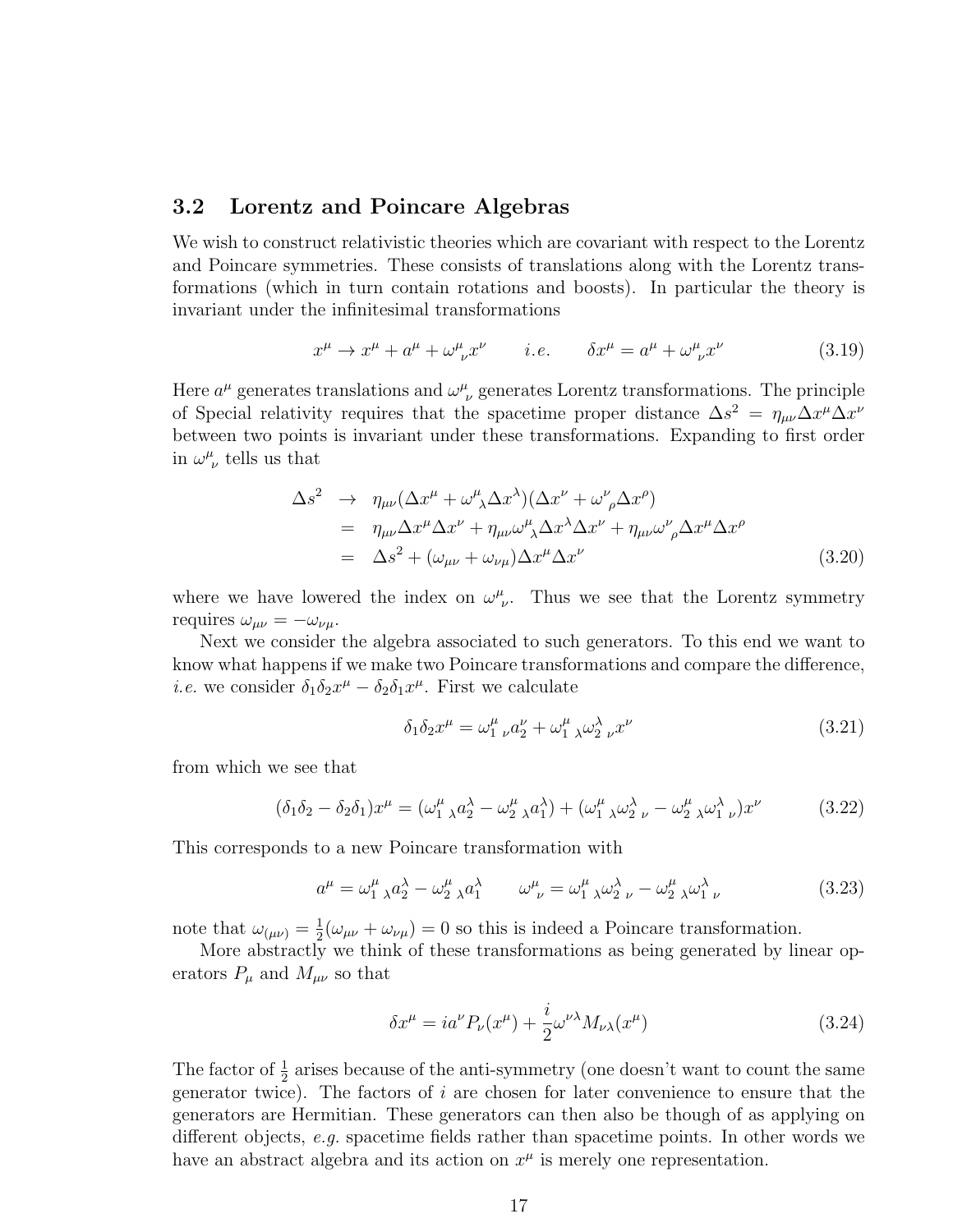This abstract object is the Poincare algebra and it defined by the commutators

$$
[P_{\mu}, P_{\nu}] = 0
$$
  
\n
$$
[P_{\mu}, M_{\nu\lambda}] = -i\eta_{\mu\nu} P_{\lambda} + i\eta_{\mu\lambda} P_{\nu}
$$
  
\n
$$
[M_{\mu\nu}, M_{\lambda\rho}] = -i\eta_{\nu\lambda} M_{\mu\rho} + i\eta_{\mu\lambda} M_{\nu\rho} - i\eta_{\mu\rho} M_{\nu\lambda} + i\eta_{\nu\rho} M_{\mu\lambda}
$$
\n(3.25)

which generalizes (3.22).

**Problem:** Using  $(3.24)$  and  $(3.25)$  show that  $(3.22)$  is indeed reproduced.

The Poincare group has two clear pieces: translations and Lorentz transformations. It is not quite a direct product because of the non-trivial commutator  $[P_\mu, M_{\nu\lambda}]$ . It is a so-called a semi-direct product. Translations by themselves form an Abelian and non-compact subgroup. On physical grounds one always takes  $P_{\mu} = -i\partial_{\mu}$ . This seems obvious from the physical interpretation of spacetime. Mathematically the reason for this is simply Taylor's theorem for a function  $f(x^{\mu})$ :

$$
f(x+a) = f(x) + \partial_{\mu} f(x) a^{\mu} + ... = f(x) + i a^{\mu} P_{\mu} f(x) + ...
$$
 (3.26)

Thus acting by  $P_\mu$  will generate a infinitessimal translation. Furthermore Taylor's theorem is the statement that finite translations are obtained from exponentiating  $P_{\mu}$ :

$$
f(x+a) = e^{ia^{\mu}P_{\mu}}f(x)
$$
  
=  $f(x) + a^{\mu}\partial_{\mu}f(x) + \frac{1}{2!}a^{\mu}a^{\nu}\partial_{\mu}\partial_{\nu}f(x) + ...$  (3.27)

However the other part, the Lorentz group, is non-Abelian and admits interesting finite-dimensional representations. For example the Standard Model contains a scalar field  $H(x)$  (the Higg's Boson) which carries a trivial representation and also vector fields  $A_\mu(x)$  (e.g. photons) and spinor fields  $\psi_\alpha(x)$  (e.g. electrons). A non-trivial representation of the Lorentz group implies that the field carries some kind of index. In the two cases above these are  $\mu$  and  $\alpha$  respectively. The Lorentz generators then act as matrices with two such indices (one lowered and one raised). Different representations mean that there are different choices for these matrices which still satisfies (3.25). For example in the vector representation one can take

$$
(M_{\mu\nu})^{\lambda}_{\ \rho} = i\eta_{\mu\rho}\delta^{\lambda}_{\nu} - i\delta^{\lambda}_{\mu}\eta_{\nu\rho}
$$
\n(3.28)

Notice the dual role of  $\mu, \nu$  indices as labeling both the particular Lorentz generator as well as it's matrix components. Whereas in the spinor representation we have

$$
(M_{\mu\nu})_{\alpha}^{\ \beta} = -\frac{i}{2} (\gamma_{\mu\nu})_{\alpha}^{\ \beta} = -\frac{i}{4} (\gamma_{\mu}\gamma_{\nu} - \gamma_{\mu}\gamma_{\nu})_{\alpha}^{\ \beta} \tag{3.29}
$$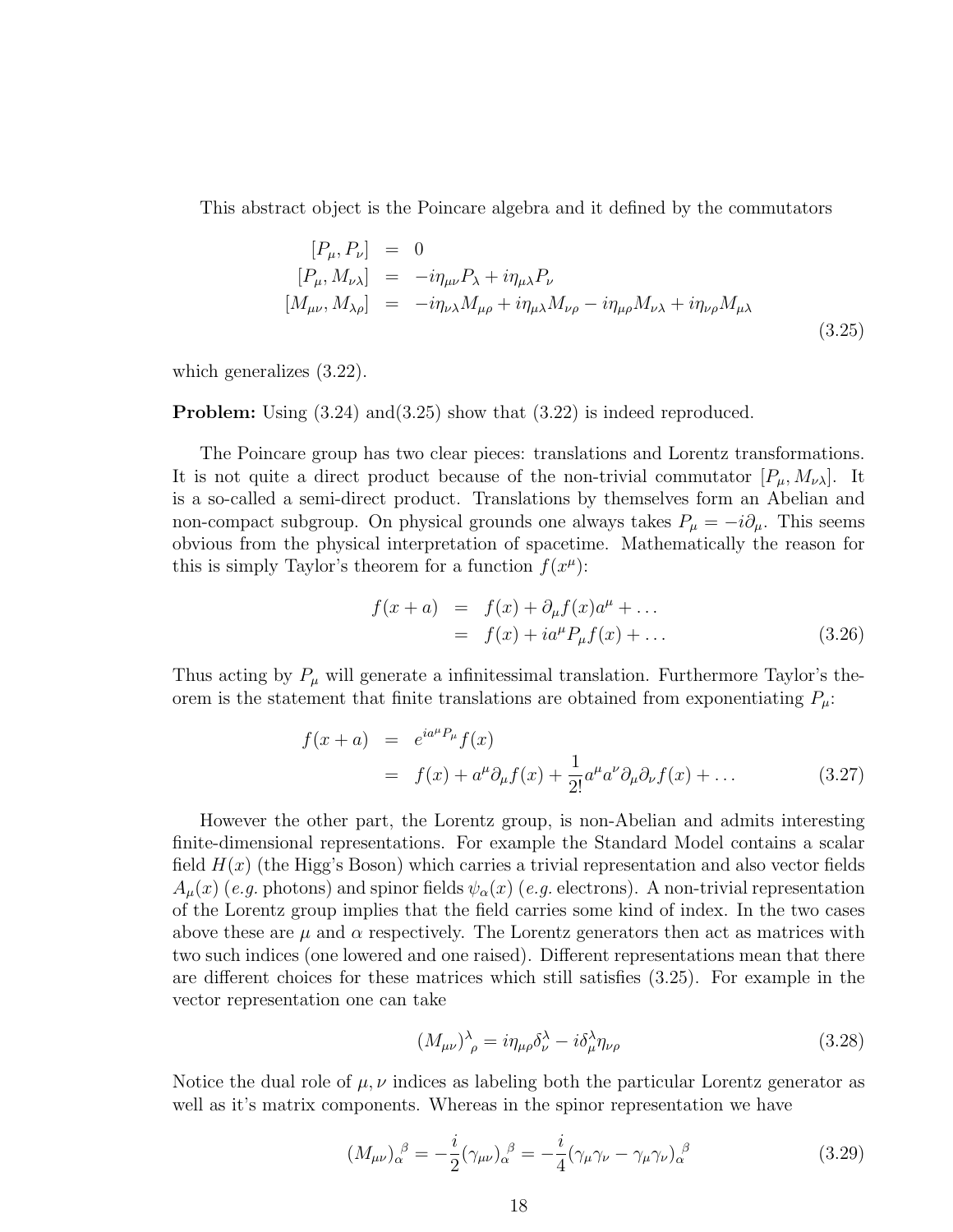Here  $(\gamma_\mu)_\alpha^{\ \beta}$  are the Dirac  $\gamma$ -matrices. However in either case it is important to realize that the defining algebraic relations (3.25) are reproduced.

**Problem:** Verify that these two representation of  $M_{\mu\nu}$  do indeed satisfy the Lorentz subalgebra of (3.25).

### 3.3 Spinors

Having defined Clifford algebras we next need to discuss the properties of spinors in greater detail. We will see later that  $M_{\mu\nu} = \frac{i}{2}$  $\frac{i}{2}\gamma_{\mu\nu}$  gives a representation of the Lorentz algebra, known as the spinor representation. A spinor is simply an object that transforms in the spinor representation of the Lorentz group (it is a section of the spinor bundle over spacetime). Hence it carries a spinor index  $\alpha$ . From our definitions this means that under a Lorentz transformation generated by  $\omega^{\mu\nu}$ , a spinor  $\psi_{\alpha}$  transforms as

$$
\delta\psi_{\alpha} = \frac{1}{4}\omega^{\mu\nu}(\gamma_{\mu\nu})_{\alpha}^{\ \beta}\psi_{\beta}
$$
\n(3.30)

Note that we gives spinors a lower spinor index. As such the  $\gamma$ -matrices naturally come with one upper and one lower index, so that matrix multiplication requires contraction on one upper and one lower index.

Let us pause for a moment to consider a finite Lorentz transformation. To begin with consider an infinitesimal rotation by an angle  $\theta$  in the  $(x^1, x^2)$ -plane,

$$
\delta \begin{pmatrix} x^0 \\ x^1 \\ x^2 \\ x^3 \end{pmatrix} = \theta \begin{pmatrix} x^0 \\ -x^2 \\ x^1 \\ x^3 \end{pmatrix}
$$
\n(3.31)

i.e.

$$
\omega^{12} = -\omega_{21} = \theta \qquad M_{12} = \begin{pmatrix} 0 & 0 & 0 & 0 \\ 0 & 0 & 1 & 0 \\ 0 & -1 & 0 & 0 \\ 0 & 0 & 0 & 0 \end{pmatrix}
$$
(3.32)

A finite rotation is obtained by exponentiating  $M_{12}$ :

$$
x^{\mu} \to (e^{\omega^{\lambda \rho} M_{\lambda \rho}})^{\mu}_{\nu} x^{\nu}
$$
\n(3.33)

Since  $M_{12}^2 = -1$  one finds that, using the same proof as the famous relation  $e^{i\theta}$  =  $\cos\theta + i\sin\theta,$ 

$$
e^{\theta M_{12}} = \cos \theta + M_{12} \sin \theta \tag{3.34}
$$

In particular we see that if  $\theta = 2\pi$  then  $e^{2\pi M_{12}} = 1$  as expected.

How does a spinor transform under such a rotation? The infinitesimal transformation generated by  $\omega^{12}$  is, by definition,

$$
\delta\psi = \frac{1}{4}\omega^{\mu\nu}\gamma_{\mu\nu}\psi = \frac{1}{2}\theta\gamma_{12}\psi\tag{3.35}
$$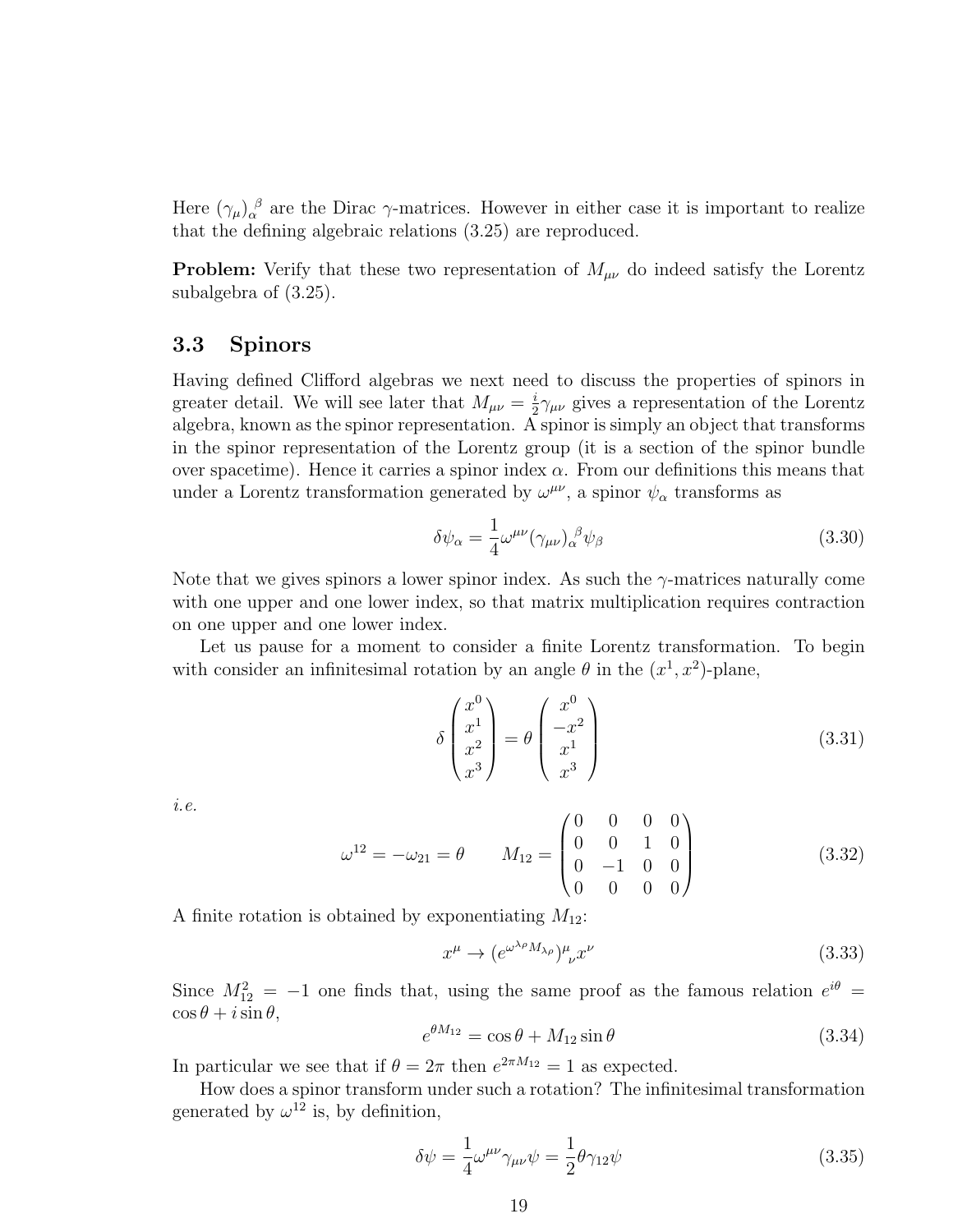If we exponentiate this we find

$$
\psi \to e^{\frac{1}{2}\theta \gamma_{12}} \psi = \cos(\theta/2) + \gamma_{12} \sin(\theta/2) \tag{3.36}
$$

We see that now, if  $\theta = 2\pi$ , then  $\psi \to -\psi$ . Thus we recover the well known result that under a rotation by  $2\pi$  a spinor (such as an electron) picks up a minus sign.

Let us now try to contract spinor indices to obtain Lorentz scalars. It follows that the Hermitian conjugate transforms as

$$
\delta\psi^{\dagger} = \frac{1}{4}\psi^{\dagger}\omega^{\mu\nu}\gamma^{\dagger}_{\nu}\gamma^{\dagger}_{\mu} = \frac{1}{4}\psi^{\dagger}\omega^{\mu\nu}\gamma_{0}\gamma_{\nu\mu}\gamma_{0} = \frac{1}{4}\psi^{\dagger}\omega^{\mu\nu}\gamma_{0}\gamma_{\mu\nu}\gamma_{0}
$$
(3.37)

Here we have ignored the spinor index. Note that the index structure is  $(\gamma_0 \gamma_{\mu\nu} \gamma_0)_{\alpha}^{\beta}$  and therefore it is most natural to write  $(\psi^{\dagger})^{\alpha} = \psi^{*\alpha}$  with an upstairs index.

However we would like to contract two spinors to obtain a scalar. One can see that the naive choice

$$
\lambda^{\dagger} \psi = \lambda^{*\alpha} \psi_{\alpha} \tag{3.38}
$$

will not be a Lorentz scalar due to the extra factors of  $\gamma_0$  that appear in  $\delta \lambda^{\dagger}$  as compared to  $\delta\psi$ . To remedy this one defines the Dirac conjugate

$$
\bar{\lambda} = \lambda^{\dagger} \gamma_0 \tag{3.39}
$$

In which case on finds that, under a Lorentz transformation,

$$
\delta\bar{\lambda} = -\frac{1}{4}\bar{\lambda}\omega^{\mu\nu}\gamma_{\mu\nu} \tag{3.40}
$$

and hence

$$
\delta(\bar{\lambda}\psi) = \delta\bar{\lambda}\psi + \bar{\lambda}\delta\psi
$$
  
=  $-\frac{1}{4}\bar{\lambda}\omega^{\mu\nu}\gamma_{\mu\nu}\psi + \frac{1}{4}\bar{\lambda}\omega^{\mu\nu}\gamma_{\mu\nu}\psi$   
= 0 (3.41)

Thus we have found a Lorentz invariant way to contract spinor indices.

Note that from two spinors we can construct other Lorentz covariant objects such as vectors and anti-symmetric tensors:

$$
\bar{\lambda}\gamma_{\mu}\psi \ , \quad \bar{\lambda}\gamma_{\mu\nu}\psi \ , \dots \tag{3.42}
$$

**Problem:** Show that  $V_\mu = \bar{\lambda}\gamma_\mu\psi$  is a Lorentz vector, *i.e.* show that  $\delta V_\mu = \omega_\mu^{\ \nu}V_\nu$  under the transformation (3.30).

So far our discussion applied to general Dirac spinors. In much of this course we will be interested in Majorana spinors where the  $\gamma_\mu$  are real. The above discussion is then valid if we replace the Hermitian conjugate  $\dagger$  with the transpose  $T$  so that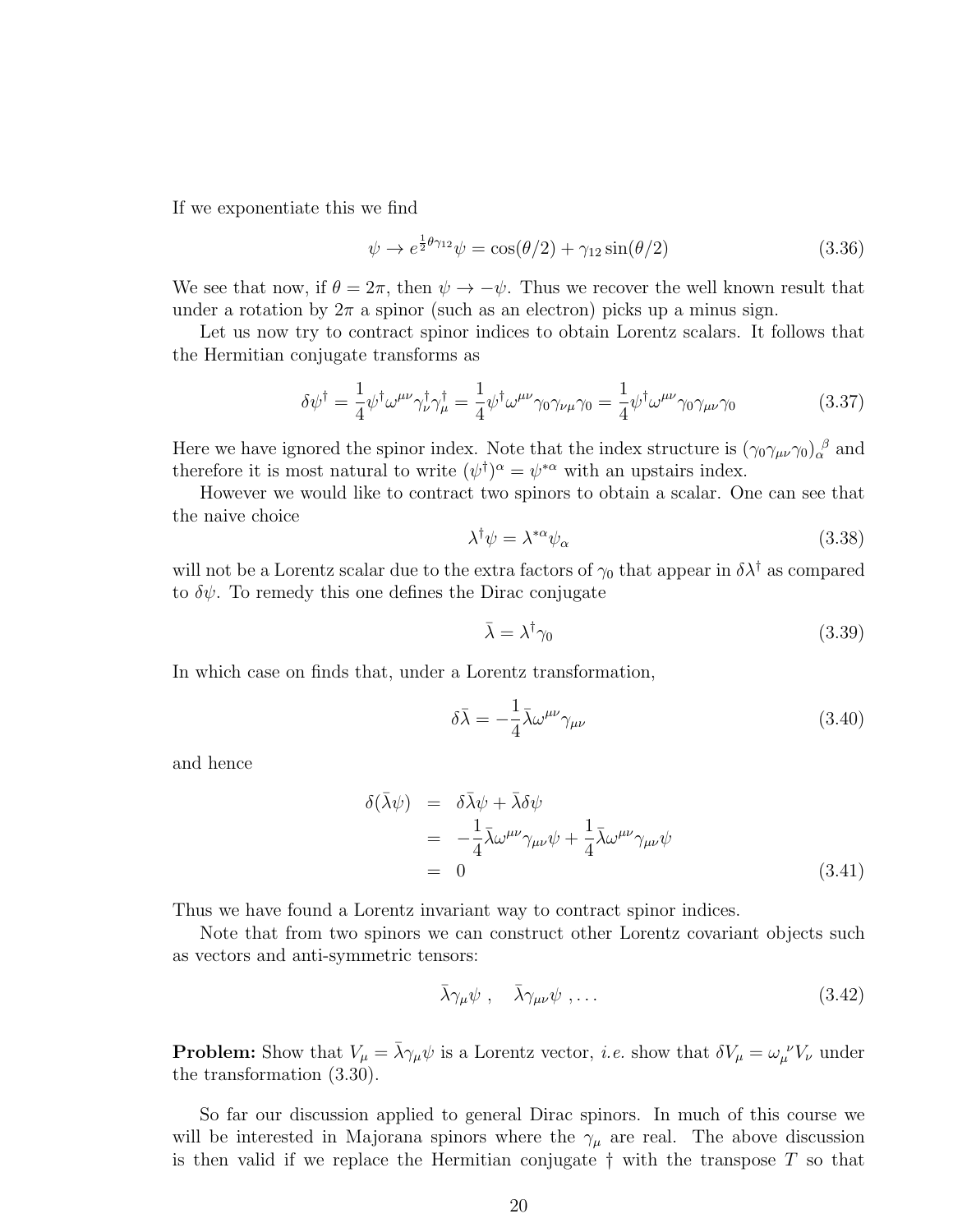$\gamma_{\mu}^{T} = -\gamma_0 \gamma_{\mu} \gamma_0^{-1}$ . More generally such a relationship always exists because if  $\{\gamma_{\mu}\}\$ is a representation of the Clifford algebra then so is  $\{-\gamma_{\mu}^{T}\}\$ . Therefore, since there is a unique representation up to conjugacy, there must exist a matrix C such that  $-\gamma_{\mu}^{T} = C\gamma_{\mu}C^{-1}$ .  $C$  is called the charge conjugation matrix. The point here is that in the Majorana case it is possible to find a representation in which  $C$  coincides with Dirac conjugation matrix  $\gamma_0$ .

**Problem:** Show that, for a general Dirac spinor in any dimension,  $\lambda^T C \psi$  is Lorentz invariant, where  $C$  is the charge conjugation matrix.

One way to think about charge conjugation is to view the matrix  $C^{\alpha\beta}$  as a metric on the spinor indices with inverse  $C_{\alpha\beta}^{-1}$ . In which case  $\psi^{\alpha} = \psi_{\beta} C^{\beta\alpha}$ .

Finally we note that spinor quantum fields are Fermions in quantum field theory (this is the content of the spin-statistics theorem). This means that spinor components are anti-commuting Grassmann variables

$$
\psi_{\alpha}\psi_{\beta} = -\psi_{\beta}\psi_{\alpha} \tag{3.43}
$$

We also need to define how complex conjugation acts. Since ultimately in the quantum field theory the fields are elevated to operators we take the following convention for complex conjugation

$$
(\psi_{\alpha}\psi_{\beta})^* = \psi_{\beta}^*\psi_{\alpha}^* \tag{3.44}
$$

which is analogous to the Hermitian conjugate. This leads to the curious result that, even for Majorana spinors, one has that

$$
(\bar{\psi}\chi)^* = (\psi_\alpha^* C^{\alpha\beta}\chi_\beta)^* = \chi_\beta C^{\alpha\beta}\psi_\alpha = -\psi_\alpha C^{\alpha\beta}\chi_\beta = -\bar{\psi}\chi \tag{3.45}
$$

is pure imaginary!

### 3.4 QED, QCD and the Standard Model

We are now in a position to give the actions for QED and QCD. We will also describe the Standard Model however it has many 'bells and whistles' that mean that it would take too long for this course to write the full action out. We will simply sketch it.

First consider QED - quantum electrodynamics, the quantum theory of light interacting with electrons. This theory was developed by Feynman, Schwinger and Tomanga (and others) in the 1940's and is very successful. It is simply Maxwell's theory coupled to Fermions (the electrons). As such it is a  $U(1)$  gauge theory. The action is

$$
S_{QED} = -\int d^4x \frac{1}{4} F_{\mu\nu} F^{\mu\nu} + \frac{i}{2} \bar{\psi} \gamma^{\mu} D_{\mu} \psi + \frac{i}{2} m \bar{\psi} \psi \tag{3.46}
$$

Here  $\psi$  is a Dirac Fermion (and  $\bar{\psi} = \psi^{\dagger} \gamma_0$ ) that represents the electron field with mass m and  $D_{\mu}\psi = \partial_{\mu}\psi - ieA_{\mu}\psi$ . Thats it! Quite simple and yet it describes a vast amount of our physical world very accurately. It is successful because the electric charge e that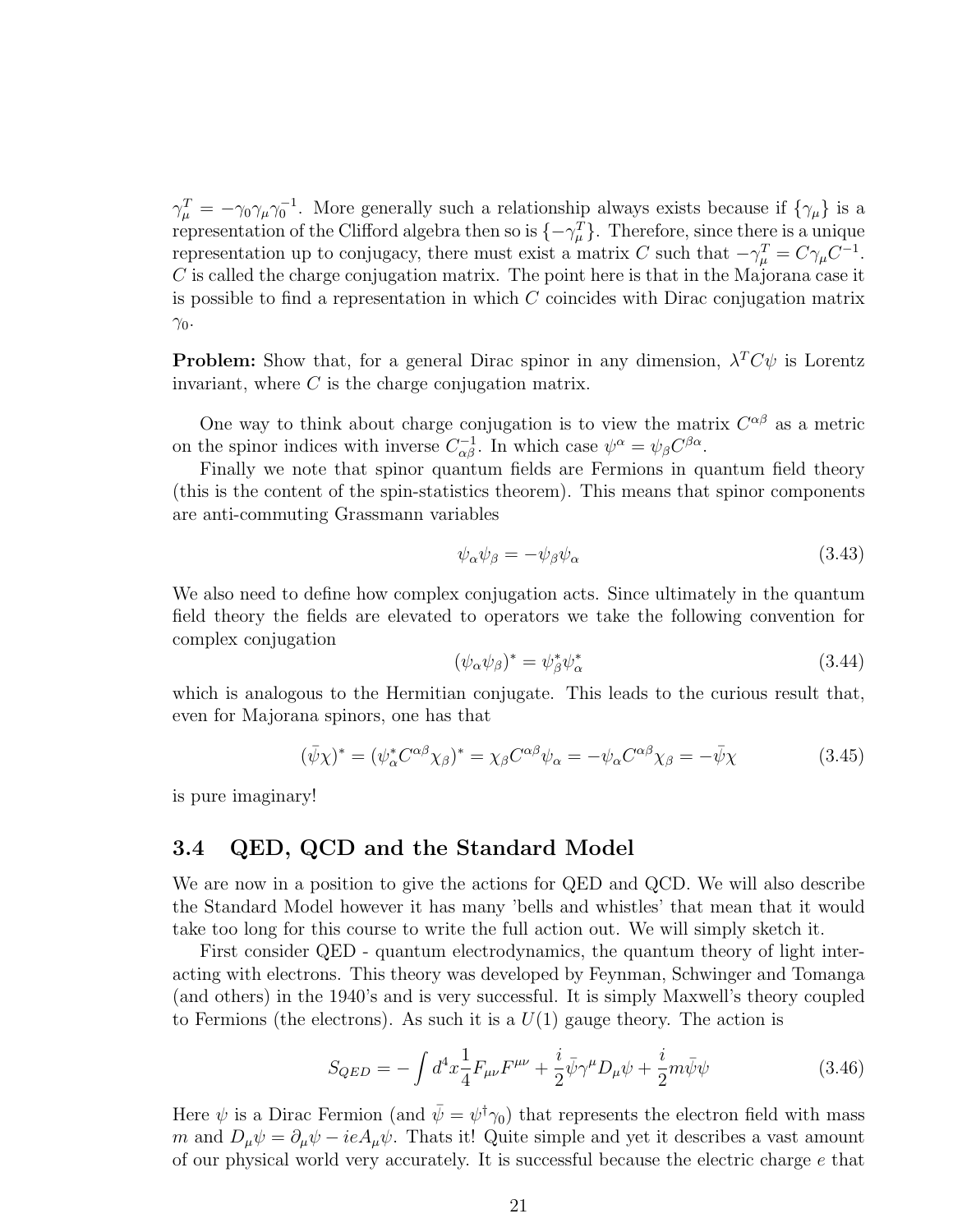acts as a coupling constant is small. The number relevant for perturbation theory is the so-called fine structure constant  $\alpha = e^2/4\pi \sim 1/137$ . In addition there is only one interaction:  $\bar{\psi}\gamma^{\mu}A_{\mu}\psi$  corresponding to an electron emitting a photon.

**Problem:** Show the the equations of motion of  $S_{QED}$  are

$$
\partial^{\mu} F_{\mu\nu} = \frac{e}{2} \bar{\psi} \gamma_{\mu} \psi
$$
  

$$
\gamma^{\mu} \partial_{\mu} \psi + m \psi - ieA_{\mu} \psi = 0
$$
 (3.47)

Next consider QCD - quantum chromodynamics, this is the quantum theory of quarks. The quarks are taken to be Fermions which are live in the fundamental representation of  $SU(3)$ , *i.e.* each quark field  $q_i$  is a spinor which takes values in  $\mathbb{C}^3$ . There are 6 quarks  $(u,d,c,s,t,b)$  and they are labeled by  $i = 1, 2, ..., 6$ . Thus if we write all the indices we have  $q_{ia\alpha}$  where i is the flavour index,  $a = 1, 2, 3$  the colour index and  $\alpha = 1, 2, 3, 4$  is the spinor index. There are also gauge fields  $G^r_\mu$  known as gluons  $r = 1, ..., 8 = \dim(SU(3))$ . The action is

$$
S_{QCD} = -\frac{1}{g^2} \int d^4x \frac{1}{4} F^r_{\mu\nu} F^{s\mu\nu} \kappa_{rs} + \frac{i}{2} \sum_i \delta_{ab} (\bar{q}_i^a \gamma^\mu D_\mu q_i^b + \frac{i}{2} m_i \bar{\psi}_i^a \psi_i^b)
$$
(3.48)

where  $m_i$  are the quark masses and  $D_\mu q_i^b = \partial_\mu q_i^b - iG_\mu^r T^b_r a q_i^a$  with  $(T_r)^a{}_b$  a complex,  $3 \times 3$  basis of  $L(SU(3))$ . Again the Fermions are Dirac and  $\bar{q} = q^{\dagger} \gamma_0$ . QCD is highly non-linear and in addition the relevant coupling constant  $\alpha_{QCD} = g^2/4\pi$  is not small. So there are many interactions between quarks and gluons and also gluons with gluons, all of which happen relatively strongly (hence the name of the strong force). It is believed but still not proven that the quarks are confined to colour neutral states so that a single quark cannot be observed. Things are slightly better at higher energies where  $\alpha_{QCD}$ gets smaller. This allows one to test QCD against experiment.

Lastly some words about the Standard Model. This includes both QED and QCD. However it also includes another gauge theory based on  $SU(2)$ . It also has a scalar field known as the Higg's H and additional Fermions called neutrinos. The total gauge group is  $SU(3) \times SU(2) \times U(1)$ . Here  $SU(3)$  is the  $SU(3)$  of QCD that only acts on the quarks. All the (left-handed) fields transform under  $SU(2) \times U(1)$ . There are four gauge fields but three are made massive by a Higg's mechanism (more about this later). These are called  $W^{\pm}$ ,  $Z^0$  and  $A_{\mu}$ .  $A_{\mu}$  is the massless photon of QED however it is not the gauge field for the  $U(1)$  in  $SU(2) \times U(1)$ . Instead it corresponds to a linear combination of this  $U(1)$  and the  $T^3$  generator of  $SU(2)$ .  $W^{\pm}$  and  $Z^0$  are massive. The Higgs field has not yet been scene and it one of the main motivations for the experiments at LHC in CERN. The action is rather involved as it contains all sorts of mixings between the various fields and many so-called Yukawa terms of the form  $\psi H \lambda$  where H is the Higgs and  $\psi$ ,  $\lambda$  represent Fermions.

**Problem:** Why are their factors of  $i$  in front of the Fermion terms in these actions?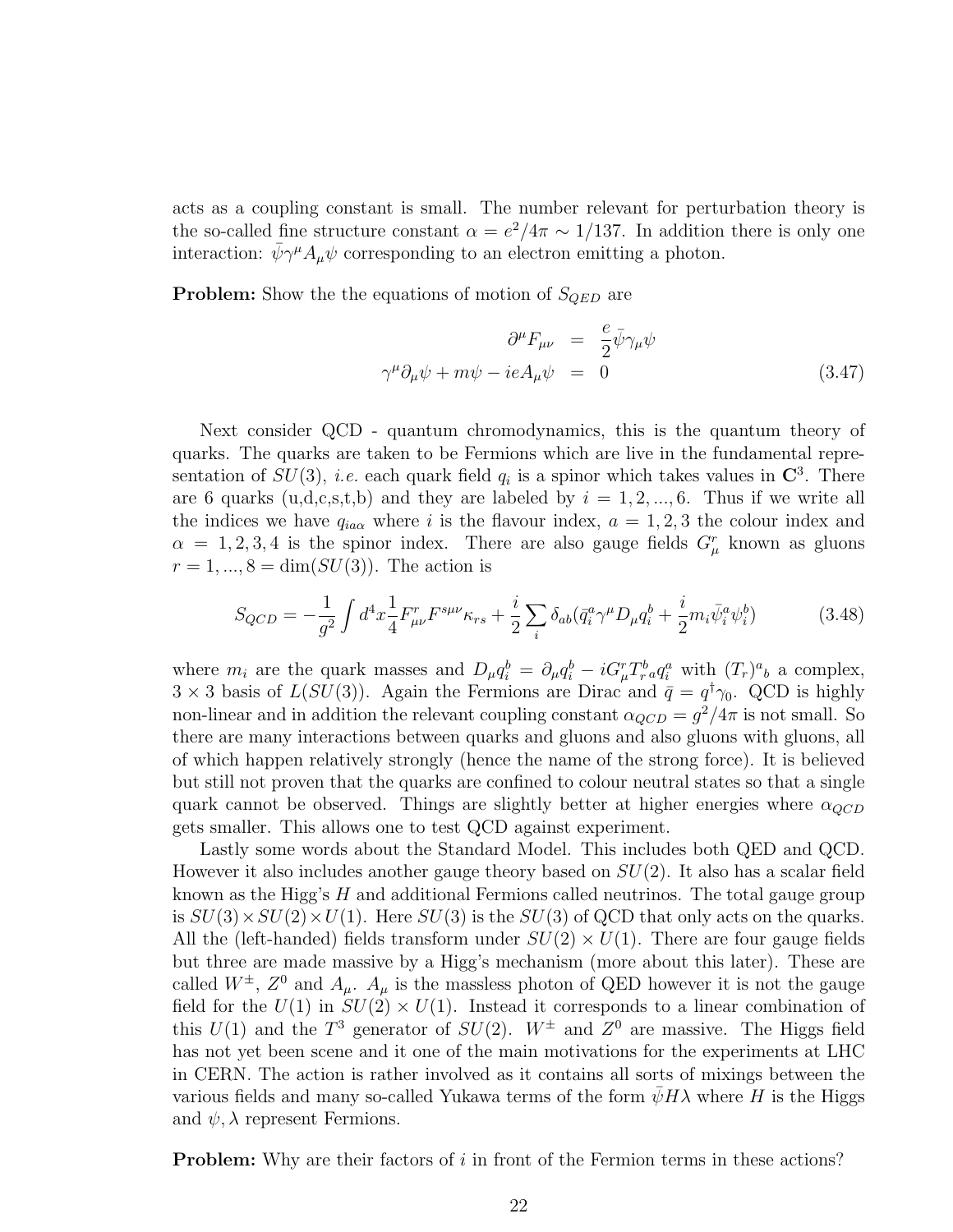## 4 Supersymmetry

### 4.1 Symmetries, A No-go Theorem and How to Avoid It

Quantum field theories are essentially what you get from the marriage of quantum mechanics with special relativity (assuming locality). A central concept of these ideas is the notion of symmetry. And indeed quantum field theories are thought of and classified according to their symmetries.

The most important symmetry is of course the Poincare group of special relativity which we have already discussed. To say that the Poincare algebra is fundamental in particle physics means that everything is assumed fall into some representation of this algebra. The principle of relativity then asserts that the laws of physics are covariant with respect to this algebra.

The Standard Model and other quantum field theories also have other important symmetries. Most notably gauge symmetries that we have discussed above. These symmetries imply that there is an additional Lie-algebra with a commutation relation of the form

$$
[T_r, T_s] = i f_{rs}{}^t T_t \tag{4.49}
$$

where the  $T_r$  are Hermitian generators and  $f_{rs}^t$  are the structure constants. This means that every field in the Standard model Lagrangian also carries a representation of this algebra. If this is a non-trivial representation then there is another 'internal' index on the field. For example the quarks are in the fundamental (*i.e.* three-dimensional) representation of  $SU(3)$  and hence, since they are spacetime spinors, the field carries the indices  $\psi^a_\alpha(x)$ .

Finally we recall Noether's theorem which asserts that for every continuous symmetry of a Lagrangian one can construct a conserved charge. Suppose that a Lagrangian  $\mathcal{L}(\Phi_A, \partial_\alpha \Phi_A)$ , where we denoted the fields by  $\Phi_A$ , has a symmetry:  $\mathcal{L}(\Phi_A) = \mathcal{L}(\Phi_A +$  $\delta\Phi_A$ ). This implies that

$$
\frac{\partial \mathcal{L}}{\partial \Phi_A} \delta \Phi_A + \frac{\partial \mathcal{L}}{\partial (\partial_\alpha \Phi_A)} \delta \partial_\alpha \Phi_A = 0 \tag{4.50}
$$

This allows us to construct a current:

$$
J^{\alpha} = \frac{\partial \mathcal{L}}{\partial(\partial_{\alpha} \Phi_{A})} \delta \Phi_{A}
$$
\n(4.51)

which is, by the equations of motion,

$$
\partial_{\alpha} J^{\alpha} = \partial_{\alpha} \left( \frac{\partial \mathcal{L}}{\partial (\partial_{\alpha} \Phi_{A})} \right) \delta \Phi_{A} + \frac{\partial \mathcal{L}}{\partial (\partial_{\alpha} \Phi_{A})} \partial_{\alpha} \delta \Phi_{A}
$$
  
\n
$$
= \partial_{\alpha} \left( \frac{\partial \mathcal{L}}{\partial (\partial_{\alpha} \Phi_{A})} \right) \delta \Phi_{A} - \frac{\partial \mathcal{L}}{\partial \Phi_{A}} \delta \Phi_{A}
$$
  
\n
$$
= 0
$$
 (4.52)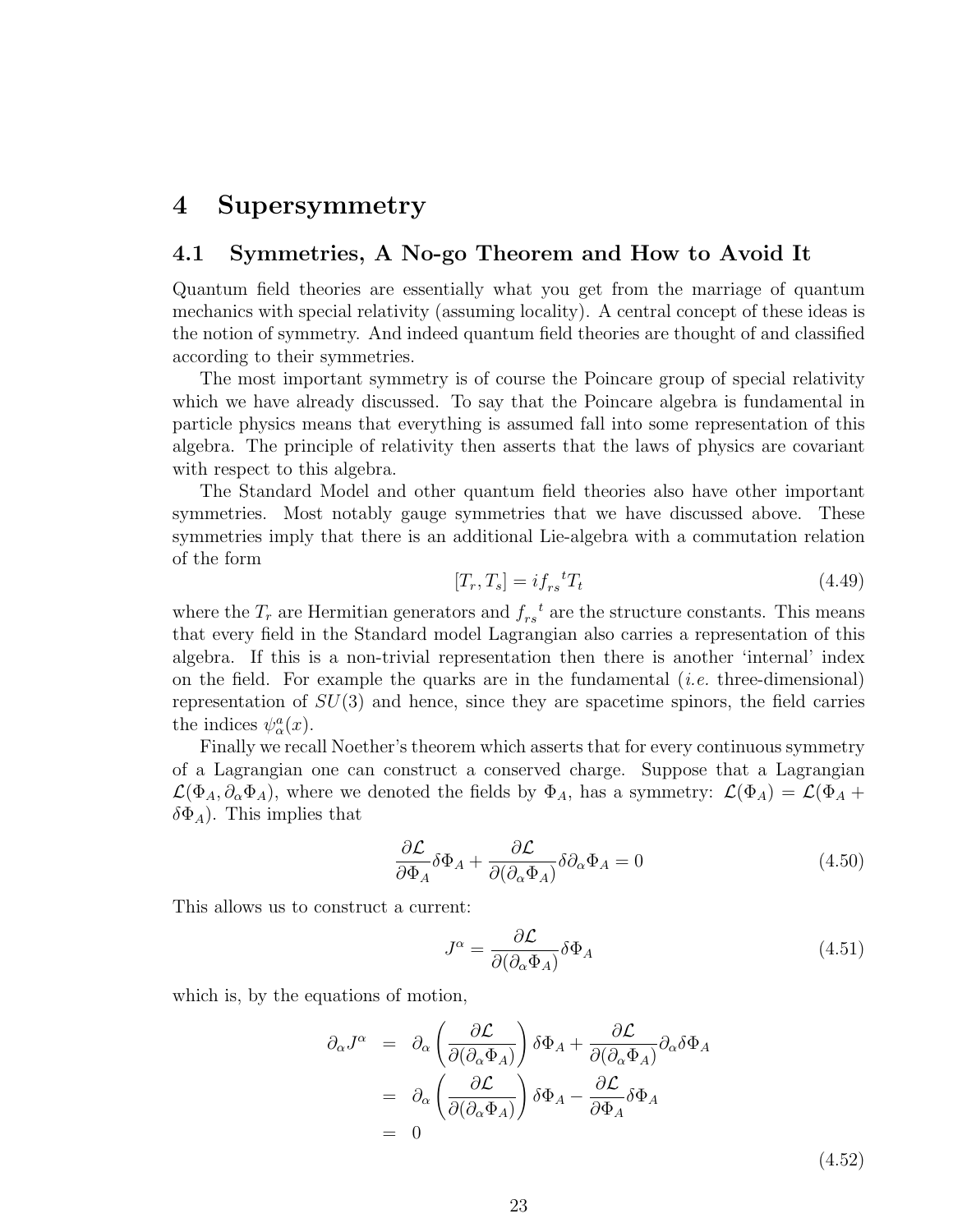conserved. This means that the integral over space of  $J^0$  is a constant defines a charge

$$
Q = \int_{space} J^0 \tag{4.53}
$$

which is conserved

$$
\frac{dQ}{dt} = \int_{space} \partial_0 J^0
$$

$$
= -\int_{space} \partial_i J^i
$$

$$
= 0
$$

Thus one can think of symmetries and conservations laws as being more or less the same thing.

So the Standard Model of Particle Physics has several symmetries built into it (e.g.  $SU(3) \times SU(2) \times U(1)$  and this means that the various fields carry representations of various algebras. These algebras split up into those associated to spacetime (Poincare) and those which one might call internal (such as the gauge symmetry algebra). In fact the split is a direct product in that

$$
[P_{\mu}, T_a] = [M_{\mu\nu}, T_a] = 0 \tag{4.54}
$$

where  $T_a$  refers to any internal generator. Physically this means the conserved charges of these symmetries are Lorentz scalars.

Since the Poincare algebra is so central to our understanding of spacetime it is natural to ask if this direct product is necessarily the case or if there is, in principle, some deeper symmetry that has a non-trivial commutation relation with the Poincare algebra. This question was answered by Coleman and Mandula:

Theorem: In any spacetime dimension greater than two the only interacting quantum field theories have Lie algebra symmetries which are a direct product of the Poincare algebra with an internal symmetry.

In other words the Poincare algebra is apparently as deep as it gets. There are no interacting theories which have conserved charges that are not Lorentz scalars. Intuitively the reasons is that tensor-like charge must be conserved in any interaction and this is simply too restrictive as the charges end up being proportional to (products of) the momenta. Thus one finds that the individual momenta are conserved, rather than the total momentum.

But one shouldn't stop here. A no-go theorem is only as good as its assumptions. This theorem has several assumptions, for example that there are a finite number of massive particles and no massless ones. However the key assumption of the Coleman-Mandula theorem is that the symmetry algebra should be a Lie-algebra. We recall that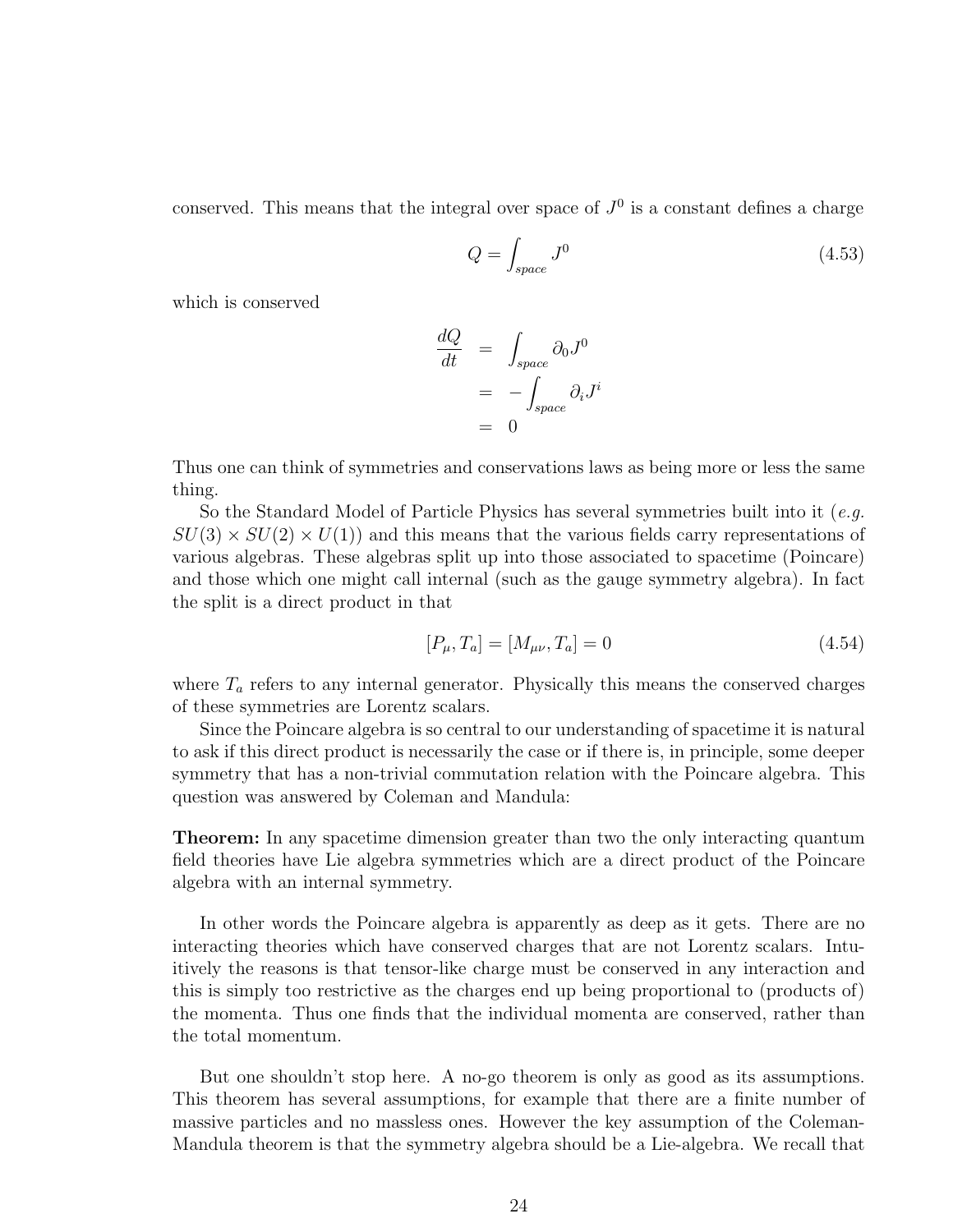a Lie-algebra can be thought of as the tangent space at the identity of a continuous group, so that, an infinitessimal group transformation has the form

$$
g = 1 + i\epsilon A \tag{4.55}
$$

where A is an element of the Lie-algebra and  $\epsilon$  is an infinitessimal parameter. The Lie-algebra is closed under a bilinear operation, the Lie-bracket,

$$
[A, B] = -[B, A] \tag{4.56}
$$

subject to the Jacobi identity

$$
[A, [B, C]] + [B, [C, A]] + [C, [A, B]] = 0 \tag{4.57}
$$

If we relax this assumption then there is something deeper - Supersymmetry. So how do we relax it since Lie-algebras are inevitable whenever you have continuous symmetries and because of Noether's theorem we need a continuous symmetry to give a conserved charge?

The way to proceed is to note that quantum field theories such as the Standard Model contain two types of fields: Fermions and Bosons. These are distinguished by the representation of the field under the Lorentz group. In particular a fundamental theorem in quantum field theory - the spin-statistics theorem - asserts that Bosons must carry representations of the Lorentz group with integer spins and their field operators must commute outside of the light-cone whereas Fermions carry half-odd-integer spins and their field operators are anti-commuting. This means that the fields associated to Fermions are not ordinary (so-called c-number) valued field but rather Grassmann variables that satisfy

$$
\psi_1(x)\psi_2(x) = -\psi_2(x)\psi_1(x) \tag{4.58}
$$

So a way out of this no-go theorem is to find a symmetry that relates Bosons to Fermions. Such a symmetry will require that the 'infinitessimal' generating parameter is a Grassmann variable and hence will not lead to a Lie-algebra. More precisely the idea is to consider a Grassmann generator (with also carries a spinor index) and which requires a Grassmann valued spinorial parameter. One then is lead to something called a superalgebra, or a  $\mathbb{Z}_2$ -graded Lie-algebra. This means that the generators can be labeled as either even and odd. The even generators behave just as the generators of a Lie-algebra and obey commutation relations. An even and an odd generator will also obey a commutator relation. However two odd generators will obey an anti-commutation relation. The even-ness or odd-ness of this generalized Lie-bracket is additive modulo two: the commutator of two even generators is even, the anti-commutator of two odd generators is also even, whereas the commutator of an even and an odd generator is odd. Schematically, the structure of a superalgebra takes the form

$$
[even, even] \sim even
$$
  
\n
$$
[even, odd] \sim odd
$$
  
\n
$$
\{odd, odd\} \sim even
$$
  
\n(4.59)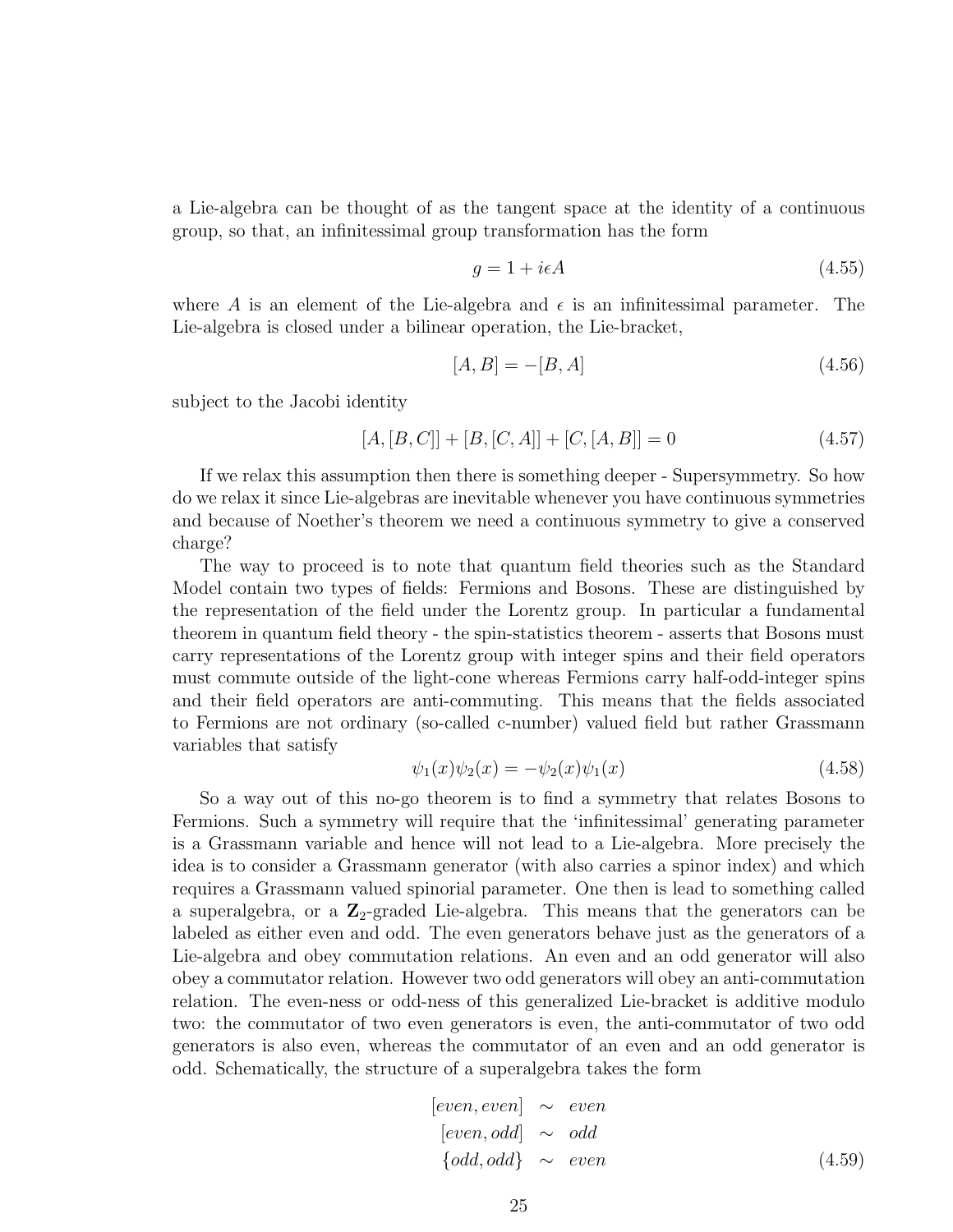In particular one does not consider things that are the sum of an even and an odd generator (at least physicists don't but some Mathematicians might), nor does the commutator of two odd generators, or anti-commutator of two even generators, play any role. Just as in Lie-algebras there is a Jacobi identity. It is a little messy as whether or not one takes a commutator or anti-commutator depends on the even/odd character of the generator. It can be written as

$$
(-1)^{ac}[A,[B,C]_{\pm}]_{\pm} + (-1)^{ba}[B,[C,A]_{\pm}]_{\pm} + (-1)^{cb}[C,[A,B]_{\pm}]_{\pm} = 0 \qquad (4.60)
$$

where  $a, b, c \in \mathbb{Z}_2$  are the gradings of the generators  $A, B, C$  respectively and  $[ , ]_{\pm}$  is a commutator or anti-commutator according to the rule (4.59).

There is a large mathematical literature on superalgebras as abstract objects. However we will simply focus on the case most relevant for particle physics. In particular the even elements will be the Poincare generators  $P_{\mu}$ ,  $M_{\nu\lambda}$  and the odd elements supersymmetries  $Q_{\alpha}$ . The important point here is that the last line in (4.59) takes the form

$$
\{Q, Q\} \sim P + M \tag{4.61}
$$

(in fact one typically finds only  $P$  or  $M$  on the right hand side, and in this course just P). Thus supersymmetries are the square-root of Poincare transformations. Thus there is a sensible algebraic structure that is "deeper" that the Poincare group. Surely this is worth of study.

One final comment is in order. Although we have found a symmetry that underlies the Poincare algebra one generally still finds that supersymmetries commute with the other internal symmetries. Thus a refined version of the Coleman-Mandula theorem still seems to apply and states that the symmetry algebra of a non-trivial theory is at most the direct product of the superalgebra and an internal Lie-algebra.<sup>5</sup>

## 5 Elementary Consequences of Supersymmetry

The exact details of the supersymmetry algebra vary from dimension to dimension, depending on the details of Clifford algebras, however the results below for four-dimensions are qualitatively unchanged. If there are Majorana spinors then the algebra is, in addition to the Poincare algebra relations  $(3.25)$ ,<sup>6</sup>

$$
\begin{array}{rcl}\n\{Q_{\alpha}, Q_{\beta}\} & = & -2(\gamma^{\mu}C^{-1})_{\alpha\beta}P_{\mu} \\
\left[Q_{\alpha}, P_{\mu}\right] & = & 0 \\
\left[Q_{\alpha}, M_{\mu\nu}\right] & = & \frac{i}{2}(\gamma_{\mu\nu})_{\alpha}{}^{\beta}Q_{\beta}\n\end{array}
$$

<sup>&</sup>lt;sup>5</sup>Note that one should be careful here, while this statement is true in spirit it is imprecise and in some sense counter examples can be found  $(e.g.$  in gauged supergavity).

<sup>&</sup>lt;sup>6</sup>More precisely this is the minimal  $N = 1$  super-Poincare algebra. One can have N-extended supersymmetry algebras and centrally extended supersymmetry algebras, which we will come to later. There are also superalgebras based on other Bosonic algebras than the Poincare algebra, e.g., the anti-de-Sitter algebra.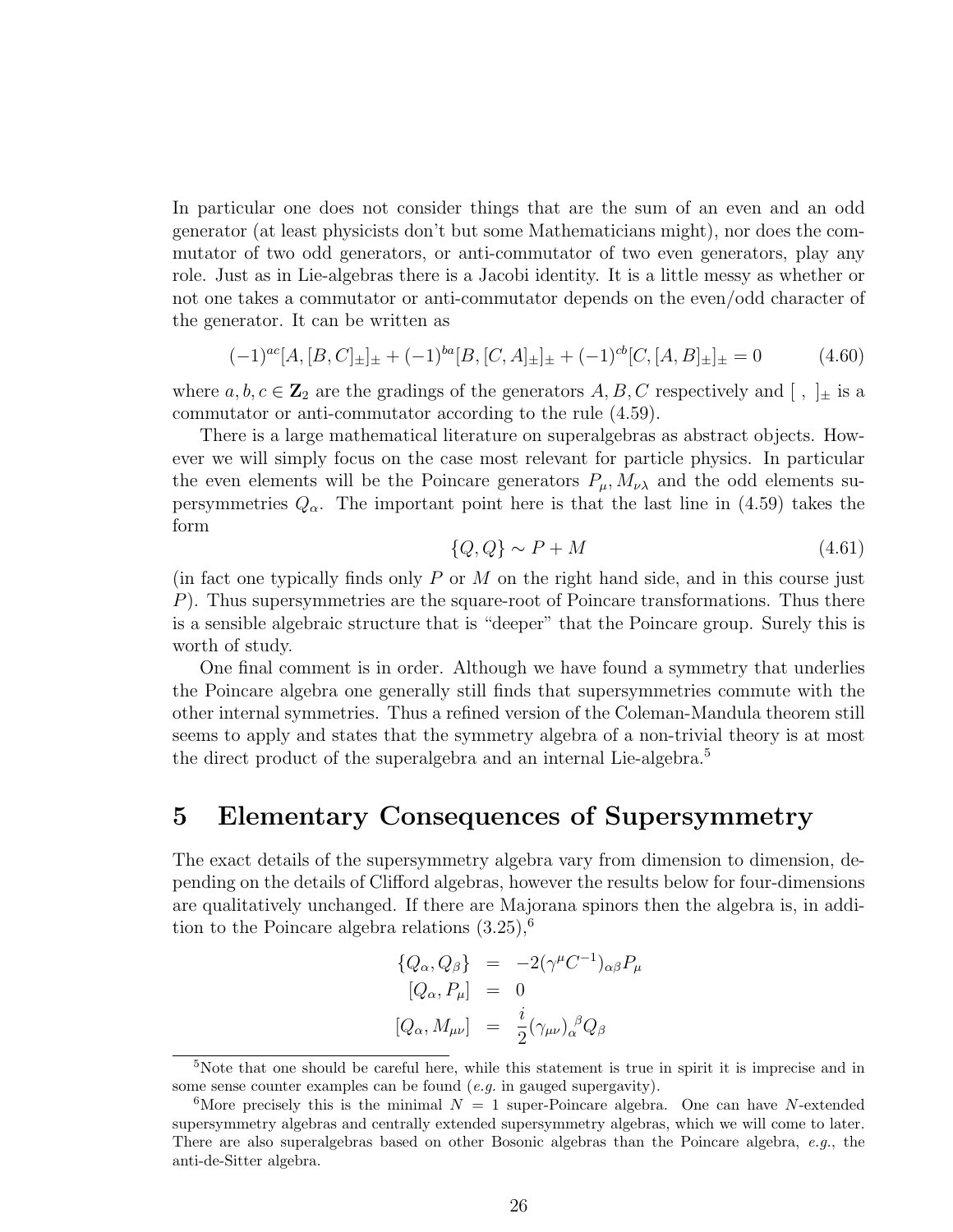The primary relation is the first line. The second line simply states that the  $Q_{\alpha}$ 's are invariant under translations and the third line simply states that they are spacetime spinors.

At first sight one might wonder why there is a  $C^{-1}$  on the right hand side. The point is that this is used to lower the second spinor index. Furthermore it is clear that the left hand side is symmetric in  $\alpha$  and  $\beta$  and therefore the right hand side must also be symmetric. To see that this is the case we observe that, since we have assumed a Majorana basis where  $C = -C^T = \gamma_0$ ,

$$
(\gamma_{\mu}C^{-1})^{T} = (C^{-1})^{T}\gamma_{\mu}^{T} = -(C^{-1})^{T}C\gamma_{\mu}C^{-1} = \gamma_{\mu}C^{-1}
$$
\n(5.63)

is indeed symmetric.

Let us take the trace of the primary supersymmetry relation

$$
\sum_{\alpha} \{Q_{\alpha}, Q_{\alpha}\} = 8P_0 \tag{5.64}
$$

Here we have used the fact that  $C^{-1} = \gamma^0$ ,  $Tr(\gamma_{\mu\nu}) = 0$  and  $Tr(1) = 2^2$ . We can identify  $P_0 = E$  with the energy and hence we see that

$$
E = \frac{1}{4} \sum_{\alpha} Q_{\alpha}^2 \tag{5.65}
$$

Since  $Q_{\alpha}$  is Hermitian it follows that the energy is positive definite. Furthermore the only states with  $E = 0$  must have  $Q_{\alpha}|0 \rangle = 0$ , *i.e.* they must preserve the supersymmetry.

Supersymmetry, like other symmetries in quantum field theory, can be spontaneously broken. This means that the vacuum state  $|vacuum\rangle$ , *i.e.* the state of lowest energy, does not satisfy  $Q_{\alpha}|vacuum\rangle = 0$ . We see that in a supersymmetric theory this will be the case if and only if the vacuum energy is positive.

Next let us consider the representations of supersymmetry. First we observe that since  $[P_\mu, Q_\alpha] = 0$  we have  $[P^2, Q_\alpha] = 0$ . Thus  $P^2$  is a Casmir, that is to say irreducible representations of supersymmetry (*i.e.* of the Q's) all carry the same value of  $P^2 = -m^2$ . Thus all the particles in a supermultiplet *(i.e.* in a irreducible representation) have the same mass.

Let us first consider a massive supermultiplet. We can therefore go to the rest frame where  $P_{\mu} = (m, 0, 0, 0)$ . In this case the algebra becomes

$$
\{Q_{\alpha}, Q_{\beta}\} = 2m\delta_{\alpha\beta} \tag{5.66}
$$

We can of course assume that  $m > 0$  and rescale  $\tilde{Q}_{\alpha} = m^{-1/2} Q_{\alpha}$  which gives

$$
\{\tilde{Q}_{\alpha}, \tilde{Q}_{\beta}\} = 2\delta_{\alpha\beta} \tag{5.67}
$$

This is just a Clifford algebra in 4 Euclidean dimensions! As such we know that it has  $2^{4/2} = 4$  states. We can construct the analogue of  $\gamma_5$ :

$$
(-1)^{F} = Q_1 Q_2 Q_3 ... Q_4 \qquad (5.68)
$$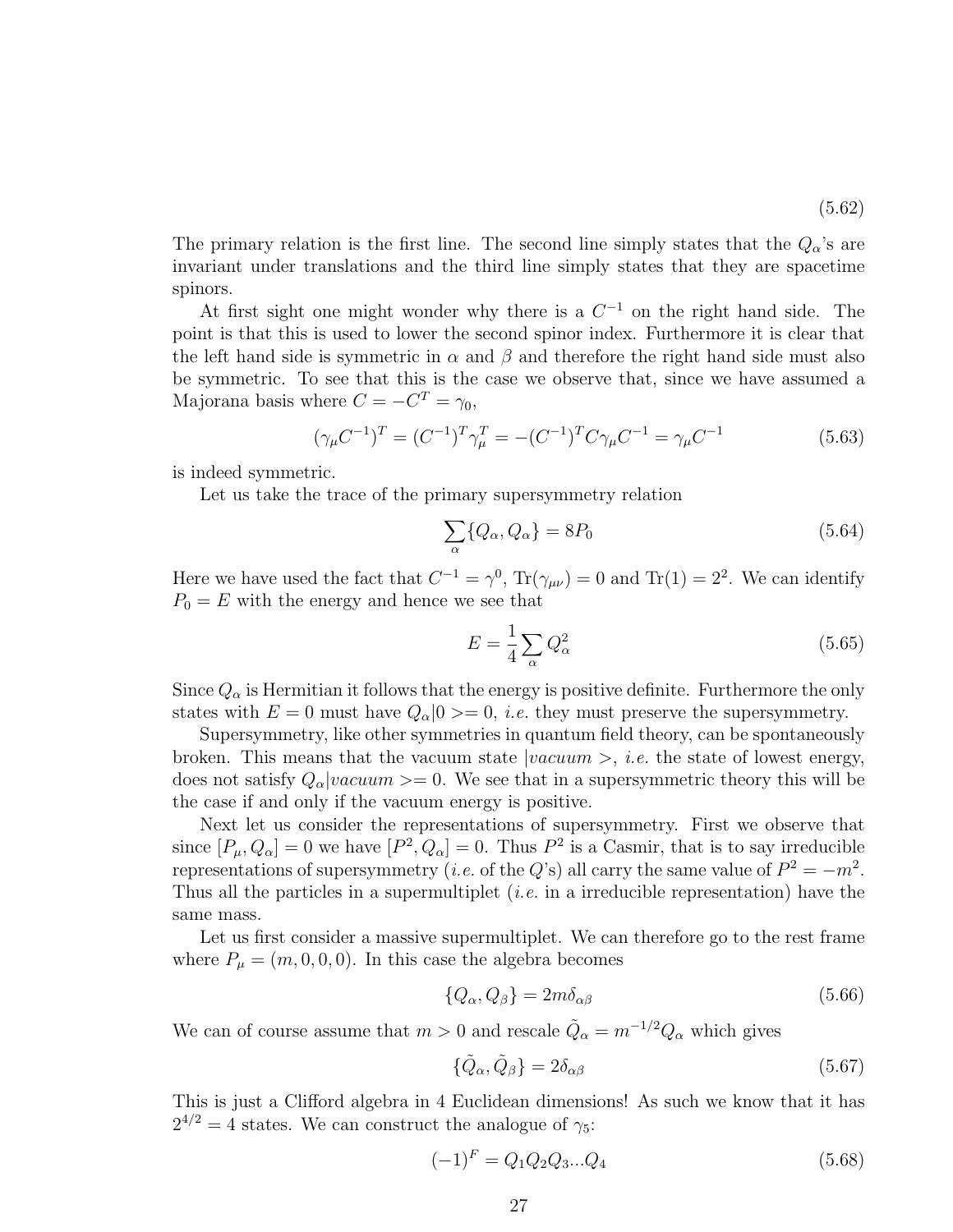Since we are in 4 Euclidean dimensions we have that  $((-1)^F)^2 = 1$ . Again  $(-1)^F$  is traceless and Hermitian. Therefore it has 2 eigenvalues equal to  $+1$  and 2 equal to −1. What is the significance of these eigenvalues? Well if  $|\pm>$  is a state with  $(-1)^F$ eigenvalue  $\pm 1$  then  $Q_{\alpha}|\pm\$  will satisfy

$$
(-1)^{F} Q_{\alpha} | \pm \rangle = -Q_{\alpha} (-1)^{F} | \pm \rangle = \mp Q_{\alpha} | \pm \rangle \tag{5.69}
$$

Thus acting by  $Q_{\alpha}$  will change the sign of the eigenvalue. However since  $Q_{\alpha}$  is a Fermionic operator it will map Fermions to Bosons and vise-versa. Thus  $(-1)^F$  measures whether or not a state is Fermionic or Bosonic. Since it is traceless we see that a supermutliplet contains an equal number of Bosonic and Fermionic states. This is only true on-shell since we have assumed that we are in the rest frame.

Next let us consider massless particles. Here we can go to a frame where  $P_{\mu}$  =  $(E, E, 0, 0)$  so that the supersymmetry algebra becomes

$$
\{Q_{\alpha}, Q_{\beta}\} = 2E(\delta_{\alpha\beta} + (\gamma_{01})_{\alpha\beta})\tag{5.70}
$$

We observe that  $\gamma_{01}^2 = 1$  and also that  $\text{Tr}(\gamma_{01}) = 0$ . Therefore the matrix  $1 - \gamma_{01}$  has half its eigenvalues equal to 0 and the others equal to 2. It follows the algebra splits into two pieces:

$$
\{Q_{\alpha'}, Q_{\beta'}\} = 4E\delta_{\alpha'\beta'} \qquad \{Q_{\alpha''}, Q_{\beta''}\} = 0 \qquad (5.71)
$$

where the primed and doubled primed indices only take on 2 values each. Again by rescaling, this time  $\tilde{Q}_{\alpha'} = (2E)^{-1/2} Q_{\alpha'}$  we recover a Clifford algebra but in 2 dimensions. Thus there are just 2 states. Again we find that half are Fermions and the other half Bosons.

Finally we note that the condition  $[Q_\alpha, M_{\mu\nu}] = \frac{i}{2} (\gamma_{\mu\nu})_\alpha^{\ \beta} Q_\beta$  implies that states in a supermultiplet will have spins that differ in steps of  $1/2$ . In an irreducible mutliplet there is a unique state  $j_{max} >$  with maximal spin (actually helicity). The remaining states therefore have spins  $j_{max} - 1/2$ ,  $j_{max} - 1$ , ....

It should be noted that often these multiplets will not be CPT complete. For example if they are constructed by acting with lowering operators on a highest helicity state then the tend to have more positive helicity states than negative ones. Therefore in order to obtain a CPT invariant theory, as is required by Lorentz invariance, one has to add in a CPT mirror multiplet (for example based on using raising operators on a lowest helicity state).

In higher dimensions the number of states in a supermultiplet grows exponentially quickly. This is essentially because the number of degrees of freedom of a spinor grow exponentially quickly. However the number of degrees of freedom of Bosonic fields (such as scalars and vectors) do not grow so quickly, if at all, when the spacetime dimension is increase. Although one can always keep adding in extra scalar modes to keep the Bose-Fermi degeneracy this becomes increasingly unnatural. In fact one finds that if we only wish to consider theories with spins less than two  $(i.e.$  do not include gravity) then the highest spacetime dimension for which there exists supersymmetric theories is  $D = 10$ . If we do allow for gravity then this pushes the limit up to  $D = 11$ .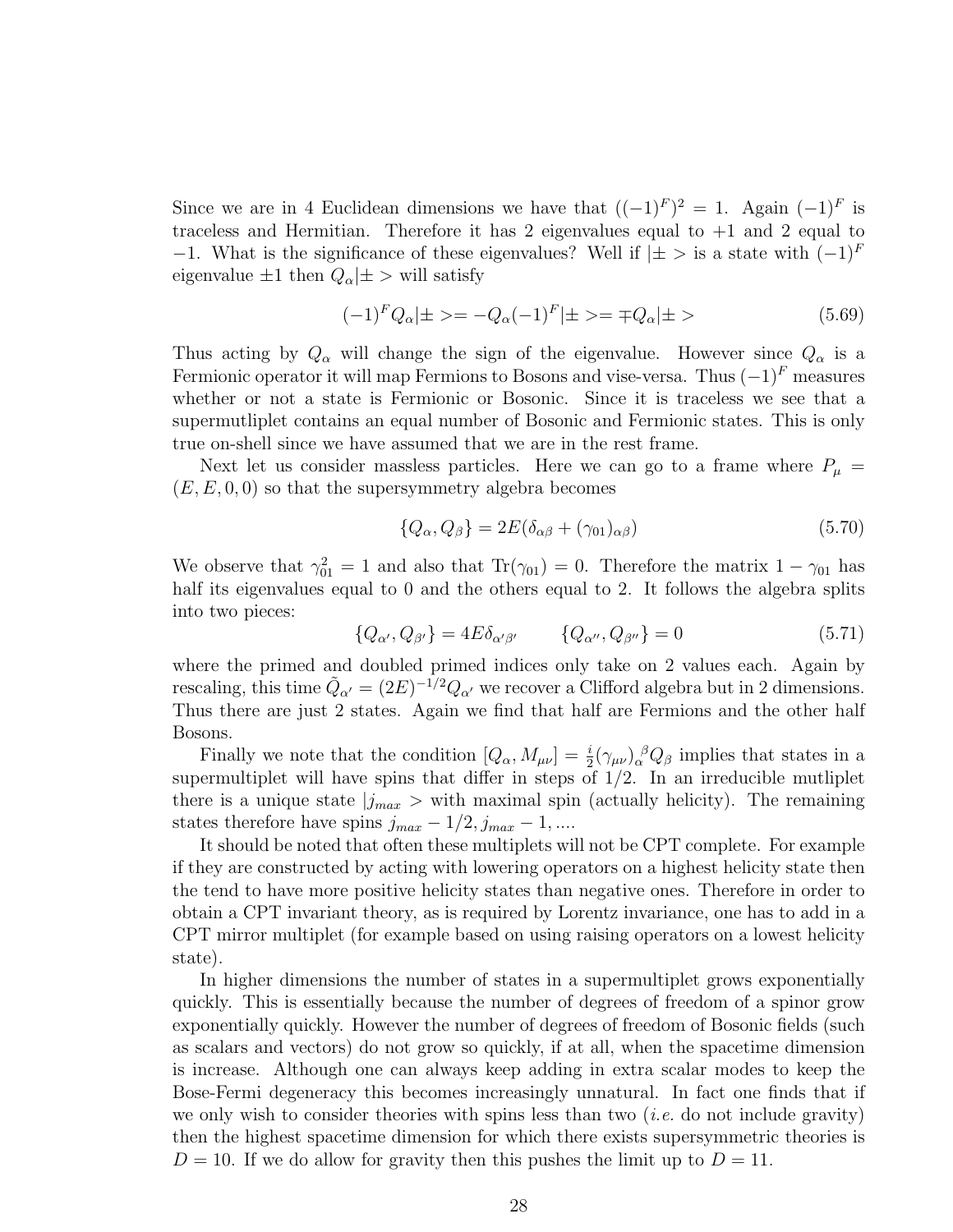We can also consider the Witten index:

$$
\mathcal{W} = \text{Tr}_{\mathcal{H}}(-1)^{F} \tag{5.72}
$$

where the trace is over all states in the Hilbert space of the theory. This is not necessarily zero. What we have shown above is that there is a Bose-Fermi degeneracy among states with a non-zero energy. However there need not be such a degeneracy between supersymmetric, i.e. zero energy, vacuum state and hence

$$
\mathcal{W} = \# \text{ of Bosonic vacua} - \# \text{ of Fermionic vacua} \tag{5.73}
$$

By definition this is an integer. Therefore, since it cannot be continuously varied, it cannot receive corrections as the coupling constants are varied (so for example it is unaffected by perturbation theory).

**Problem:** Show that in four-dimensions, where  $Q_{\alpha}$  is a Majorna spinor, the first line of the supersymmetry algebra (5.62) can be written as

$$
\begin{aligned}\n\{Q_{W\alpha}, Q_{W\beta}\} &= 0\\ \{Q_{W\alpha}^*, Q_{W\beta}^*\} &= 0\\ \{Q_{W\alpha}, Q_{W\beta}^*\} &= -( (1 + \gamma_5) \gamma_\mu C^{-1})_{\alpha\beta} P_\mu\\ \{Q_{W\alpha}^*, Q_{W\beta}\} &= -( (1 - \gamma_5) \gamma_\mu C^{-1})_{\alpha\beta} P_\mu\n\end{aligned}
$$
\n(5.74)

where  $Q_{W\alpha}$  is a Weyl spinor and  $Q^*_{W\alpha}$  is its complex conjugate. (Hint: Weyl spinors are chiral and are obtained from Majorana spinors  $Q_M$  through  $Q_W = \frac{1}{2}$  $\frac{1}{2}(1+\gamma_5)Q_M,$  $Q_W^* = \frac{1}{2}$  $\frac{1}{2}(1 - \gamma_5)Q_M.$ 

In Weyl notation one chooses a different basis for the four-dimensional Clifford Algebra. In particular one writes, in terms of block  $2 \times 2$  matrices,

$$
\gamma_5 = \begin{pmatrix} 1 & 0 \\ 0 & -1 \end{pmatrix} , \qquad \gamma_0 = \begin{pmatrix} 0 & 1 \\ -1 & 0 \end{pmatrix} , \qquad \gamma_i = \begin{pmatrix} 0 & \sigma_i \\ \sigma_i & 0 \end{pmatrix} \tag{5.75}
$$

where  $\sigma_i$  are the Pauli matrices. Note that the charge conjugation matrix, defined by  $\gamma_{\mu}^{T} = -C\gamma_{\mu}C^{-1}$ , is no longer  $C = \gamma_{0}$ . Rather we find

$$
C=\gamma_0\gamma_2\gamma_5.
$$

Since Weyl spinors only have two independent components one usually introduces a new notation:  $a, \dot{a} = 1, 2$  so that a general 4-component Dirac spinor is decomposed in terms of two complex Weyl spinors as

$$
\psi_D = \begin{pmatrix} \lambda_a \\ \chi_a \end{pmatrix} \tag{5.76}
$$

*i.e.* the first two indices are denoted by a and the second two by  $\dot{a}$ .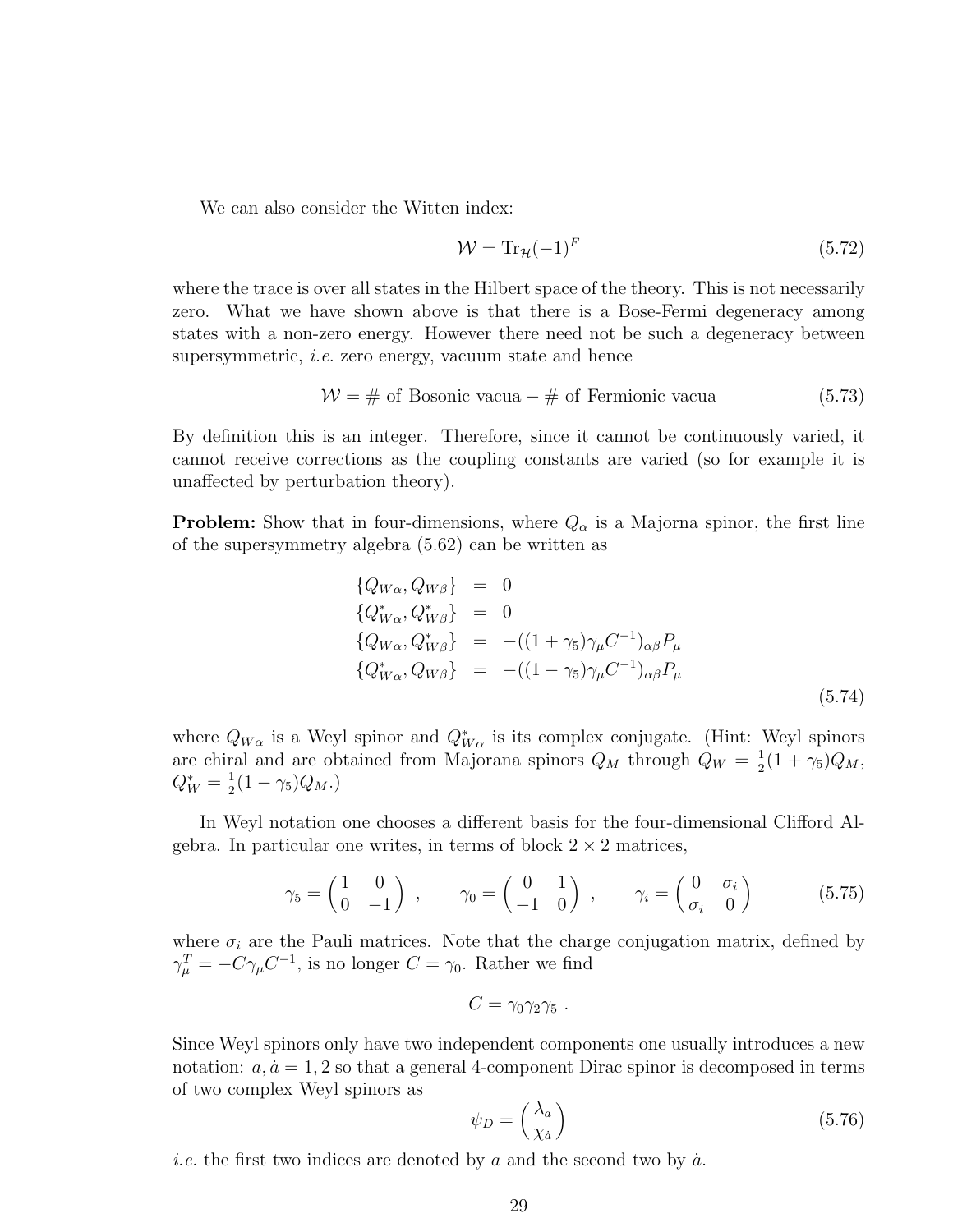Let us define  $\sigma^{\mu}_{\alpha}$  $\frac{\mu}{ab} = \frac{1}{2}$  $\frac{1}{2}((1-\gamma_5)\gamma^{\mu}C^{-1})_{ab}, \bar{\sigma}_{ab}^{\mu} = \frac{1}{2}$  $\frac{1}{2}((1+\gamma_5)\gamma^{\mu}C^{-1})_{\dot{a}b}$ . In this case the algebra is

$$
\begin{array}{rcl}\n\{Q_a, Q_b\} & = & 0 \\
\{Q_a^*, Q_b^*\} & = & 0 \\
\{Q_a, Q_b^*\} & = & -2\sigma_{ab}^\mu P_\mu \\
\{Q_a^*, Q_b\} & = & -2\bar{\sigma}_{ab}^\mu P_\mu\n\end{array}\n\tag{5.77}
$$

Here we have dropped the subscript W since the use of a and  $\dot{a}$  indices implies that we are talking about Weyl spinors. This form for the algebra appears in many text books and is also known as the two-component formalism.

Problem: Show that

$$
(\sigma_{\mu})_{ab} = (\delta_{ab}, \sigma_{ab}^{i})
$$
  

$$
(\bar{\sigma}_{\mu})_{ab} = (\delta_{ab}, -\sigma_{ab}^{i})
$$
 (5.78)

And therefore

$$
\gamma_{\mu} = \begin{pmatrix} 0 & \bar{\sigma}_{\mu} \\ -\bar{\sigma}_{\mu} & 0 \end{pmatrix} . \tag{5.79}
$$

Recall that we defined two Lorentz invariant contractions of spinors; Dirac:  $\psi^{\dagger} \gamma_0 \psi$ and Majorana:  $\psi^T C \psi$ ? In the Majorana notation with real spinors these are manifestly the same (but not if  $\psi$  isn't real). In two component notation these are

$$
\psi^{\dagger} \gamma_0 \psi = \lambda^{\dagger} \chi - \chi^{\dagger} \lambda \n\psi^T C \psi = \lambda^T \sigma^2 \chi + \chi^T \sigma^2 \lambda .
$$

Finally, what is a Majorana spinor in this notation? Well its one for which the Dirac conjugate and Majorana conjugate coincide:

$$
\psi^{\dagger} \gamma_0 = \psi^T C \ .
$$

Taking the transpose leads to  $\psi^* = \gamma_2 \gamma_5 \psi$ . In terms of two-component spinors this gives:

$$
\lambda^* = -\sigma^2 \chi \ , \qquad \chi^* = \sigma^2 \lambda \ .
$$

### 6 Super-Yang Mills

We can now start to construct a version of Yang-Mills theory that has supersymmetry. Since we must have a gauge field in the adjoint representation we see that supersymmetry will force us to have a Fermion that is also in adjoint representation. We can then add Fermions in other representations provided that we also include scalar superpartners for them.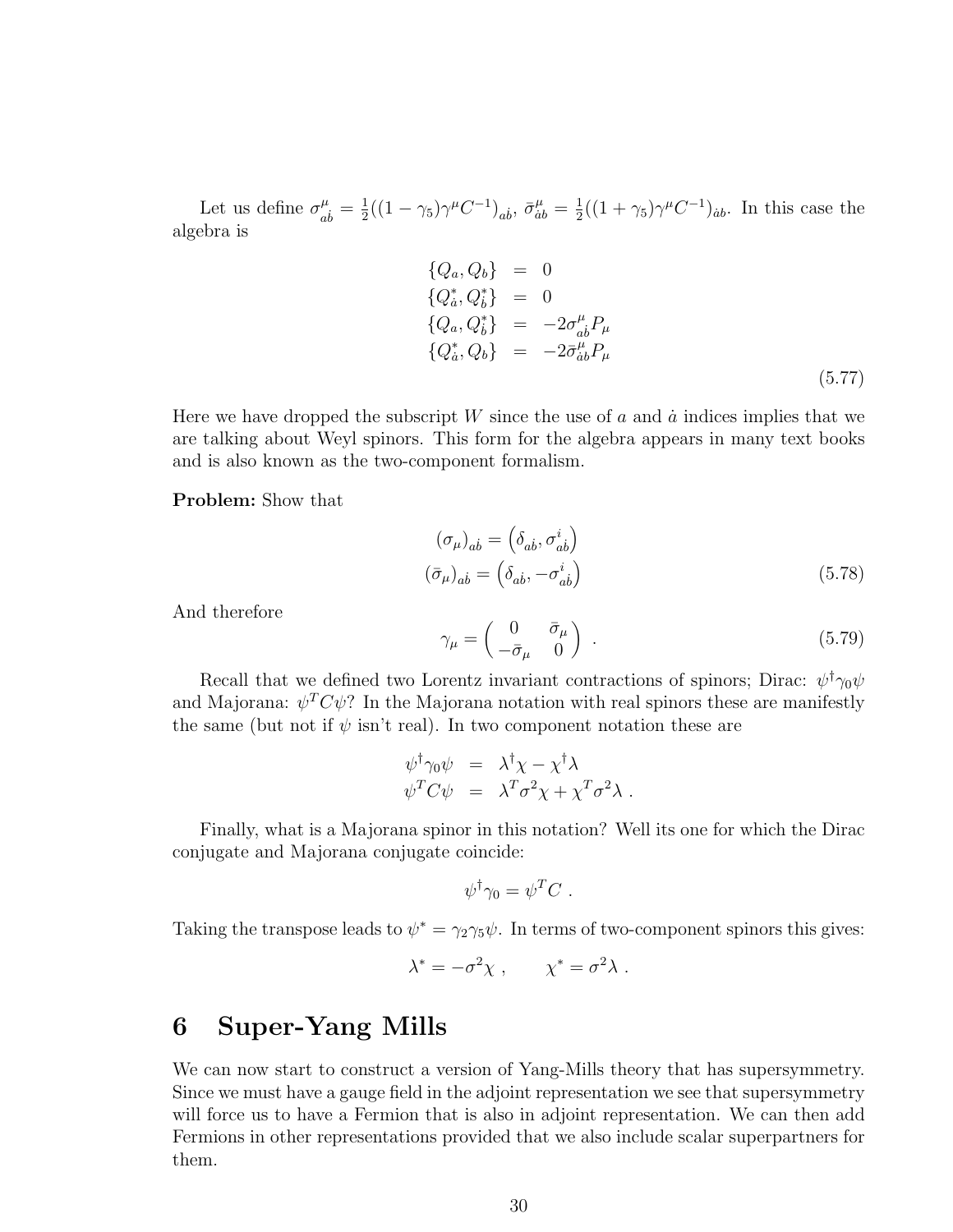### 6.1 Super-Maxwell

We start our first construction of a supersymmetric theory by looking at a very simple theory: Electromagnetism coupled to a Majorana Fermion in the adjoint. Since the adjoint of  $U(1)$  is trivial the Fermion is chargeless and we have a free theory!

Why these fields? We just saw that the simplest supermultiplet is massless with 2 real Fermions and 2 real Bosons on-shell. Furthermore since supersymmetries commute with any internal symmetries we see that the Fermions need to be in the same representation of the gauge group as the Bosons. In Maxwell theory the gauge field is in the adjoint so the Fermion must also be in the adjoint.

Let us now check that the number of degrees of freedom is correct. We fix the gauge to Lorentz gauge  $\partial^{\mu} A_{\mu} = 0$ . Maxwell's equation is then just  $\partial^2 A_{\mu} = 0$ . However this only partially fixes the gauge since we can also take  $A_\mu \to A_\mu + \partial_\mu \theta$  so long as  $\partial^2 \theta = 0$ . This allow us to remove one component of  $A_\mu$ , say  $A_3$ . However imposing  $\partial^{\mu}A_{\mu}=0$  provides a further constraint leaving 2 degrees of freedom. In particular in momentum space choosing  $p^{\mu} = (E, 0, 0, E)$  we see that  $p^{\mu} A_{\mu} = E(A_0 + A_3) = 0$  and hence  $A_0 = A_3 = 0$  leaving just  $A_1$  and  $A_2$ .

For the Fermion  $\lambda$  we have the Dirac equation  $\gamma^{\mu}\partial_{\mu}\lambda = 0$ . In momentum space this is  $p^{\mu}\gamma_{\mu}\lambda = 0$ . Choosing  $p^{\mu} = (E, 0, 0, E)$  we find

$$
E(\gamma_0 + \gamma_3)\lambda = 0\tag{6.80}
$$

For  $E \neq 0$  this implies  $\gamma_{03}\lambda = \lambda$ . Since  $\gamma_{03}$  is traceless and squares to one we see that this projects out 2 of the 4 components of  $\lambda$ .

The action is

$$
S_{SuperMaxwell} = -\int d^4x \frac{1}{4} F_{\mu\nu} F^{\mu\nu} + \frac{i}{2} \bar{\lambda} \gamma^{\mu} \partial_{\mu} \lambda \tag{6.81}
$$

where  $\bar{\lambda} = \lambda^T C$ . Not very exciting except that it has the following symmetry

$$
\delta A_{\mu} = i\bar{\epsilon}\gamma_{\mu}\lambda
$$
  

$$
\delta \lambda = -\frac{1}{2}F_{\mu\nu}\gamma^{\mu\nu}\epsilon
$$
 (6.82)

To see this we first note that, since  $C\gamma^{\mu}$  is symmetric,

$$
\delta\bar{\lambda}\gamma^{\mu}\partial_{\mu}\lambda = \partial_{\mu}(\delta\bar{\lambda}\gamma^{\mu}\lambda) - \partial_{\mu}\delta\bar{\lambda}\gamma^{\mu}\lambda \n= \partial_{\mu}(\delta\bar{\lambda}\gamma^{\mu}\lambda) + \bar{\lambda}\gamma^{\mu}\partial_{\mu}\delta\lambda
$$
\n(6.83)

We can drop the total derivative term in the action and find

$$
\delta S = -\int d^4x F^{\mu\nu} \partial_{\mu} \delta A_{\nu} + i \bar{\lambda} \gamma^{\rho} \partial_{\rho} \delta \lambda \n= -\int d^4x F^{\mu\nu} i \bar{\epsilon} \gamma_{\nu} \partial_{\mu} \lambda - \frac{i}{2} \bar{\lambda} \gamma^{\rho} \partial_{\rho} F_{\mu\nu} \gamma^{\mu\nu} \epsilon
$$
\n(6.84)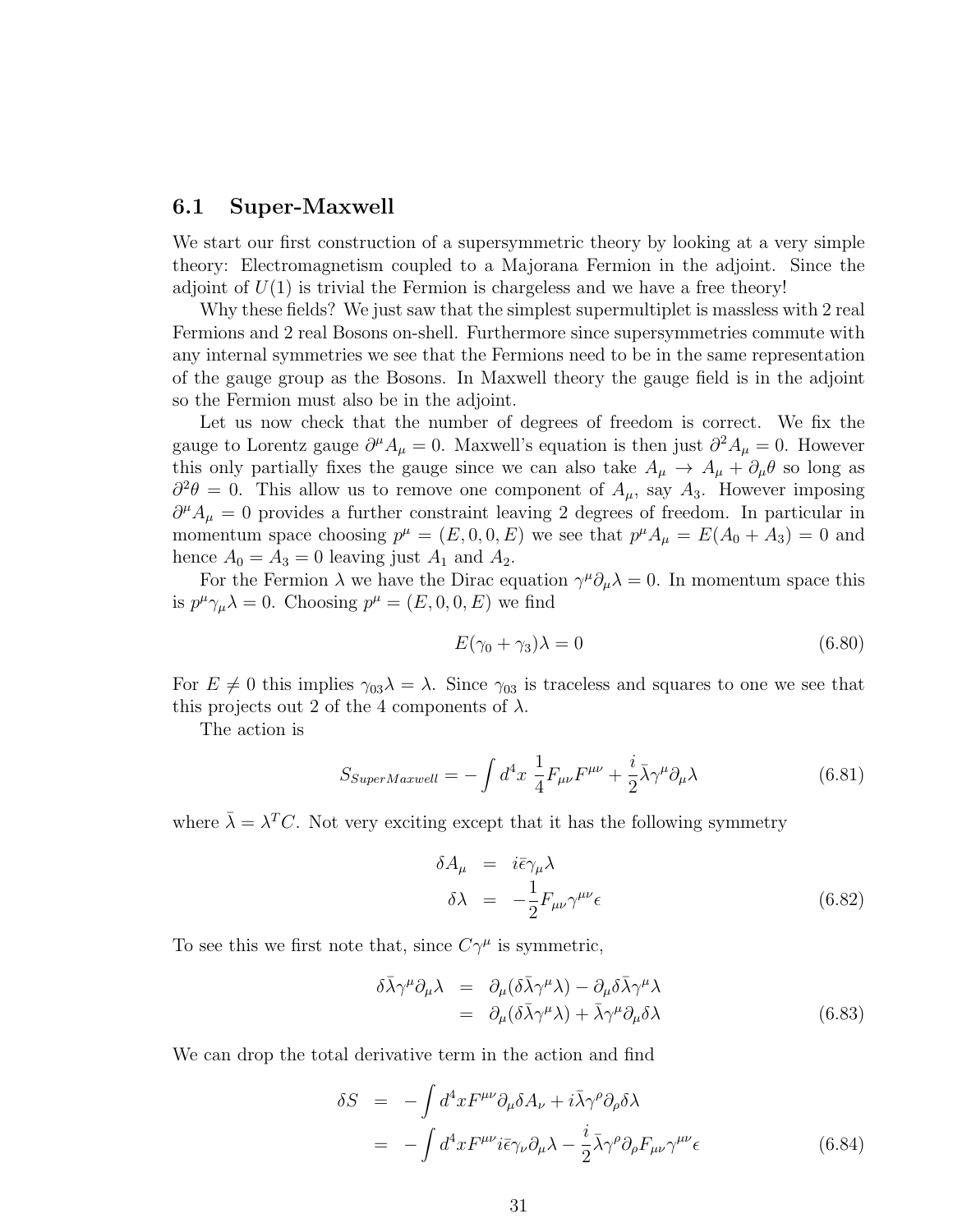To continue we note that  $C\gamma^{\mu}$  is symmetric and  $\gamma^{\rho}\gamma^{\mu\nu} = \gamma^{\rho\mu\nu} + \eta^{\rho\mu}\gamma^{\nu} - \eta^{\rho\nu}\gamma^{\mu}$ . Thus we have

$$
\delta S = -\int d^4x - F^{\mu\nu} i \partial_\mu \bar{\lambda} \gamma_\nu \epsilon - \frac{i}{2} \bar{\lambda} \partial_\rho F_{\mu\nu} (\gamma^{\rho\mu\nu} + 2\eta^{\rho\mu} \gamma^\nu) \epsilon \tag{6.85}
$$

Now  $\gamma^{\rho\mu\nu}\partial_{\rho}F_{\mu\nu} = \gamma^{\rho\mu\nu}\partial_{[\rho}F_{\mu\nu]} = 0$  so we are left with

$$
\delta S = -\int d^4x - F^{\mu\nu} i \bar{\partial}_{\mu} \lambda \gamma_{\nu} \epsilon - i \bar{\epsilon} \partial^{\mu} F_{\mu\nu} \gamma^{\nu} \lambda \n= \int d^4x \partial_{\mu} (i F^{\mu\nu} \bar{\lambda} \gamma^{\nu} \epsilon) \n= 0
$$
\n(6.86)

Our next task is to show that these symmetries do indeed close into the supersymmetry algebra. First we compute the closure on the gauge field

$$
[\delta_1, \delta_2] A_{\mu} = i \bar{\epsilon}_2 \gamma_{\mu} (\frac{1}{2} F^{\lambda \rho} \gamma_{\lambda \rho} \epsilon_2) - (1 \leftrightarrow 2)
$$
  

$$
= i \bar{\epsilon}_2 (\frac{1}{2} \gamma_{\mu \lambda \rho} + \eta_{\mu \lambda} \gamma_{\rho}) F^{\lambda \rho} \epsilon_1 - (1 \leftrightarrow 2)
$$
(6.87)

Now consider the spinor contractions in the first term. We note that

$$
(C\gamma_{\mu\lambda\rho})^T = -C\gamma_{\rho\lambda\mu}C^{-1}C^T = C\gamma_{\rho\lambda\mu} = -C\gamma_{\mu\lambda\rho}
$$
(6.88)

Thus  $\epsilon_2\gamma_{\mu\lambda\rho}\epsilon_1$  is symmetric under  $1 \leftrightarrow 2$  and hence doesn't contribute to the commutator. Hence

$$
[\delta_1, \delta_2] A_\mu = -2i\bar{\epsilon}_2 \gamma^\nu \epsilon_1 F_{\mu\nu}
$$
  
=  $(2i\bar{\epsilon}_2 \gamma^\nu \epsilon_1) \partial_\nu A_\mu - \partial_\mu (2i\bar{\epsilon}_2 \gamma^\nu \epsilon_1 A_\nu)$  (6.89)

We recognize the first term as a translation and the second a gauge transformation. Thus the supersymmetry algebra closes correctly on  $A_{\mu}$ .

Next we must look at the Fermions. Here we find

$$
[\delta_1, \delta_2] \lambda = -2 \partial_\mu (\frac{i}{2} \bar{\epsilon}_1 \gamma_\nu \lambda) \gamma^{\mu\nu} \epsilon_2 - (1 \leftrightarrow 2)
$$
  
=  $-i \gamma^{\mu\nu} (\bar{\epsilon}_1 \gamma_\nu \partial_\mu \lambda) \epsilon_2 - (1 \leftrightarrow 2)$  (6.90)

The problem here is that the spinor index on  $\lambda$  is contracted with  $\bar{\epsilon}_1$  on the right hand side and the free spinor index comes from  $\epsilon_2$  whereas the left hand side has a free spinor coming from  $\lambda$ . There is a way to rewrite the right hand side using the so-called Fierz identity, valid for any three, anti-commuting, spinors  $\rho$ ,  $\psi$  and  $\chi$  in four spacetime dimensions,

$$
(\bar{\rho}\psi)\chi_{\alpha} = -\frac{1}{4}(\bar{\rho}\chi)\psi_{\alpha} - \frac{1}{4}(\bar{\lambda}\gamma_{5}\chi)\gamma_{5}\psi_{\alpha} - \frac{1}{4}(\bar{\rho}\gamma_{\mu}\chi)(\gamma^{\mu}\psi)_{\alpha} +\frac{1}{4}(\bar{\rho}\gamma_{\mu}\gamma_{5}\chi)(\gamma^{\mu}\gamma_{5}\psi)_{\alpha} + \frac{1}{8}(\bar{\rho}\gamma_{\mu\nu}\chi)(\gamma^{\mu\nu}\psi)_{\alpha}
$$
(6.91)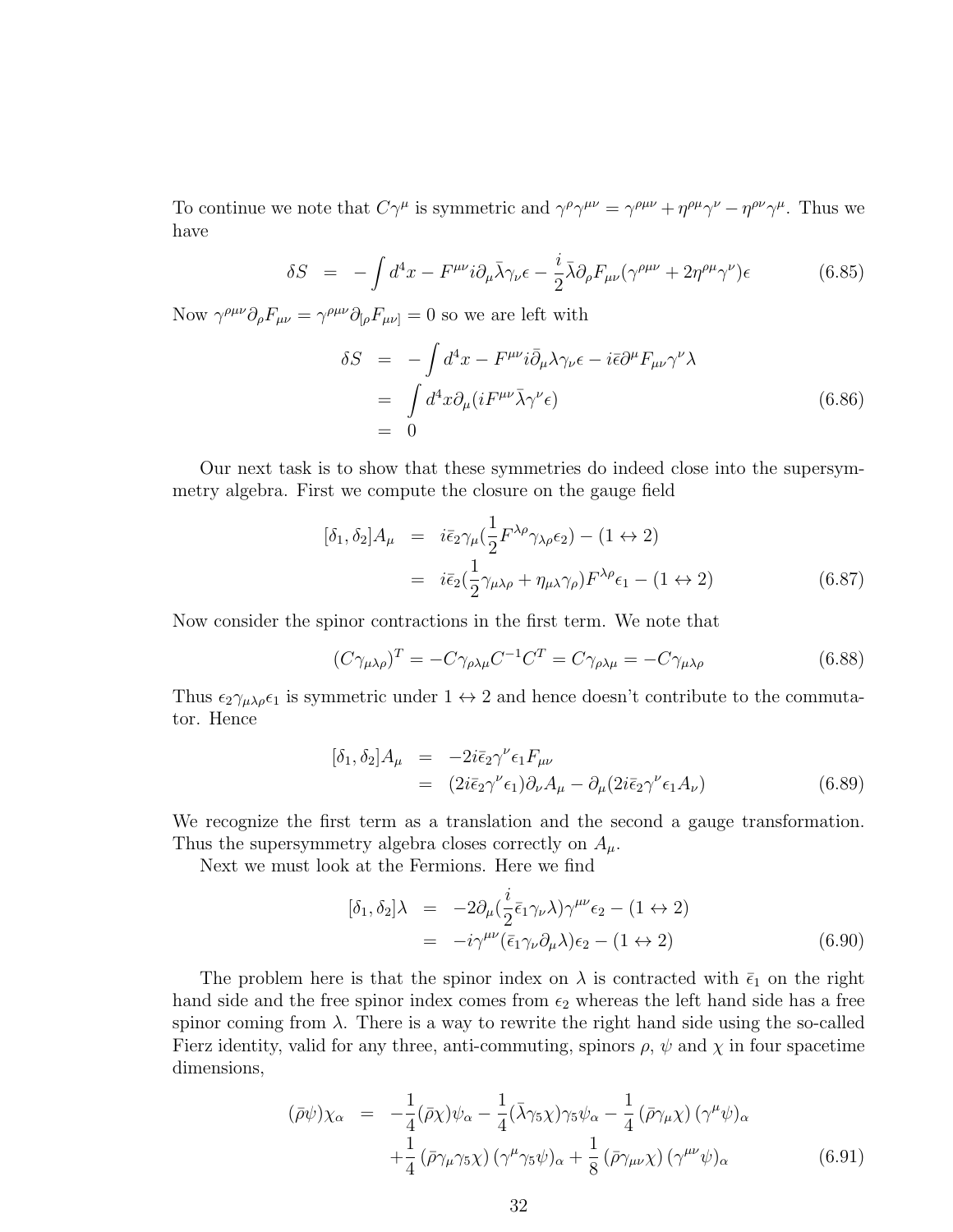The proof of this identity is given in appendix B and you are strongly encouraged to read it. The point of this identity is that the free spinor index is moved from being on  $\chi$  on the left hand side to being on  $\psi$  on the right hand side.

Returning to the case at hand we can take  $\rho = \epsilon_1$ ,  $\chi = \epsilon_2$  and  $\psi = \gamma_\nu \partial_\mu \lambda$ . This leads to

$$
[\delta_1, \delta_2] \lambda = \frac{i}{4} \gamma^{\mu\nu} (\bar{\epsilon}_1 \epsilon_2) \gamma_\nu \partial_\mu \lambda + \frac{i}{4} \gamma^{\mu\nu} (\bar{\epsilon}_1 \gamma_5 \epsilon_2) \gamma_5 \gamma_\nu \partial_\mu \lambda + \frac{i}{4} \gamma^{\mu\nu} (\bar{\epsilon}_1 \gamma_\rho \epsilon_2) \gamma^\rho \gamma_\nu \partial_\mu \lambda -\frac{i}{4} \gamma^{\mu\nu} (\bar{\epsilon}_1 \gamma_\rho \gamma_5 \epsilon_2) \gamma^\rho \gamma_5 \gamma_\nu \partial_\mu \lambda - \frac{i}{8} \gamma^{\mu\nu} (\bar{\epsilon}_1 \gamma_{\rho\sigma} \epsilon_2) \gamma^{\rho\sigma} \gamma_\nu \partial_\mu \lambda - (1 \leftrightarrow 2)
$$
\n(6.92)

Problem: Show that

$$
\begin{aligned}\n\overline{\epsilon}_1 \epsilon_2 - \overline{\epsilon}_2 \epsilon_1 &= 0\\ \n\overline{\epsilon}_1 \gamma_5 \epsilon_2 - \overline{\epsilon}_2 \gamma_5 \epsilon_1 &= 0\\ \n\overline{\epsilon}_1 \gamma_\rho \gamma_5 \epsilon_2 - \overline{\epsilon}_2 \gamma_\rho \gamma_5 \epsilon_1 &= 0\\ \n\overline{\epsilon}_1 \gamma_{\rho \sigma} \epsilon_2 + \overline{\epsilon}_2 \gamma_{\rho \sigma} \epsilon_1 &= 0\n\end{aligned} \tag{6.93}
$$

Given this we have

$$
[\delta_1, \delta_2] \lambda = \frac{i}{2} (\bar{\epsilon}_1 \gamma_\rho \epsilon_2) \gamma^{\mu\nu} \gamma^\rho \gamma_\nu \partial_\mu \lambda - \frac{i}{4} (\bar{\epsilon}_1 \gamma_{\rho \sigma} \epsilon_2) \gamma^{\mu\nu} \gamma^{\rho \sigma} \gamma_\nu \partial_\mu \lambda \tag{6.94}
$$

Now look at the first term

$$
\gamma^{\mu\nu}\gamma^{\rho}\gamma_{\nu} = -\gamma^{\mu\nu}\gamma_{\nu}\gamma^{\rho} + 2\gamma^{\mu\rho}
$$
  
=  $-3\gamma^{\mu}\gamma^{\rho} + 2\gamma^{\mu\rho}$   
=  $-3\eta^{\mu\rho} - \gamma^{\mu\rho}$   
=  $-4\eta^{\mu\rho} + \gamma^{\rho}\gamma^{\mu}$  (6.95)

And the second

$$
\gamma^{\mu\nu}\gamma^{\rho\sigma}\gamma_{\nu} = [\gamma^{\mu\nu}, \gamma^{\rho\sigma}]\gamma_{\nu} + \gamma^{\rho\sigma}\gamma^{\mu\nu}\gamma_{\nu}
$$
  
\n
$$
= 2(\eta^{\nu\rho}\gamma^{\mu\sigma} - \eta^{\mu\rho}\gamma^{\nu\sigma} + \eta^{\mu\sigma}\gamma^{\nu\rho} - \eta^{\nu\sigma}\gamma^{\mu\rho})\gamma_{\nu} + 3\gamma^{\rho\sigma}\gamma^{\mu}
$$
  
\n
$$
= 2\gamma^{\mu\sigma}\gamma^{\rho} + 6\eta^{\mu\rho}\gamma^{\sigma} - 6\eta^{\mu\sigma}\gamma^{\rho} - 2\gamma^{\mu\rho}\gamma^{\sigma} + 3\gamma^{\rho\sigma}\gamma^{\mu}
$$
  
\n
$$
= 2\gamma^{\mu\sigma\rho} + 2\gamma^{\mu}\eta^{\rho\sigma} + 4\eta^{\mu\rho}\gamma^{\sigma} - 2\gamma^{\mu\rho\sigma} - 2\gamma^{\mu}\eta^{\rho\sigma} - 4\eta^{\mu\sigma}\gamma^{\rho} + 3\gamma^{\rho\sigma}\gamma^{\mu}
$$
  
\n
$$
= 4\gamma^{\sigma\rho\mu} + 4\eta^{\mu\rho}\gamma^{\sigma} - 4\eta^{\mu\sigma}\gamma^{\rho} + 3\gamma^{\rho\sigma}\gamma^{\mu}
$$
  
\n
$$
= 4\gamma^{\sigma\rho}\gamma^{\mu} + 3\gamma^{\rho\sigma}\gamma^{\mu}
$$
  
\n
$$
= -\gamma^{\rho\sigma}\gamma^{\mu}
$$
  
\n(6.97)

In the second line we used a result from the problems that showed  $-\frac{i}{2}$  $\frac{i}{2}\gamma_{\mu\nu}$  satisfy the Lorentz algebra.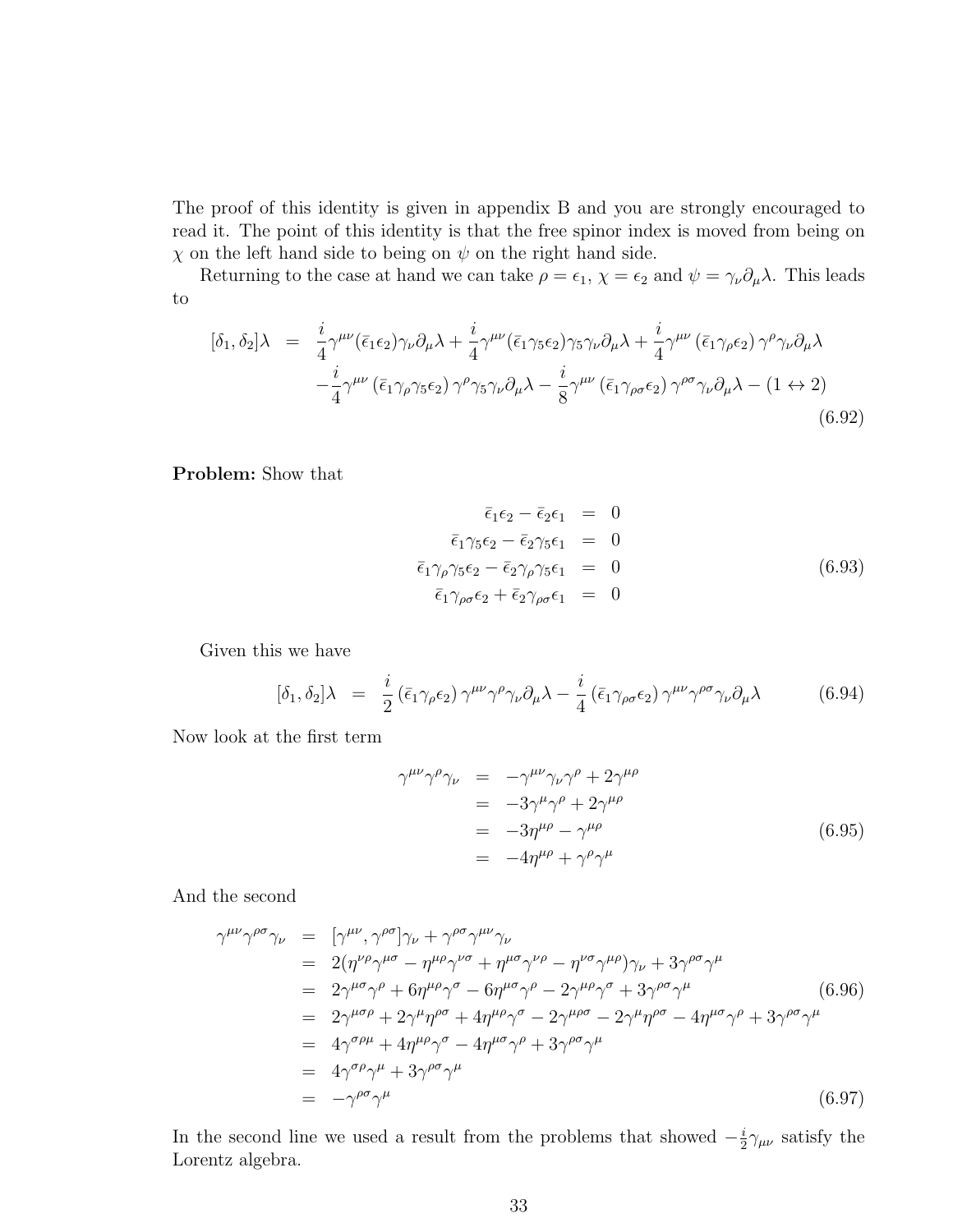Putting this altogether we find

$$
[\delta_1, \delta_2] \lambda = -2i (\bar{\epsilon}_1 \gamma^\mu \epsilon_2) \partial_\mu \lambda + \frac{i}{2} (\bar{\epsilon}_1 \gamma^\nu \epsilon_2) \gamma_\nu \gamma^\mu \partial_\mu \lambda + \frac{i}{4} (\bar{\epsilon}_1 \gamma_{\rho \sigma} \epsilon_2) \gamma^{\rho \sigma} \gamma^\mu \partial_\mu \lambda
$$
(6.98)

We recognize the first term as a translation (the same one since  $\bar{\epsilon}_1 \gamma^{\mu} \epsilon_2 = -\bar{\epsilon}_2 \gamma^{\mu} \epsilon_1$ ). Since  $\lambda$  has a trivial gauge transformation we do not expect anything else. But there clearly is stuff. However this extra stuff vanishes if the Fermion is on-shell:  $\gamma^{\mu}\partial_{\mu}\lambda = 0$ . Thus we say that the supersymmetry algebra closes on-shell.

This is good enough for us since this course is classical (indeed it is often good enough in the quantum theory too). In fact we can see that it couldn't have closed off-shell since the degrees of freedom don't match. In particular  $A_\mu$  has four degrees of freedom but one is removed by a gauge transformation whereas  $\lambda_{\alpha}$  also has four degrees of freedom but none can be removed by a gauge transformation. On-shell however  $A_\mu$ has two degrees of freedom and  $\lambda$  also has two.

### 6.2 Super-Yang-Mills

Our next task is to find an interacting supersymmetric theory. To this end we try to generalize the previous action to an arbitrary Lie group  $G$ . In particular we take have a gauge field  $A_{\mu}$  and Fermion  $\lambda$ , both of which are in the adjoint representation

$$
S_{susyYM} = -\frac{1}{g_{YM}^2} \int d^4x \frac{1}{4} \text{tr}(F_{\mu\nu}, F^{\mu\nu}) + \frac{i}{2} \text{Tr}(\bar{\lambda}, \gamma^{\mu} D_{\mu}\lambda) \tag{6.99}
$$

with  $D_{\mu}\lambda = \partial_{\mu}\lambda - i[A_{\mu},\lambda]$ . The natural guess for the supersymmetry transformation is

$$
\delta A_{\mu} = i\bar{\epsilon}\gamma_{\mu}\lambda
$$
  
\n
$$
\delta \lambda = -\frac{1}{2}F_{\mu\nu}\gamma^{\mu\nu}\epsilon
$$
\n(6.100)

Note that although this looks the same as in the Abelian case above it is in fact rather complicated and interacting. Nevertheless the steps to prove invariance are very similar but more involved.

The first thing to note is that there is a term in  $\delta S$  coming from  $\bar{\lambda}\gamma^{\mu}[\delta A_{\mu},\lambda]$  that is cubic in  $\lambda$ . This is the only term that is cubic in  $\lambda$  and hence must vanish:

$$
\text{Tr}(\bar{\lambda}, \gamma^{\mu}[(\bar{\epsilon}\gamma_{\mu}\lambda), \lambda]) = 0 \tag{6.101}
$$

Problem: Using the Fierz identity show that, in four dimensions,

$$
\text{Tr}(\bar{\lambda}, \gamma^{\mu}[(\bar{\epsilon}\gamma_{\mu}\lambda), \lambda]) = f^{abc}\bar{\lambda}_{c}\gamma^{\mu}(\bar{\epsilon}\gamma_{\mu}\lambda_{a})\lambda_{b} = 0.
$$
 (6.102)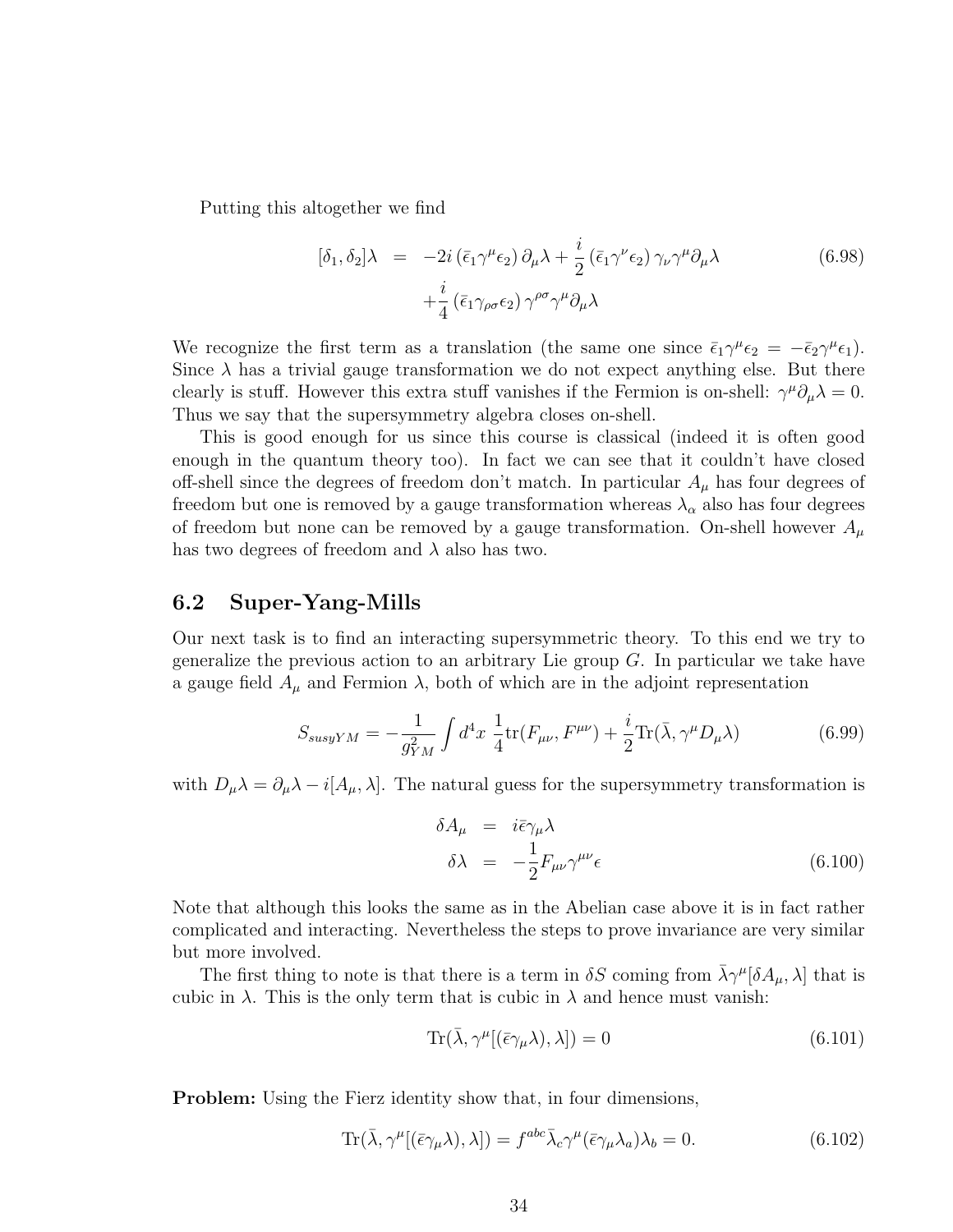This is a crucial condition, without it we would be sunk. In fact it is only true in a few dimensions ( $D = 3, 4, 6, 10$ ) and hence what is called pure super-Yang Mills (*i.e.* super Yang-Mills with the minimum number of fields) only exists in these dimensions. Super-Yang-Mills theories exist in lower dimensions but they always contain additional fields such as scalars (you can construct them by compactification one of the pure theories). Ultimately the reason for this is that these are the only dimensions where one can match up the number of Bose and Fermi degrees of freedom on-shell.

Okay now we can proceed. We first note that

$$
\text{Tr}(\bar{\delta}\lambda, \gamma^{\mu}D_{\mu}\lambda) = \partial_{\mu}\text{Tr}(\bar{\delta}\lambda, \gamma_{\mu}\lambda) + \text{Tr}(\bar{\lambda}, \gamma^{\mu}D_{\mu}\delta\lambda)
$$
(6.103)

We have see that this is true when  $D_{\mu} = \partial_{\mu}$  so we now need to check the  $A_{\mu}$  term. The left hand side gives

$$
-i\text{Tr}(\bar{\delta}\lambda, \gamma^{\mu}[A_{\mu}, \lambda]) = i\text{Tr}([A_{\mu}, \bar{\lambda}], \gamma^{\mu}\delta\lambda)
$$
  
= 
$$
-i\text{Tr}([\bar{\lambda}, A_{\mu}], \gamma^{\mu}\delta\lambda)
$$
  
= 
$$
-i\text{Tr}(\bar{\lambda}, \gamma^{\mu}[A_{\mu}, \delta\lambda])
$$
(6.104)

and this is indeed the right hand side. Note that in the first line we used the fact that  $C\gamma^{\mu}$  is symmetric to interchange the two spinors with a minus sign and in the last line we used the fact that  $\text{Tr}([A, B], C) = \text{Tr}(A, [B, C])$ 

Thus we find that, up to boundary terms,

$$
\delta S = -\int d^4x \frac{1}{2} \text{Tr}(F^{\mu\nu}, \delta F_{\mu\nu}) + i \text{Tr}(\bar{\lambda}, \gamma^{\rho} D_{\rho} \delta \lambda)
$$

Next we need to compute

$$
\delta F_{\mu\nu} = \partial_{\mu}\delta A_{\nu} - i[A_{\mu}, \delta A_{\nu}] - (\mu \leftrightarrow \nu)
$$
  
=  $i\bar{\epsilon}\gamma_{\nu}D_{\mu}\lambda - (\mu \leftrightarrow \nu)$  (6.105)

Thus we have

$$
\delta S = -\int d^4x i \text{Tr}(F^{\mu\nu}, \bar{\epsilon}\gamma_{\nu}D_{\mu}\lambda) - \frac{i}{2} \text{Tr}(\bar{\lambda}, \gamma^{\rho}D_{\rho}\gamma_{\mu\nu}F^{\mu\nu}\epsilon) \tag{6.106}
$$

Again we can use the identity

$$
\gamma_{\rho}\gamma_{\mu\nu} = \gamma_{\rho\mu\nu} + \eta_{\rho\mu}\gamma_{\nu} - \eta_{\rho\nu}\gamma_{\mu} \tag{6.107}
$$

so that we find

$$
\delta S = -\int d^4x - i \text{Tr}(F^{\mu\nu}, D_{\mu}\bar{\lambda}\gamma_{\nu}\epsilon) - i \text{Tr}(\bar{\lambda}, D_{\mu}F^{\mu\nu}\gamma_{\nu}\epsilon) -\frac{i}{2} \text{Tr}(\bar{\lambda}, \gamma^{\rho\mu\nu}D_{\rho}F_{\mu\nu}\epsilon)
$$
(6.108)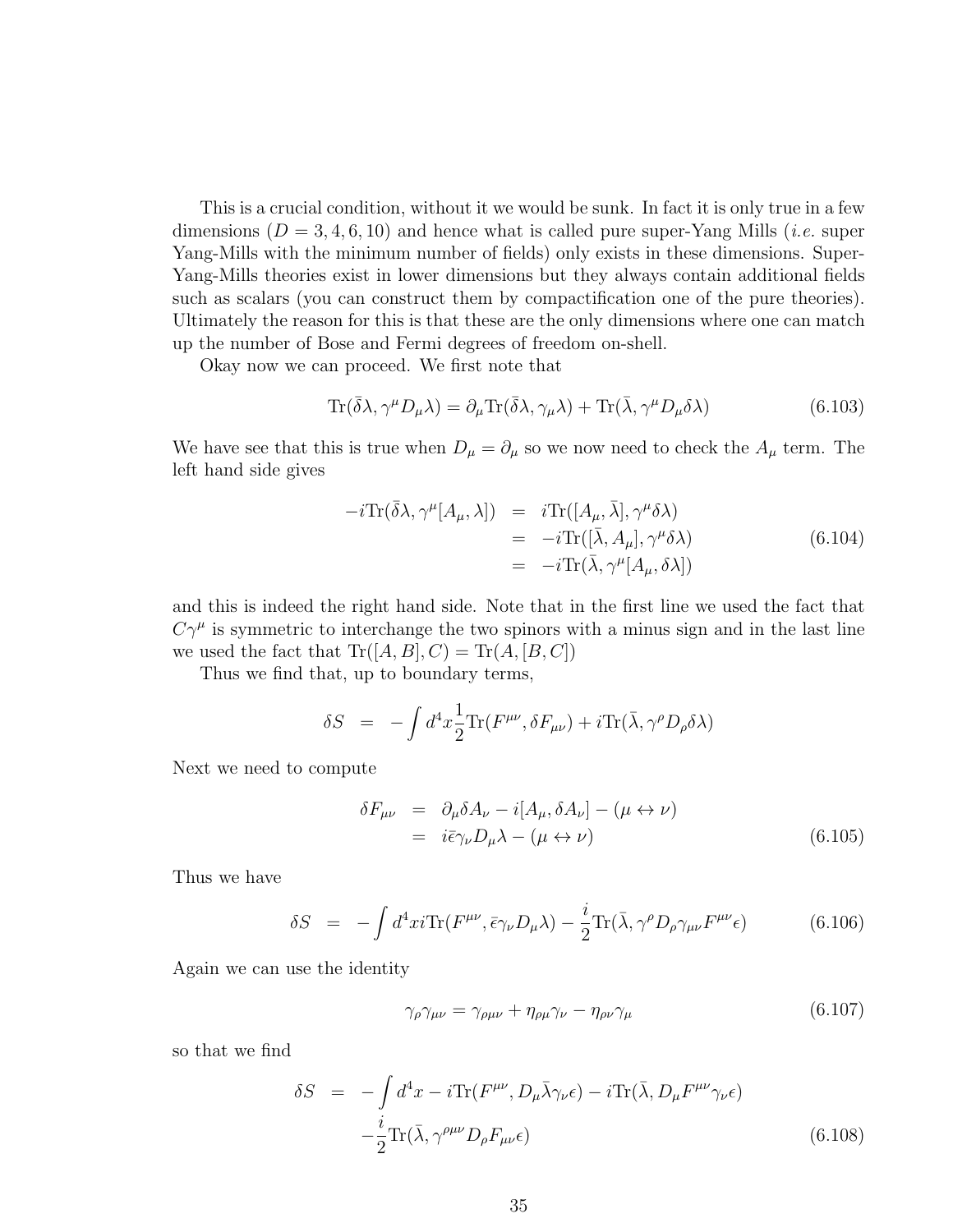The first line adds up to a total derivative and hence can be dropped. This leaves us the the final line. This indeed vanishes because of the so-called Bianchi identity

$$
D_{\left[\mu}F_{\nu\lambda\right]} = 0\tag{6.109}
$$

**Problem:** Prove the Bianchi identity  $D_{\mu}F_{\nu\lambda} = 0$ , where  $D_{\mu}F_{\nu\lambda} = \partial_{\mu}F_{\nu\lambda} - i[A_{\mu}, F_{\nu\lambda}]$ .

Thus we have established that the action is supersymmetric. It is also important to show that the supersymmetry variations close (on-shell). Let us consider the gauge field first. Little changes from the above Abelian calculation and we find

$$
[\delta_1, \delta_2] A_\mu = -(2i\bar{\epsilon}_2 \gamma^\nu \epsilon_1) F_{\mu\nu}
$$
  
=  $2i(\bar{\epsilon}_2 \gamma^\nu \epsilon_1) \partial_\nu A_\mu - D_\mu (2i\bar{\epsilon}_2 \gamma^\nu \epsilon_1 A_\nu)$  (6.110)

Here we have used the fact that  $F_{\mu\nu} = D_{\mu}A_{\nu} - \partial_{\nu}A_{\mu}$ .

Problem: Show that the transformations (6.100) close on-shell on the Fermions to Poincare transformations and gauge transformations.

### 6.3 Super-Yang-Mills with Matter

The Lagrangian we constructed is supersymmetric but it is not particularly relevant for the real world as the Fermions are necessarily in the adjoint. In the real world the Fermions are in the fundamental representation of the gauge group. More generally we are interested in constructing a supersymmetric theory with Fermions in an arbitrary representation  $R$  of the gauge group. In order to accommodate this we must also include superpartners for such Fermions. These must also be in the representation R. Furthermore these superpartners should be scalars (any vectors must be gauge Bosons and hence in the adjoint). Such matter multiplets must therefore have two scalars (why?) and are generically called matter multiplets. We won't discuss these Lagrangians in detail here (the complete answer is rather complicated). However we can discuss come features.

Let us denote the fields in the matter multiplet by  $\psi^a_\alpha$  and  $\phi^a$ . Here  $\psi_\alpha$  is a Fermion and  $\phi^a$  a complex Boson. Both are taken to be in some representation of the gauge group with generators  $(T_r)^a{}_b$ . A natural guess for the action is

$$
S = -\frac{1}{g^2} \int d^4x \frac{1}{4} \kappa_{rs} F^r_{\mu\nu} F^{s\mu\nu} + \frac{i}{2} \kappa_{rs} \bar{\lambda}^r \gamma^\mu D_\mu \lambda^s + \frac{i}{2} \delta_{ab} \bar{\psi}^a \gamma^\mu D_\mu \psi^b + \frac{1}{2} \delta_{ab} D_\mu \phi^{*a} D_\mu \phi^b \tag{6.111}
$$

with the supersymmetries

$$
\delta A^r_{\mu} = i\bar{\epsilon}\gamma_{\mu}\lambda^r
$$
  
\n
$$
\delta \lambda^r = -\frac{1}{2}F^r_{\mu\nu}\gamma^{\mu\nu}\epsilon
$$
  
\n
$$
\delta \phi^a = i\bar{\epsilon}\psi^a
$$
  
\n
$$
\delta \psi^a = \gamma^{\mu}D_{\mu}\phi^a\epsilon
$$
  
\n(6.112)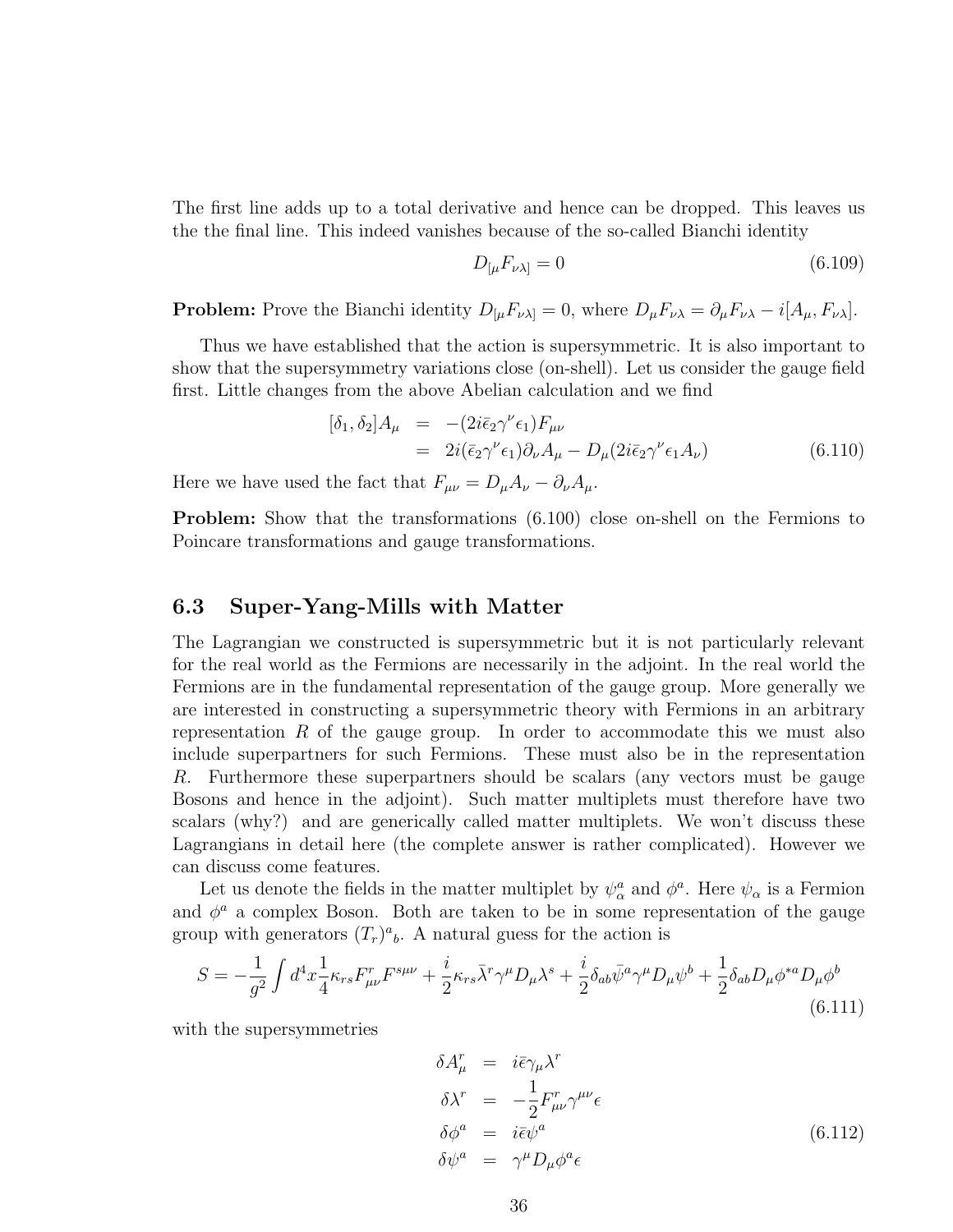Note that this is just a guess, we expect that they will be corrected by additional terms.

However one can see that this won't work. There will be a cubic Fermion term that comes from the supervariation of the gauge field in  $\bar{\psi}\gamma^{\mu}D_{\mu}\psi$  of the form

$$
\delta_3 S = \frac{i}{2} \delta_{ab} \bar{\psi}^a \gamma^\mu (\bar{\epsilon} \gamma_\mu \lambda^r) (T_r)^b{}_c \psi^c \tag{6.113}
$$

The Feirz transformation won't kill this term off now. To get rid of it we must introduce other terms that give a suitable cubic Fermion term. Such a term must have two Fermions and a Boson so that the supervariation of the Boson gives a term that can cancel  $\delta_3 S$ . Such a term is

$$
S_{Yukawa} = \int d^4x h_{ab} \bar{\psi}^a \lambda^r (T_r)^b{}_c \phi^c + c.c.
$$
 (6.114)

Here  $+c.c.$  denotes the complex conjugate since the first term is clearly not real on its own. This can indeed be made to cancel  $\delta_3 S$ . However we now find additional terms coming from the supervariation of the Fermions in  $S_{Yukawa}$ . These in turn need to be canceled by introducing a potential term of the form  $V(\phi, \phi^*)$  and then also by a correction to the  $\lambda$  and  $\psi$  supervariation. The Lagrangian now takes the form

$$
S_{matter} = -\frac{1}{g^2} \int d^4x \frac{1}{4} \kappa_{rs} F^r_{\mu\nu} F^{s\mu\nu} + \frac{i}{2} \kappa_{rs} \bar{\lambda}^r \gamma^\mu D_\mu \lambda^s + \frac{i}{2} \delta_{ab} \bar{\psi}^a \gamma^\mu D_\mu \psi^b + \frac{1}{2} \delta_{ab} D_\mu \phi^{*a} D_\mu \phi^b
$$

$$
+ \left( i h_{ab} \bar{\psi}^a \lambda^r (T_r)^b{}_c \phi^c + c.c. \right) - \frac{1}{2} \sum_r |\phi^{*a} (T_r)_{ab} \phi^b - \xi^r|^2 \tag{6.115}
$$

Here the  $\xi^r$  are constants known as Fayet-Illiopoulos parameters.

In fact there are even more things that can be added and one can include an entire holomorphic function  $W(\phi^a)$  known as the superpotential. This gives additional Yukawa terms of the form

$$
S_{WYukawa} = \int d^4x \partial_a \partial_b W (\psi^a)^T C \psi^b + c.c.
$$
 (6.116)

as well as an additional contribution to the potential

$$
S_{Wpotential} = -\int d^4x h^{ab} \partial_a W (\partial_b W)^* \tag{6.117}
$$

The complete action is then  $S = S_{matter} + S_{WYukawa} + S_{W potential}$ .

The upshot of all this is that matter fields can be incorporated into a supersymmetric theory. However we see that these always lead to Yukawa interactions as well as a potential for the scalars. These theories can also be made to be chiral, *i.e.* have the left and right handed Fermions transform under different representations of the gauge group. These are the sorts of models that are proposed to be supersymmetric extentions of the Standard Model. Indeed there is a so-called minimal extension known as the MSSM.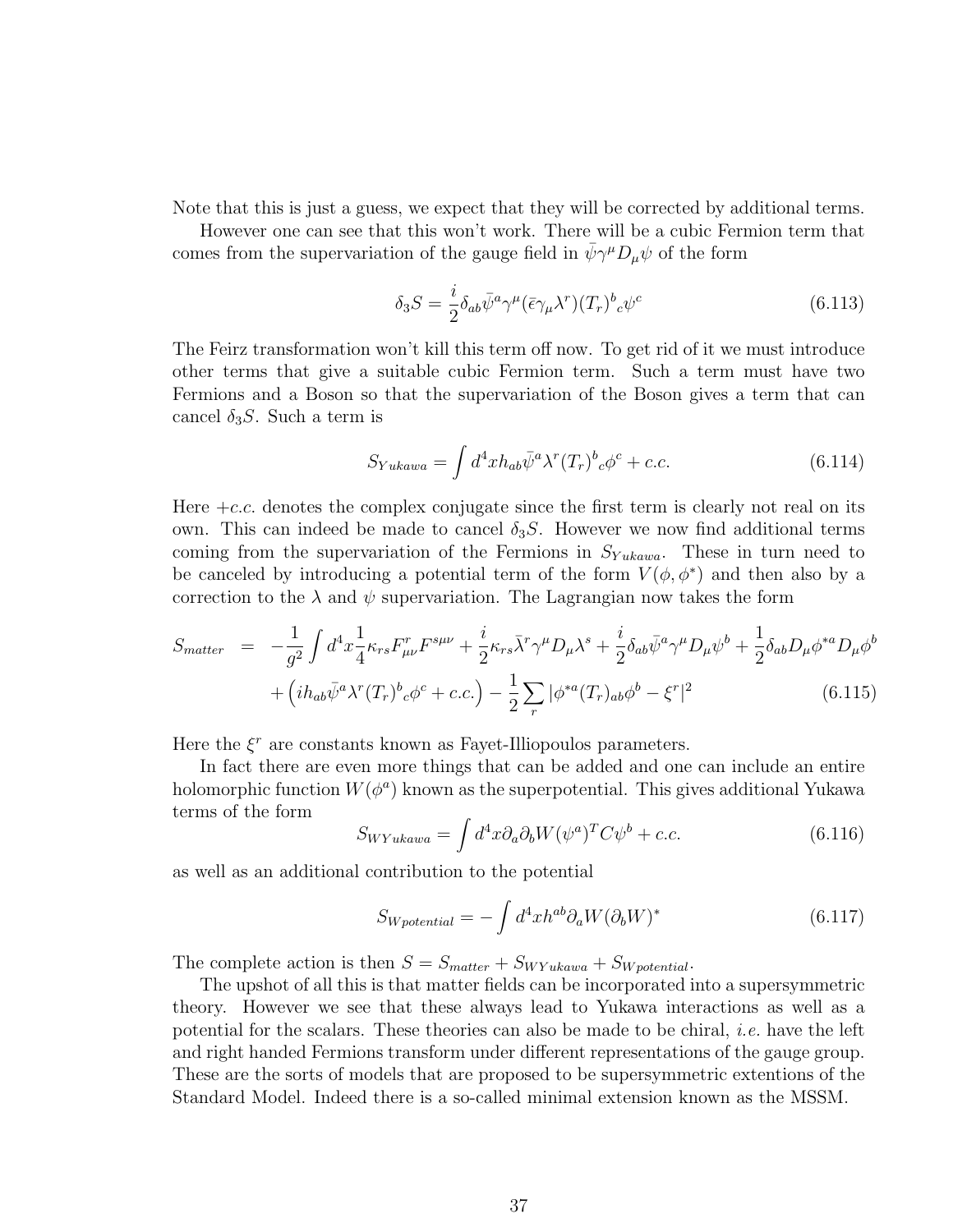## 7 Extended Supersymmety

The supersymmetry algebra that we discussed above is not quite unique. It turns out that one can have more than one supersymmetry generator  $Q^I_{\alpha}$ , with  $I = 1, 2, ..., N$ . The superalgebra is

$$
\{Q_{\alpha}^{I}, Q_{\beta}^{J}\} = -2(\gamma^{\mu}C^{-1})_{\alpha\beta}P_{\mu}\delta^{IJ} + Z_{\alpha\beta}^{IJ}
$$
\n(7.118)

The remaining commutators in (5.62) are unchanged (except that there is now a superscript I on  $Q_{\alpha}$ ). This is just N copies of the minimal supersymmetry algebra except that there is an extra term on the right hand side. This term is called the central charge where the term central refers to the fact that  $Z_{\alpha\beta}^{IJ}$  commutes with all the generators. Since it a Lorentz scalar we can write

$$
Z_{\alpha\beta}^{IJ} = U^{IJ} C_{\alpha\beta}^{-1} + iV^{IJ} (\gamma_5 C^{-1})_{\alpha\beta} \tag{7.119}
$$

with  $U^{(IJ)} = V^{(IJ)} = 0$ . Thus  $Z^{IJ}_{\alpha\beta}$  is anti-symmetric in  $I \leftrightarrow J$  and also anti-symmetric under  $\alpha \leftrightarrow \beta$ . Thus is can only exist if  $I, J = 1, 2, ..., N$  with  $N > 1$  (although there can be non-Lorentz invariant 'central' charges even for  $N = 1$ ).

Without central charges a massive state cannot preserve any of the supersymmetries. To see this suppose that  $\bar{\epsilon}_I^{\alpha} Q_{\alpha}^I | susy \rangle = 0$  for some  $\epsilon_{\alpha}^I$  (which is commuting) then from the algebra we see that, in the rest frame,

$$
0 = \bar{\epsilon}_I^{\alpha} < susy|\{Q_\alpha^I, Q_\beta^J\}|susy \rangle = 2M\bar{\epsilon}_J^{\beta} < susy|susy \rangle \tag{7.120}
$$

where we have used the fact that  $\bar{\epsilon}_I^{\alpha} Q_{\alpha}^I$  will either annihilate  $|susy>$  from the left or from the right. In the massless case we see that this is possible provided that  $\bar{\epsilon}^I(1+\gamma_{01})=0$ *i.e.*  $\gamma_{01} \epsilon = \epsilon$ .

However central charges offer a way out of this. Since  $Z_{\alpha\beta}^{IJ}$  is Hermitian we can find a commuting spinor  $\bar{\epsilon}_J^{\alpha}$  such that  $\bar{\epsilon}_J^{\alpha} Z_{\alpha\beta}^{IJ} = z \bar{\epsilon}_{\beta}^I$ . Then we see that, in the rest frame,

$$
\{Q, Q\} = 2Q^2 = 2M|\epsilon|^2 + z|\epsilon|^2 \tag{7.121}
$$

where  $Q = \bar{\epsilon}_I^{\alpha} Q_{\alpha}^I$  and  $|\bar{\epsilon}|^2 = \delta_{\alpha\beta} \delta^{IJ} \bar{\epsilon}_I^{\alpha} \bar{\epsilon}_J^{\beta}$ <sup>β</sup>. Note that we take  $\bar{\epsilon}_I^{\alpha}$  to be an ordinary commuting spinor so that  $|\bar{\epsilon}|^2 \geq 0$ . Now take the expectation value of this expression

$$
\langle state|Q^2|state\rangle = (M + \frac{1}{2}z)|\bar{\epsilon}|^2 \langle state|state\rangle \tag{7.122}
$$

The left hand side is positive definite and vanishes iff  $Q|state\rangle = \bar{\epsilon}_I^{\alpha} Q_{\alpha}^I|state\rangle = 0.$ Therefore we see that  $M \geq -\frac{1}{2}z$ . Since  $Z_{\alpha\beta}^{IJ}$  is traceless there are equal number of positive and negative eigenvalues z hence we learn that

$$
M \ge \frac{1}{2}|z|\tag{7.123}
$$

with equality iff  $Q|state\rangle = \bar{\epsilon}_I^{\alpha} Q_{\alpha}^I |state\rangle = 0$ , *i.e.* iff the state preserves some of the supersymmetries.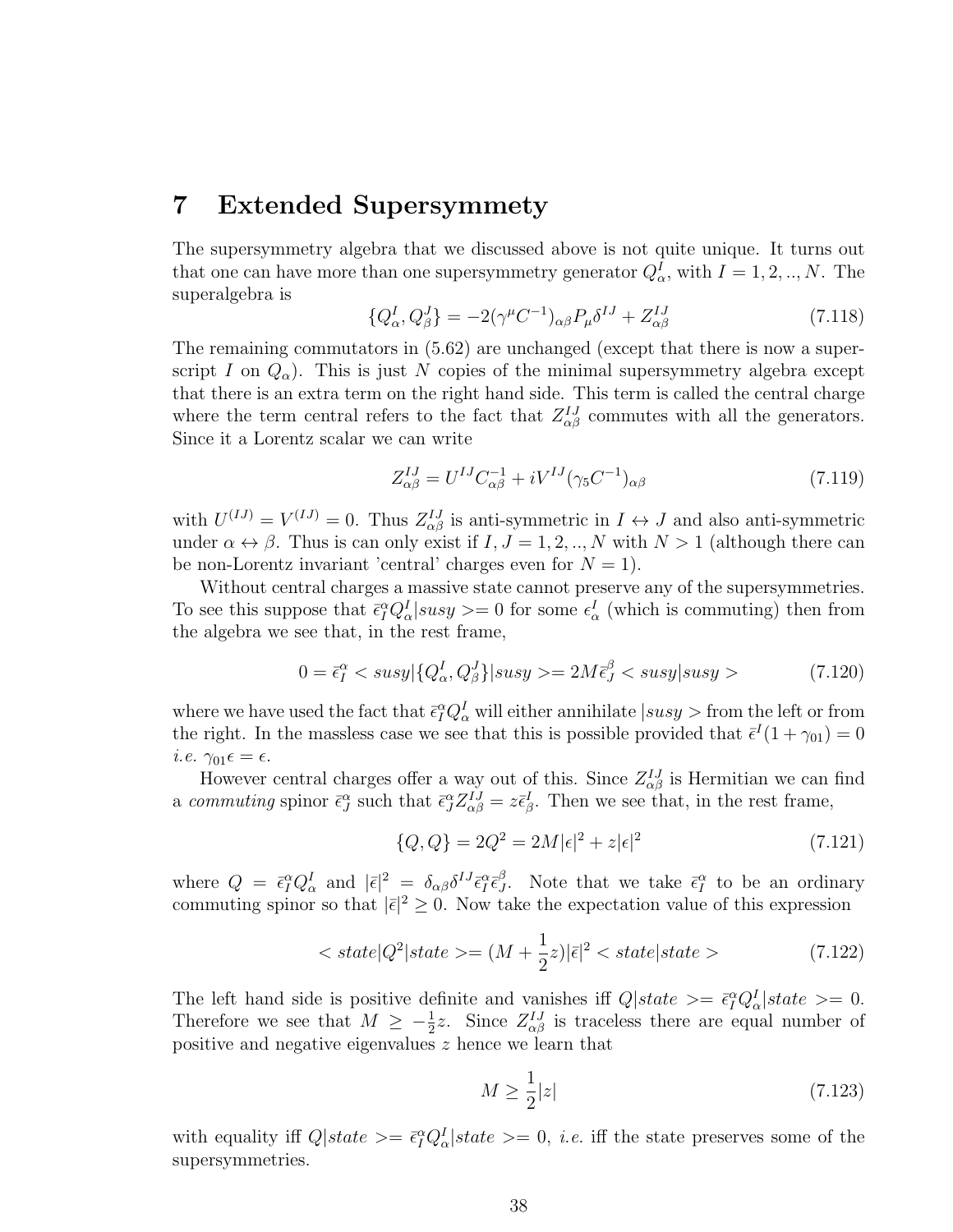Let us now consider the effect of turning on central charges on the representations of extended supersymmetry. Generically we find an algebra that is isomorphic to the appropriate Clifford algebra but now in 4N dimensions, corresponding to the  $4N$  supersymmetry generator. Therefore we find multiplets with  $2^{2N}$  states, half of which will be Bosons and the other half Fermions.

However there are special cases where the eigenvalues of the central charges agree with the mass eigenvalues. In this case there is cancelation when one goes to the rest frame and  $\{Q^I_{\alpha}, Q^J_{\beta}\}\$  will have zero eigenvalues. This is essentially the same as what happened in the case of massless representations. The result is a Clifford algebra in a lower dimension and hence a smaller representation. In particular if  $n$  of the central charge eigenvalues  $Z$  are degenerate and equal to the mass  $m$  then one finds a Clifford algebra in  $4N - n$  dimensions and these will have  $2^{2N-n/2}$  states. Again half of these will be Bosons and half Fermions. In addition, as before, there will be a highest spin state and the rest of the states can be obtained by acting with the  $2^{N-n/4}$  lowering operators.

The massless case then corresponds to  $n = 2N$ . The central charge terms are traceless so that at most  $2N$  of the eigenvalues can be degenerate (and non-vanishing). Therefore the smallest possible short representation has half has many generators, just as in the massless case.

Representations for which the mass is equal to one or more eigenvalues of the the central charge are called short representations and the states are known as BPS states. The important point about them is that since the dimension of the representation is an integer it cannot be altered by varying the parameters of the theory in a continuous fashion. In particular it cannot pick up any quantum corrections. Thus a relation of the form  $m = Z$  (that the mass is degenerate with the central charge) is not corrected by quantum effects (although  $m$  and hence  $Z$  too may well pick up corrections). This turns out to be a very powerful technique in understanding non-perturbative features of supersymmetric quantum theories and M-theory in particular. For example this property is what allows one to calculate the Beckenstein-Hawking entropy of a black hole by counting the number of microstates in string theory. At weak coupling some Dbrane states are described by a gauge theory and the degeneracy can be easily counted, whereas at strong coupling such states appear as black hole solutions. If the D-brane is superymmetric then the various states are in short multiplets and hence their counting is unaffected by going to strong coupling.

### 7.1  $N = 4$  Super-Yang-Mills

How can we construct a theory with additional supersymmetries? Clearly any theory with extended supersymmetry also has just ordinary  $N = 1$  supersymmetry. Therefore these theories must be of the same type that we already considered, *i.e.* they consist of a Yang-Mills gauge multiplet coupled to some matter with some potential and Yukawa terms. What is special is that there must matter in the adjoint representation since there will be Fermion and scalar modes that are in the same supermultiplet as the gauge fields (although for  $N = 2$  supersymmetry it is also possible to have additional matter which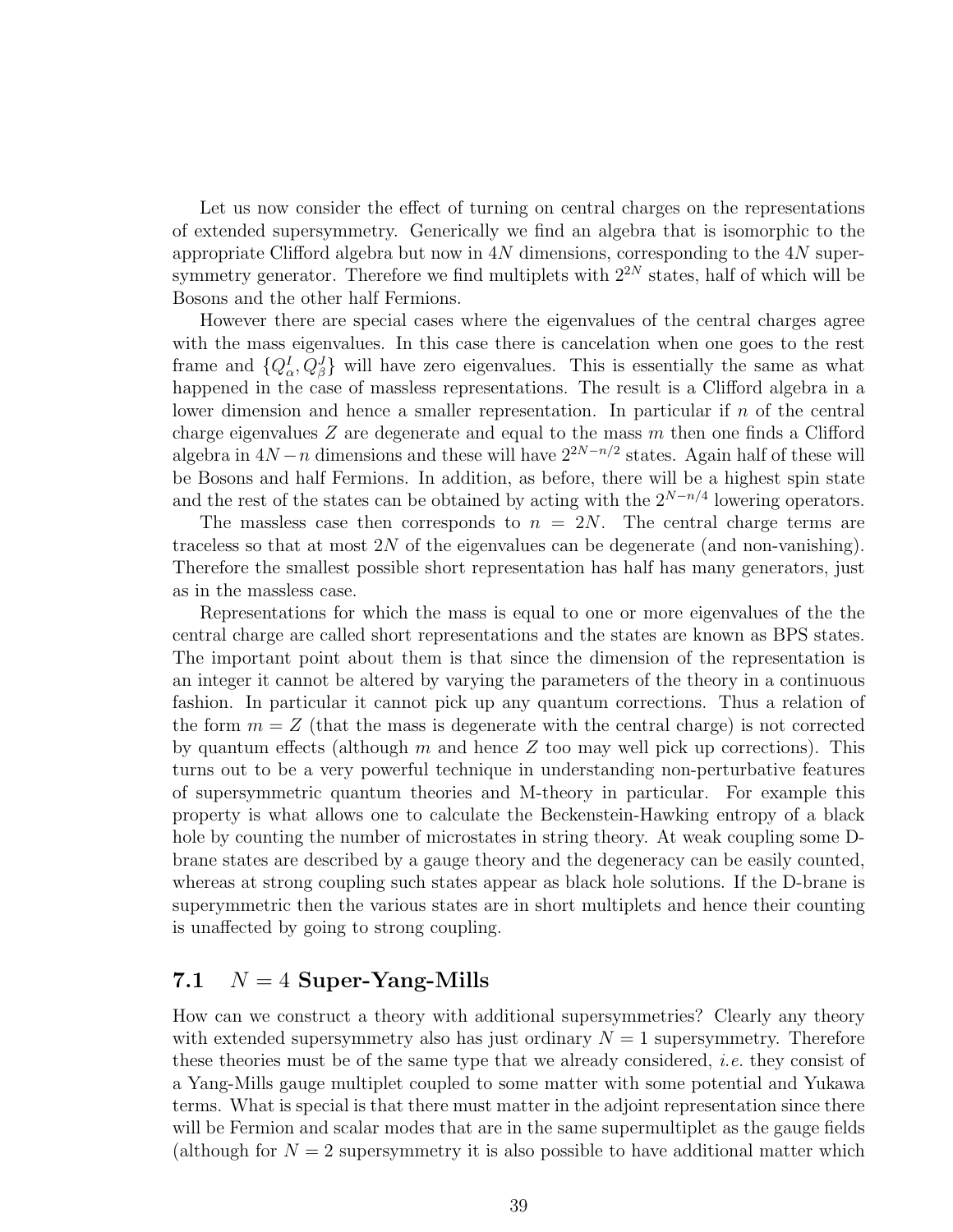is not in the adjoint but a general representation). Furthermore the various coupling constants that appear in the potential and Yukawa terms must be related.

Let us then give an example of such a theory. In four-dimensions one can have  $N = 1, 2, 4$  supersymmetries. We have studied  $N = 1$  so let us jump to the other end and consider  $N = 4$ .  $N = 4$  means that there are 4 supersymmetries  $Q_{\alpha}^{I}$ ,  $I = 1, 2, 3, 4$ . Since  $\alpha = 1, 2, 3, 4$  we see that there are a total of 16  $Q_{\alpha}^{I}$ 's. What is the easiest way to construct such a theory? Well we can start with super-Yang-Mills is a higher dimension where the spinors have more components and 16 is the number of components of a Majorana-Weyl spinor in 10 dimensions (recall that a general Dirac spinor in 10 dimensions has 32 complex components, Majorana reduces this to 32 real components and Weyl then reduces this to 16).

In 10 dimensions the super-Yang-Mills action is

$$
S_{susyYM} = -\frac{1}{g_{YM}^2} \int d^{10}x \frac{1}{4} \text{tr}(F_{mn}, F^{mn}) + \frac{i}{2} \text{Tr}(\bar{\Lambda}, \Gamma^m D_m \Lambda) \tag{7.124}
$$

This is just as before except that the indices  $m, n, = 0, ..., 9$  and the spinors  $\Lambda$  and  $\Gamma_m$ are those of 10 dimensions, i.e. 32-component. As mentioned we can chose a Majorana basis and also, simultaneously, restrict to Weyl spinors  $\Gamma_{11}\Lambda = \Lambda$ , where  $\Gamma_{11} = \Gamma_0\Gamma_1...\Gamma_9$ is the 10-dimensional analogue of  $\gamma_5$ .

To prove that this is supersymmetric we can follow the same argument that we did for the four-dimensional case. The variations are taken to be

$$
\delta A_m = i \bar{\varepsilon} \Gamma_m \Lambda
$$
  
\n
$$
\delta \Lambda = -\frac{1}{2} F_{mn} \Gamma^{mn} \varepsilon .
$$
\n(7.125)

Note that the preserve  $\Gamma_{11}\Lambda = \Lambda$  we must also impose

$$
\Gamma_{11}\varepsilon=\varepsilon
$$

The only time that the dimension of spacetime showed up was in the cubic variation. As mentioned above, in 10-dimensions, we also have that

$$
\text{Tr}(\bar{\Lambda}, \Gamma^m[(\bar{\varepsilon}\Gamma_m\Lambda), \Lambda]) = f^{abc}\bar{\Lambda}_c\Gamma^m(\bar{\varepsilon}\Gamma_m\Lambda_a)\Lambda_b = 0.
$$
 (7.126)

provided that  $\Gamma_{11}\Lambda = \Lambda$  and  $\Gamma_{11}\varepsilon = \varepsilon$ .

Problem: Show this. You may assume the Fierz transformation in 10 dimensions is (why?)

$$
(\bar{\chi}\psi)\lambda = -\frac{1}{32} \Big[ (\bar{\chi}\lambda)\psi + (\bar{\chi}\Gamma_{11}\lambda)\Gamma^{11}\psi + (\bar{\chi}\Gamma_m\lambda)\Gamma^m\psi - \frac{1}{2!}(\bar{\chi}\Gamma_{mn}\lambda)\Gamma^{mn}\psi -(\bar{\chi}\Gamma_m\Gamma_{11}\lambda)\Gamma^m\Gamma_{11}\psi - \frac{1}{3!}(\bar{\chi}\Gamma_{mnp}\lambda)\Gamma^{mnp}\psi - \frac{1}{2!}(\bar{\chi}\Gamma_{mn}\Gamma_{11}\lambda)\Gamma^{mn}\Gamma_{11}\psi + \frac{1}{4!}(\bar{\chi}\Gamma_{mnpq}\lambda)\Gamma^{mnpq}\psi + \frac{1}{4!}(\bar{\chi}\Gamma_{mnp}\Gamma_{11}\lambda)\Gamma^{mnp}\Gamma_{11}\psi + \frac{1}{5!}(\bar{\chi}\Gamma_{mnpqr}\lambda)\Gamma^{mnpqr}\psi + \frac{1}{4!}(\bar{\chi}\Gamma_{mnpq}\Gamma_{11}\lambda)\Gamma^{mnpq}\Gamma_{11}\psi \Big] \tag{7.127}
$$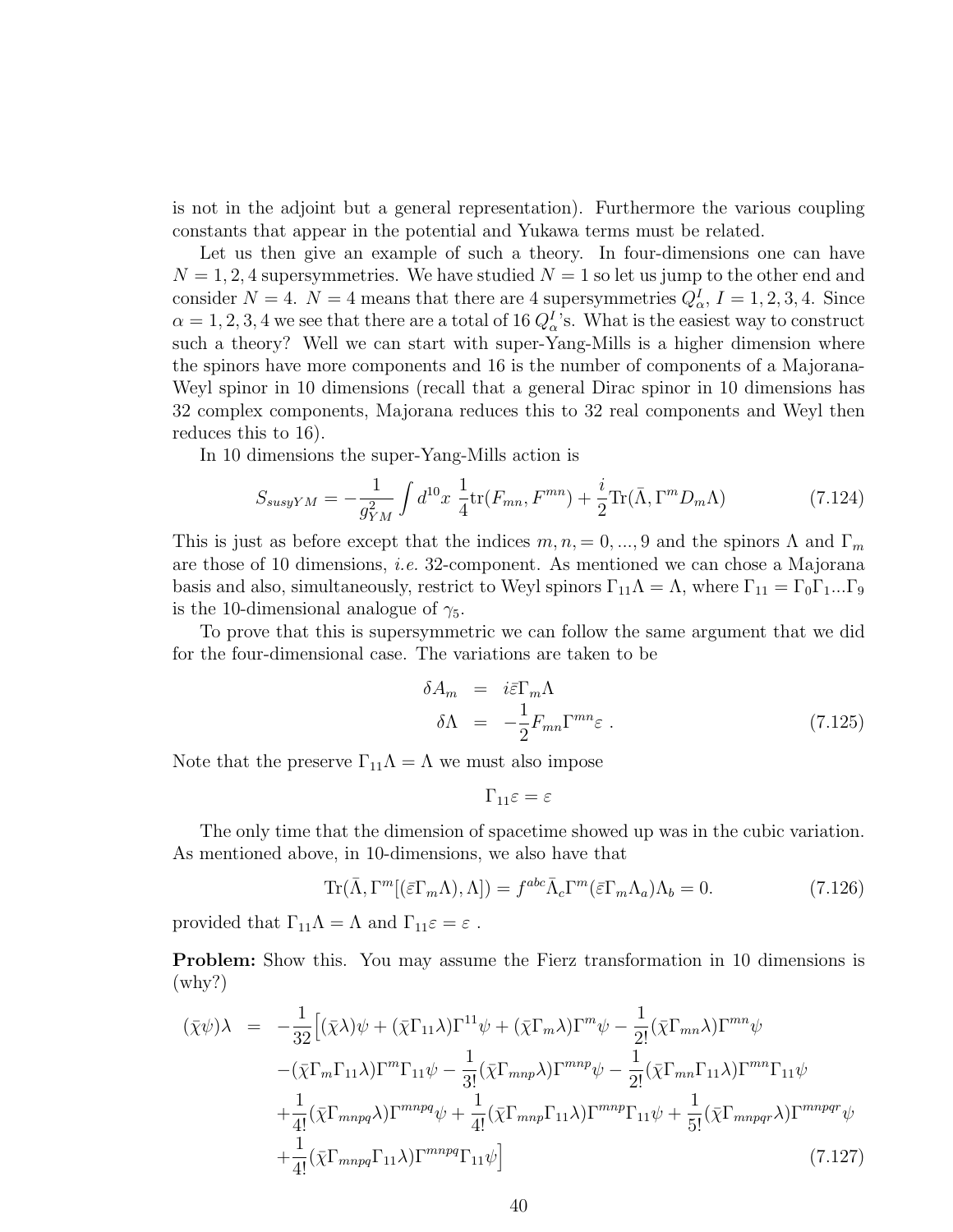Thus the 10-dimensional action is supersymmetric. In fact we should also check that the supersymmetry closes on-shell. The calculation for the gauge fields is just as it was in 4-dimensions. For the Fermions we again need to use the Fierz transformation. This introduces several more terms but nevertheless it all works out (this is to be expected as the Lagrangian is invariant, hence what ever the supersymmetry algebra closes into must be a symmetry of the Lagrangian too).

**Problem:** Show that in ten-dimensions, with  $\Gamma_{11}\Lambda = \Lambda$ , the transformations close onshell on Λ.

Our next task is to dimensionally reduce this theory to 4 dimensions. All this means is that we simply imagine that there is no motion along the  $x^4, x^5, ..., x^9$  directions. This is related to the idea of compactification except that we don't imagine there is an infinite tower of Kaluza-Klein states. We are just using this as a trick to obtain a theory in 4 dimensions with  $N = 4$  supersymmetry.

Let us consider the Bosons. We have the 10-dimensional adjoint-valued gauge vector field  $A_m$ . From the 4-dimensional point of view this can be viewed as a vector gauge field  $A_{\mu}, \mu = 0, 1, 2, 3$  along with 6 scalar adjoint-valued fields  $\phi_A = A_A, A = 4, 5, ..., 9$ . We note that if we assume that there are no derivatives then under a gauge transformation (that only depends on  $x^{\mu}$ ) we have

$$
A'_{\mu} = -i \partial_{\mu} g g^{-1} + g A_{\mu} g \qquad \phi'_{A} = g \phi g^{-1} \tag{7.128}
$$

Thus indeed the components  $\phi_A = A_A$  behave as scalar fields from the 4-dimensional point of view. In addition the field strength reduces to

$$
F_{\mu\nu} = \partial_{\mu}A_{\nu} - \partial_{\nu}A_{\mu} - i[A_{\mu}, A_{\nu}]
$$
  
\n
$$
F_{\mu A} = \partial_{\mu}\phi_{A} - i[A_{\mu}, \phi_{A}] = D_{\mu}\phi_{A}
$$
  
\n
$$
F_{AB} = -i[\phi_{A}, \phi_{B}]
$$
\n(7.129)

The 10-dimensional kinetic term can be written as

$$
\frac{1}{4}\text{Tr}(F_{mn}, F^{mn}) = \frac{1}{4}\text{Tr}(F_{\mu\nu}, F^{\mu\nu}) + \frac{1}{2}\sum_{A}\text{Tr}(D_{\mu}\phi_{A}, D^{\mu}\phi_{A}) - \frac{1}{4}\sum_{A,B}\text{Tr}([\phi_{A}, \phi_{B}], [\phi_{A}, \phi_{B}])
$$
\n(7.130)

Thus the Bosonic part of the action reduces that of a gauge field and six adjoint-valued scalars in 4 dimensions, along with the potential

$$
V = -\frac{1}{4} \sum_{A,B} \text{Tr}([\phi_A, \phi_B], [\phi_A, \phi_B]) . \tag{7.131}
$$

Next we need to look at the Fermions. We can write the Fermionic term as

$$
\frac{i}{2}\text{Tr}(\bar{\Lambda}, \Gamma^m D_m \Lambda) = \frac{i}{2}\text{Tr}(\bar{\Lambda}, \Gamma^\mu D_\mu \Lambda) + \frac{1}{2}\text{Tr}(\bar{\Lambda}, \Gamma^A[\phi_A, \Lambda])
$$
(7.132)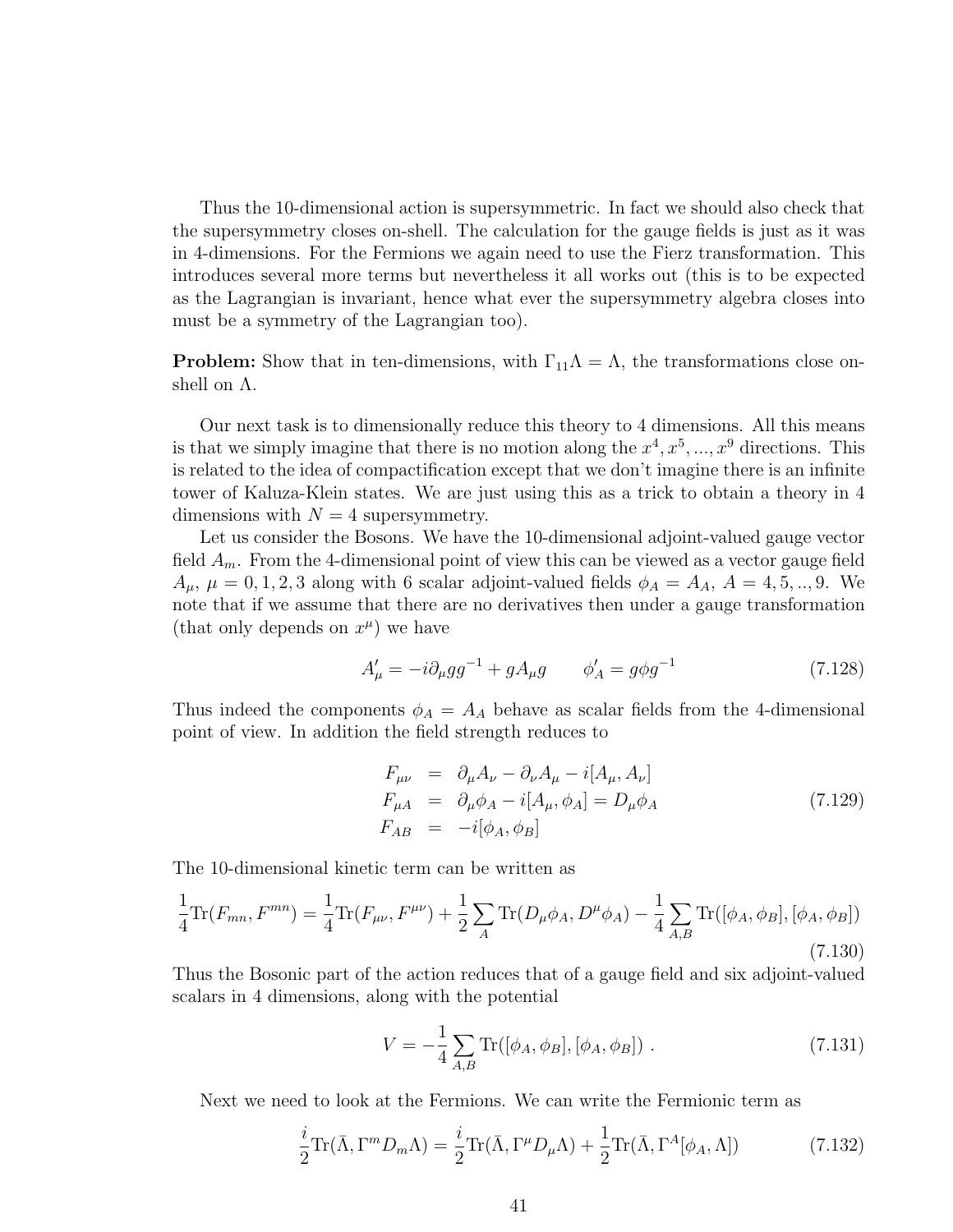The second term is a Yukawa-type term in 4 dimensions. The 4-dimensional action of  $N = 4$  super-Yang-Mills is

$$
S_{N=4SYM} = -\frac{1}{g^2} \int d^4x \frac{1}{4} \text{Tr}(F_{\mu\nu}, F^{\mu\nu}) + \frac{1}{2} \sum_{A} \text{Tr}(D_{\mu}\phi_{A}, D^{\mu}\phi_{A}) + \frac{i}{2} \text{Tr}(\bar{\Lambda}, \Gamma^{\mu}D_{\mu}\Lambda) + \frac{1}{2} \text{Tr}(\bar{\Lambda}, \Gamma^{A}[\phi_{A}, \Lambda]) - \frac{1}{4} \sum_{A,B} \text{Tr}([\phi_{A}, \phi_{B}], [\phi_{A}, \phi_{B}])
$$
(7.133)

In principle we are done. However it is a good idea to rewrite the Fermion  $\Lambda$  in terms of 4-dimensional spinors.

To reduce the Fermions we decompose the 10-dimensional Clifford algebra in terms of the 4-dimensional  $\gamma_{\mu}$ 's as

$$
\Gamma_{\mu} = \gamma_{\mu} \otimes 1 \n\Gamma_{A} = \gamma_{5} \otimes \rho_{A}
$$
\n(7.134)

Here  $\rho_A$  are a Euclidean Clifford algebra in 6-dimensions which we take to be pure imaginary so that  $\Gamma_m$  are Majorana (recall that  $\gamma_5$  is pure imaginary in a four-dimensional Majorana basis). This is indeed possible and is called a pseudo-Majorana representation. For example we could take

$$
\rho_1 = 1 \otimes 1 \otimes \sigma_2 \qquad \rho_2 = 1 \otimes \sigma_2 \otimes \sigma_3 \n\rho_3 = \sigma_2 \otimes \sigma_3 \otimes \sigma_3 \qquad \rho_4 = \sigma_2 \otimes \sigma_1 \otimes \sigma_3 \n\rho_5 = \sigma_3 \otimes \sigma_2 \otimes \sigma_1 \qquad \rho_6 = \sigma_2 \otimes 1 \otimes \sigma_1.
$$
\n(7.135)

Since  $\sigma_2$  is pure imaginary and  $\sigma_1$  and  $\sigma_3$  are real we have a pseudo-Majorana representation of  $8 \times 8$  matrices.

Similarly we decompose spinors as

$$
\Lambda = \lambda_I \otimes \eta^I
$$
\n
$$
\varepsilon = \epsilon_I \otimes \eta^I
$$
\n(7.136)

where  $\eta^I$  are a basis of spinors in six-dimensions (which are 8-dimensional). However we note that we require  $\Lambda$  and  $\varepsilon$  to be chiral with respect to  $\Gamma_{11} = -i\gamma_5 \otimes \rho^1...\rho^6$ . Thus the chirality of  $\eta^I$  with respect to  $i\rho^1...\rho^6$  needs to be correlated with the chirality of  $\lambda_I$ with respect to  $\gamma_5$ . This projects out half of the six-dimensional spinors and so there are only four independent values of I. To see this we note that since the  $\eta_I$  are a basis we can write

$$
-i\rho_1...\rho_6\eta_I = R_I^J \eta_J
$$

for some pure imaginary  $8 \times 8$  matrix  $R_I^J$ . Thus the chirality constraint becomes

$$
\lambda^I = \gamma_5 R_J{}^I \lambda^J
$$

A similar constraint applies to  $\epsilon^I$  too. This means that there are no longer 8 independent  $\lambda^I$  and  $\epsilon^I$  but rather just 4. Finally we assume that these are normalized to  $(\eta^I)^T \eta^J =$  $\delta^{IJ}.$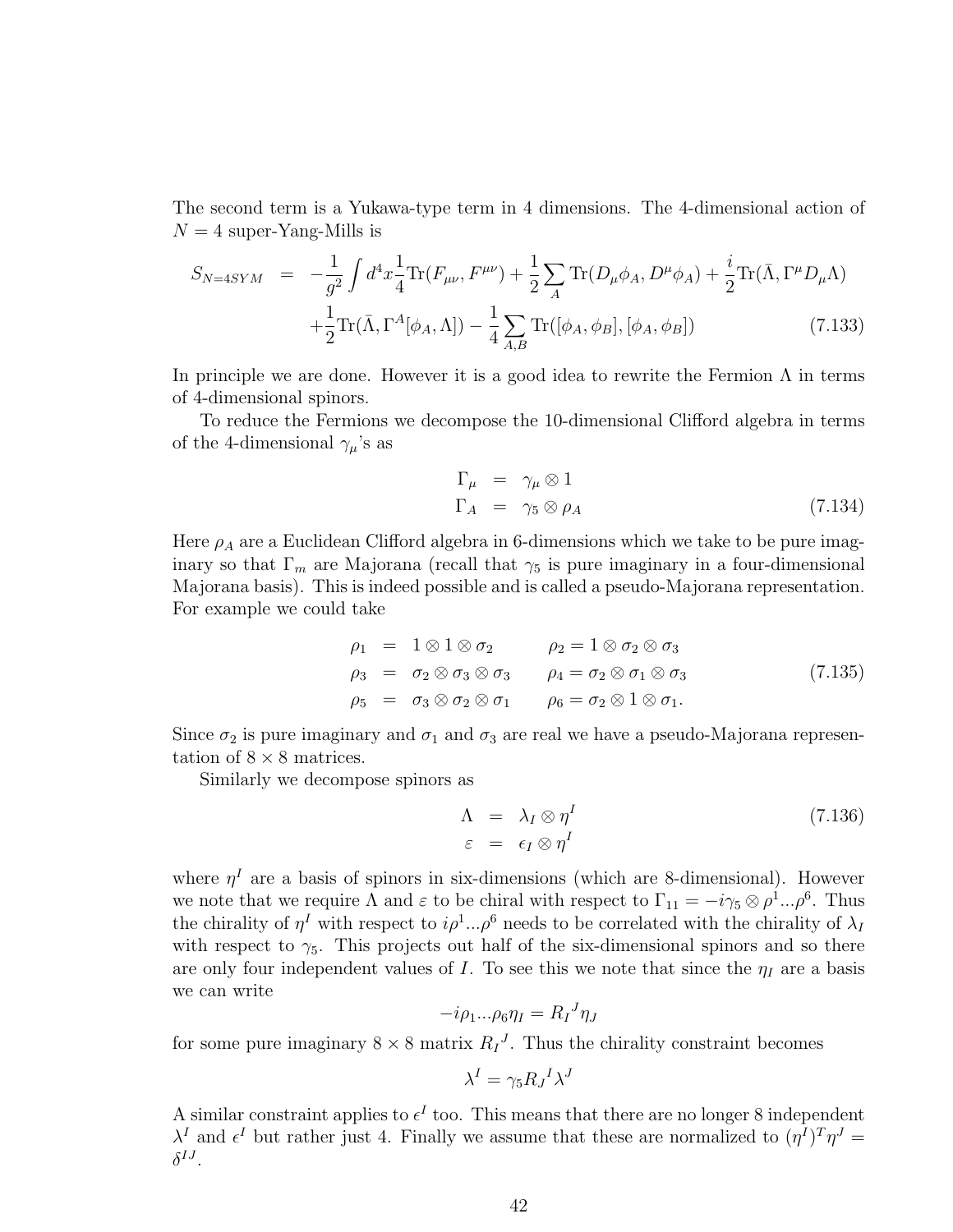We can now compute

$$
\bar{\Lambda}\Gamma^{\mu}D_{\mu}\Lambda = \lambda_{I}^{T} \otimes (\eta^{I})^{T}(C\gamma^{\mu} \otimes 1)D_{\mu}\lambda_{J} \otimes \eta_{J}
$$
\n
$$
= \delta^{IJ}\bar{\lambda}_{I}\gamma^{\mu}D_{\mu}\lambda_{J} \qquad (7.137)
$$

and

$$
\bar{\Lambda}\Gamma_A[\phi^A,\Lambda] = \lambda_I^T \otimes (\eta^I)^T (C\gamma^5 \otimes \rho^A)[\phi^A,\lambda_J \otimes \eta^J]
$$
  
\n
$$
= (\eta^I)^T \rho_A \eta^J \bar{\lambda}_I \gamma_5[\phi^A,\lambda_J]
$$
  
\n
$$
= \rho_A^{IJ} \bar{\lambda}_I \gamma_5[\phi^A,\lambda_J]
$$
  
\n(7.138)

where  $\rho_A^{IJ} = (\eta^I)^T \rho_A \eta^J$  are the chiral-chiral matrix components of  $\rho_A$ . Thus the action can be written as

$$
S_{N=4SYM} = -\frac{1}{g^2} \int d^4x \frac{1}{4} \text{Tr}(F_{\mu\nu}, F^{\mu\nu}) + \frac{1}{2} \sum_A \text{Tr}(D_{\mu}\phi_A, D^{\mu}\phi_A) + \frac{i}{2} \delta^{IJ} \text{Tr}(\bar{\lambda}_I, \gamma^{\mu} D_{\mu}\lambda_J) + \frac{1}{2} \rho_A^{IJ} \text{Tr}(\bar{\lambda}_I \gamma_5[\phi^A, \lambda_J]) - \frac{1}{4} \sum_{A,B} \text{Tr}([\phi_A, \phi_B], [\phi_A, \phi_B])
$$
(7.139)

Note that we have raised and lowed  $IJ$  indices freely with  $\delta^{IJ}$  and  $\delta_{IJ}$ .

Our last task is to write the supersymmetry transformations in terms of 4-dimensional spinors.

Problem: Show that the ten-dimensional supersymmetry

$$
\delta A_m = i \bar{\varepsilon} \Gamma_m \Lambda
$$
  
\n
$$
\delta \Lambda = -\frac{1}{2} F_{mn} \Gamma^{mn} \varepsilon .
$$
\n(7.140)

becomes

$$
\delta A_{\mu} = i \bar{\epsilon}_{I} \Gamma_{\mu} \lambda^{I}
$$
\n
$$
\delta \phi_{A} = -\bar{\epsilon}_{I} \gamma_{5} \lambda_{J} \rho_{A}^{IJ}
$$
\n
$$
\delta \lambda^{I} = -\frac{1}{2} F_{\mu\nu} \gamma^{\mu\nu} \epsilon^{I} - \gamma^{\mu} \gamma_{5} D_{\mu} \phi^{A} \rho_{A}^{IJ} \epsilon_{J} + \frac{i}{2} [\phi_{A}, \phi_{B}] \rho_{AB}^{JI} \epsilon_{I} .
$$
\n(7.141)

where  $\rho_{AB}^{JI} = (\eta^J)^T \rho_{AB} \eta^I$ . Here we see that there are indeed 4 supersymmetry parameters  $\epsilon_I$ .

Thus we find a theory in 4 dimensions with one vector field (spins  $= \pm 1$ ) 4 Fermions  $(\text{spin} = \pm 1/2)$  and 6 scalars (spin 0). This is what we expect from our previous discussion. In the fixed (massless) momentum frame there are  $4 \times 4 = 16$  supersymmetry generators:

$$
\{Q_{\alpha}^{I}, Q_{\beta}^{J}\} = 2E(1 - \gamma_{01})_{\alpha\beta}\delta^{IJ}
$$

However since  $\gamma_{01}$  can be diagonalized to the form diag(1, 1, -1, -1) we see that we can find 8 linear combinations of the  $Q^I_\alpha$ , which we denote by  $Q_{\ddot{\alpha}}$  that satisfy  $\{Q_{\ddot{\alpha}},Q_{\ddot{\beta}}\}=0$ .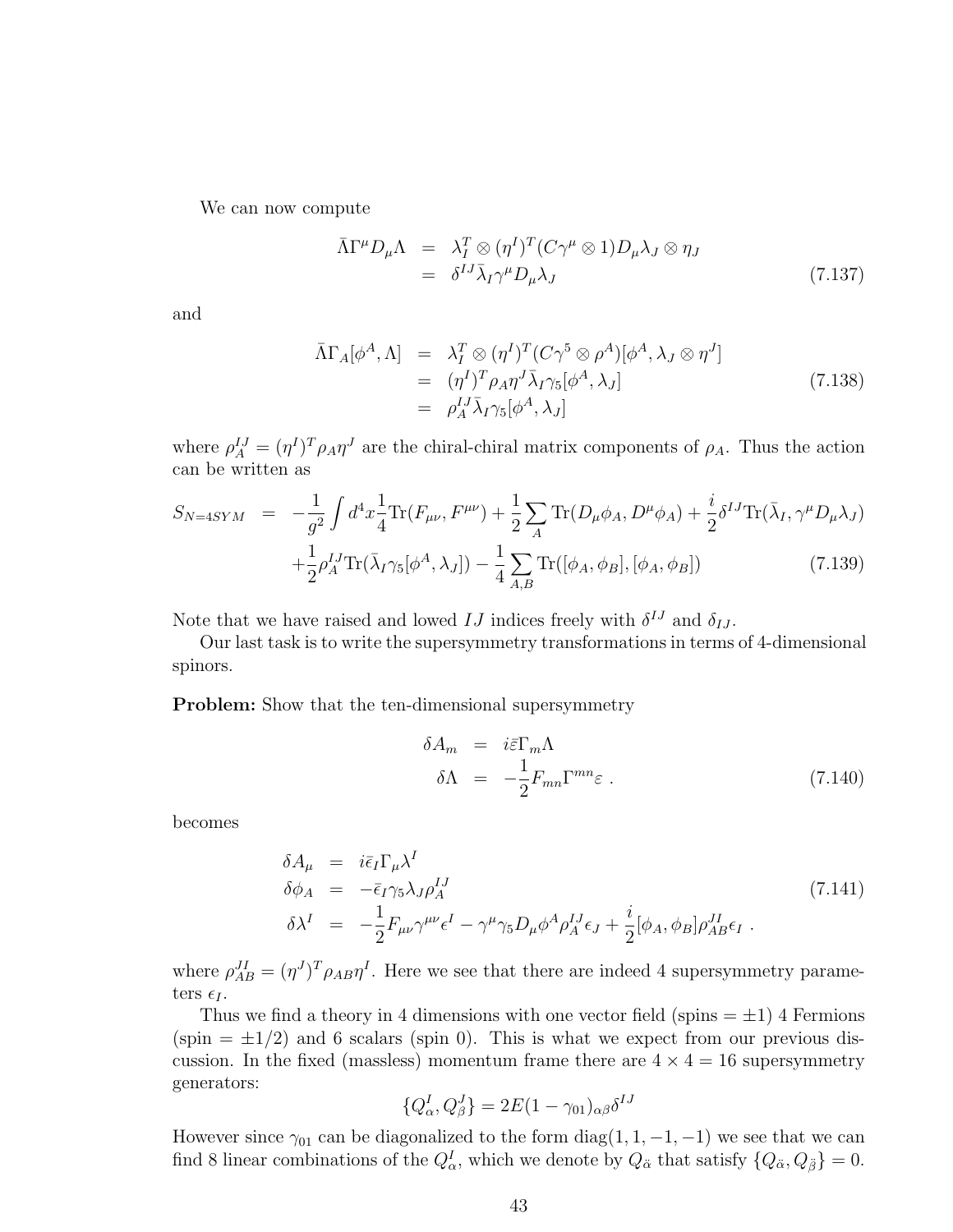These must act trivially  $Q_{\ddot{\alpha}}|state\rangle = 0$ . Thus there are 8 nontrivial  $Q's$  that we denote by  $Q_{\dot{\alpha}}, \, \dot{\alpha} = 1, ..., 8$  and satisfy

$$
\{Q_{\dot{\alpha}}, Q_{\dot{\beta}}\} = 4E\delta_{\dot{\alpha}\dot{\beta}}
$$

If we rewrite these as

$$
Q_1 = Q_1 + iQ_2
$$
  $Q_2 = Q_3 + iQ_4$   $Q_3 = Q_5 + iQ_6$   $Q_4 = Q_7 + iQ_8$ 

then the algebra becomes

$$
\{Q_I, Q_J\} = \{Q_I^{\dagger}, Q_J^{\dagger}\} = 0 \qquad \{Q_I, Q_J^{\dagger}\} = 4E\delta_{IJ}
$$

This is four copies of the algebra of Fermionic harmonic oscillator with creation and annihilation operators. To construct the represention we start with a highest spin state  $|s\rangle$ . The  $\mathcal{Q}_I$  lower the spin by 1/2 whereas the  $\mathcal{Q}_I^{\dagger}$  $I_I^{\dagger}$  raise it. Thus  $\mathcal{Q}_I^{\dagger}$  $|I|_I|s>=0.$  Thus the states and their helicites are obtained by acting on  $|s\rangle$  with  $Q_I$ :

$$
s \qquad |s> \tag{7.142}
$$

$$
s - 1/2 \qquad \mathcal{Q}_I | s \rangle \tag{7.143}
$$

$$
s - 1 \qquad Q_I Q_J | s \rangle \tag{7.144}
$$

$$
s - 3/2 \qquad Q_I Q_J Q_K | s >
$$
\n<sup>(7.145)</sup>

$$
s-2 \qquad Q_1 Q_2 Q_3 Q_4 | s \rangle \qquad (7.146)
$$

Note that since the  $\mathcal{Q}_I$  anticommute these states must be antisymmetric in  $I, J, K$ . Thus there are 1, 4, 6, 4, 1 states in each row respectively leading to  $2^4 = 16$  states. Note that we require  $|s| \leq 1$  to remain in field theory without gravity. Therefore we see that we must have precisely  $s = 1$  in order that the lowest state has  $s \geq -1$ . We then find a vector (with states  $|1 > \text{and } |-1 >$ ), 6 scalars (states  $|0 >$ ) and 4 Fermions (states  $|1/2>$ ).

### 8 Physical Features of Yang-Mills Theories

### 8.1 Vacuum Moduli Space

A key feature of supersymmetric theories, especially those with extended supersymmetry, is that the vacua are not isolated but rather one finds a continuous family of connected vacua. This set is called the vacuum moduli space. More specifically it is the set of all zero-energy field configurations, modulo gauge transformations.

As an example we will look at  $N = 4$  Super-Yang-Mills. Zero-energy states are invariant under all the supersymmetries and hence also translations. Thus only the scalars  $\phi_A$  can be non-vanishing (but constant). Setting the potential to zero we see that

$$
[\phi_A, \phi_B] = 0 \tag{8.147}
$$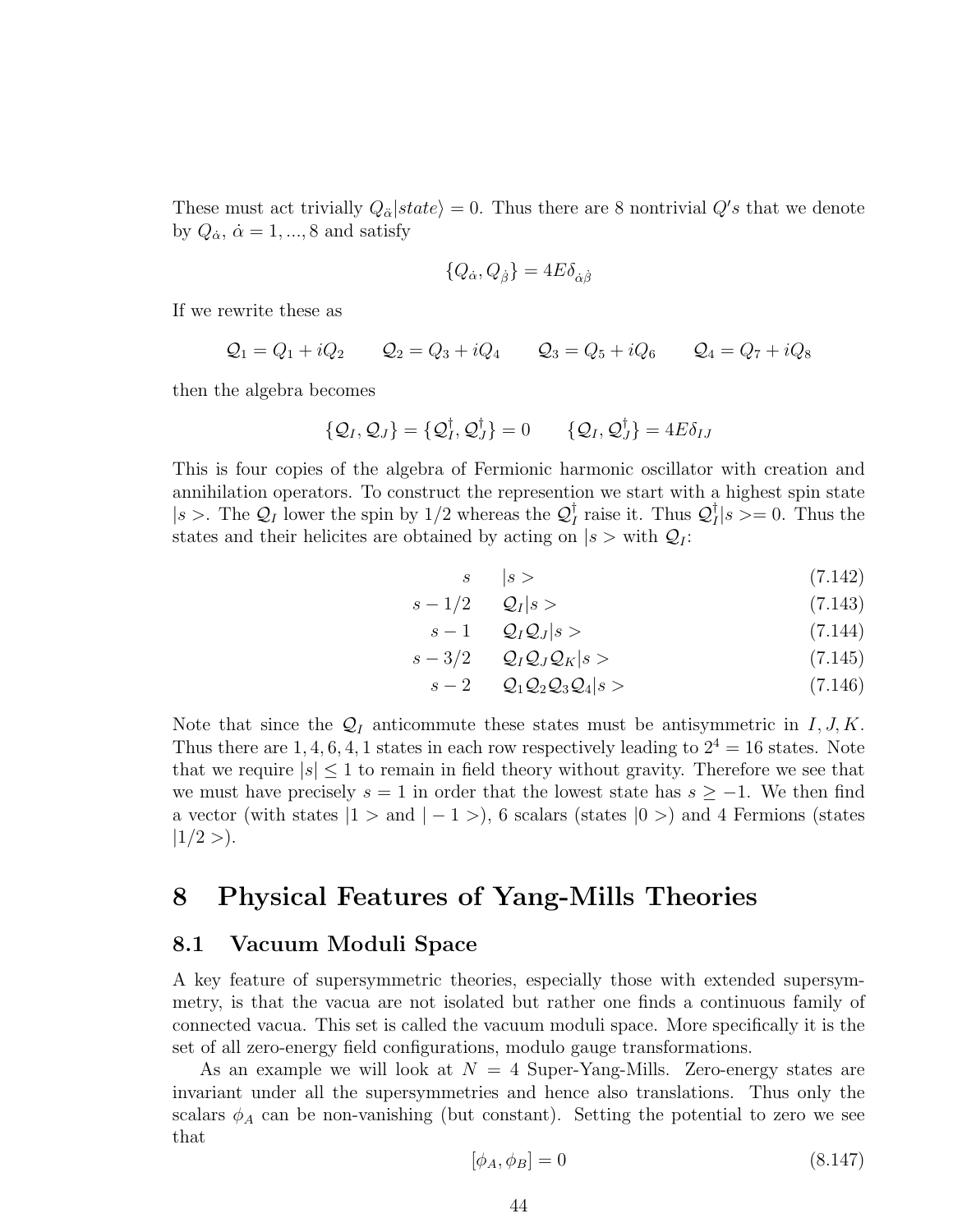for all pairs A, B. Note also that this leads to  $\delta A_\mu = \delta \phi_A = \delta \lambda_I = 0$  for any  $\epsilon_I$ . Hence these configurations are invariant under all the supersymmetries.

The solutions to (8.147) are found by taking the  $\phi_A$  to be mutually commuting elements in  $L(G)$ . This space is known as the Cartan subalgebra.

For example we can consider  $G = SU(N)$ . If we write an element of  $SU(N)$  as  $g = e^{iA}$  then  $g^{-1} = e^{-iA}$  and  $g^{\dagger} = e^{-iA^{\dagger}}$ . Thus  $g^{-1} = g^{\dagger}$  implies  $A^{\dagger} = A$ . Furthermore the restriction to  $\det(g) = 1$  gives  $\text{tr}(A) = 0^7$ . So  $L(SU(N))$  is the space of all Hermitian traceless  $N \times N$  complex matrices. To count the number of linearly independent elements of  $L(SU(N))$  we can consider diagonal elements which must therefore be real and have the sum of the diagonal entries equal to zero. This gives  $N-1$  independent elements. Because  $A^{\dagger} = A$  we see that the lower-triangular elements of A are just the complex conjugates of the upper-triangular elements. Thus there are  $N(N-1)/2$  complex offdiagonal elements giving  $N(N-1)$  real elements. So we find the total dimension is  $N-1+N(N-1)=N^2-1.$ 

What is the Cartan subalgebra of  $L(SU(N))$ ? Mutually commuting matrices can be made to be all diagonal by a similarity transform (in this case this corresponds to a gauge transformation). Thus the Cartan subalgebra is spanned by real, traceless diagonal matrices and has dimension is  $N - 1$ .

However we must consider the space of zero-energy states modulo gauge transformations. As we mentioned we can use gauge transformation  $\phi_A \to g \phi_A g^{-1}$  to ensure that all the  $\phi_A$  are diagonal. Let us write

$$
\phi_A = v_A^R H_R \t{,} \t(8.148)
$$

where  $H_R$ ,  $R = 1, ..., rank(G)$  span the Cartan subalgebra. Let us look at gauge transformations that leave this form of  $\phi_A$  invariant. If we exponentiate the Cartan subalgebra then we obtain a subgroup of G generated by elements of the form  $g = e^{i\theta^R H_R}$ . However this is clearly just the Abelian group  $U(1)^{\text{rank}(G)}$  and is adjoint action on  $\phi_A$  is trivial:

$$
\phi'_A = g\phi_A g^{-1} = \phi_A . \tag{8.149}
$$

Acting with a general element of  $G$  will not preserve the form  $(8.148)$ . However there are typically some discrete elements which do preserve (8.148) under the adjoint action. These form a finite subgroup  $W(G)$  of G called the Weyl group (this is not the usual definition of the Weyl group but it is equivalent for our purposes). Thus the vacuum moduli space of  $N = 4$ , four-dimensional super-Yang-Mills is the space (8.148), *i.e.*  $(\mathbf{R}^6)^{\text{rank}(G)}$  modulo the Weyl group  $\mathcal{W}(G)$ .

Let us look closely at  $SU(2)$ .  $L(SU(2))$  is spanned by the Pauli matrices. Without loss of generality we can take the Cartan subalgebra to be generated by  $\sigma_3$ . Thus (8.148) is simply

$$
\phi_A = v_A \sigma_3 \tag{8.150}
$$

with  $v_A$  parameterizing a point in  $\mathbb{R}^6$ . However there are further gauge transformations that preserve the form of  $\phi_A$ .

<sup>&</sup>lt;sup>7</sup>Here we have used the formula  $\det e^X = e^{\mathrm{tr}X}$ .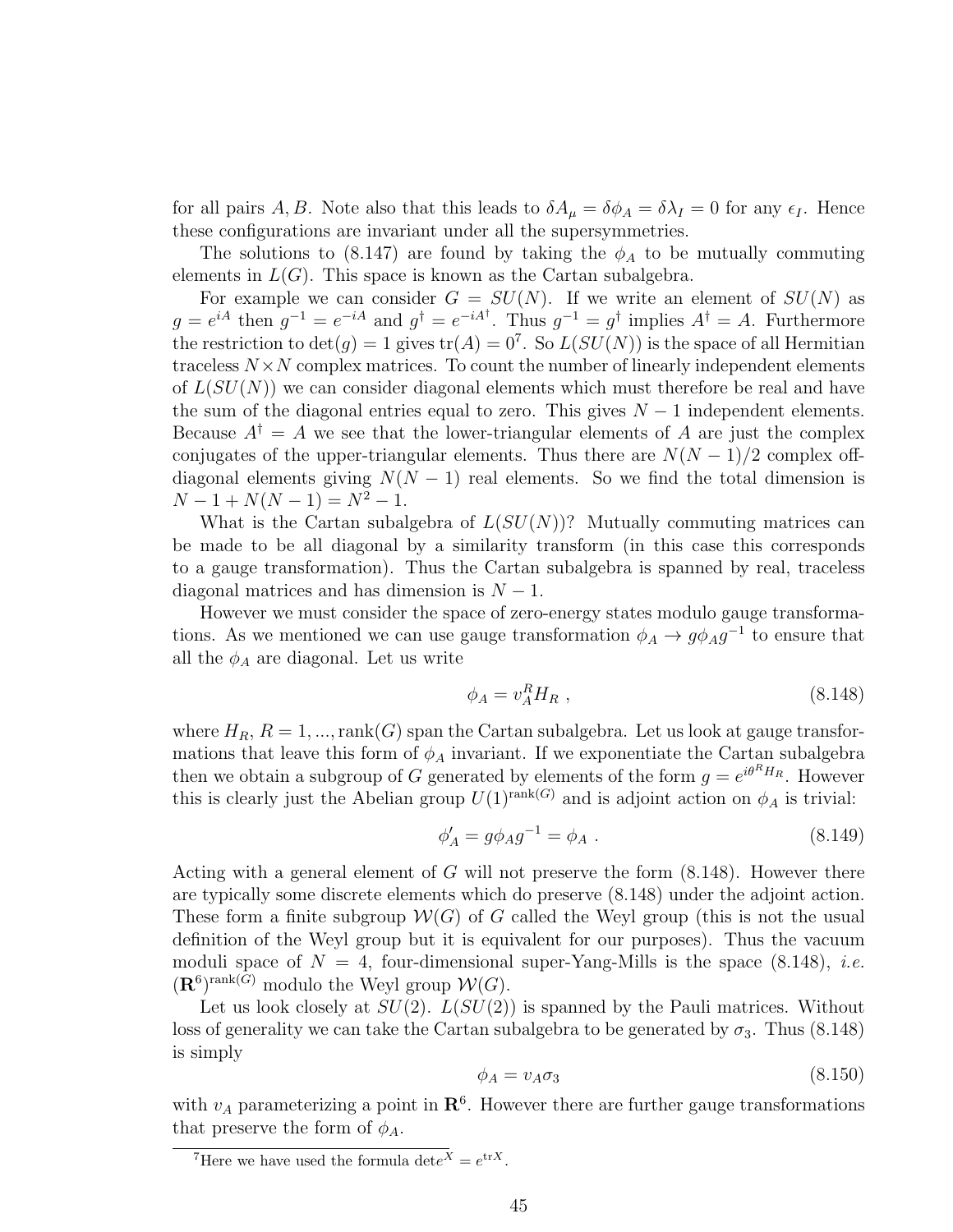**Problem:** Show that given any element  $g = e^{i\theta^R \sigma_R} \in SU(2)$  which preserves  $\phi_A = v_A \sigma_3$ , *i.e.*  $\phi'_A = gv_A \sigma_3 g^{\dagger} = v'_A \sigma_3$  then  $v'_A = \pm v_A$ .

Thus the Weyl group of  $SU(2)$  is  $\mathbb{Z}_2$  and the vacuum moduli space is

$$
\mathcal{M}_{N=2} = \mathbf{R}^6 / \mathbf{Z}_2 \tag{8.151}
$$

For  $SU(N)$  the Weyl group is the symmetric group on N elements and we find

$$
\mathcal{M}_N = \mathbf{R}^{6(N-1)} / S_N \tag{8.152}
$$

Thus the vacuum moduli space is somewhat subtle due to global gauge transformations. I say global here because the Weyl group is not obtained by looking at elements of G that are infinitesimally close to the identity.

Clearly one can consider other theories with more general potentials and scalar fields in various representations. The vacuum moduli space will then of course be rather different.

### 8.2 Global Symmetries and Spontaneous Symmetry Breaking

We have constructed actions which are invariant under arbitrary local symmetries. However it is important to note that gauge symmetries are not really symmetries. They don't relate two physically distinct field configurations. Rather two field configurations that differ by a gauge transformation should be viewed as physically equivalent.

The actions we have constructed clearly also admit global symmetries where the gauge transformation is constant (and hence does not vanish at infinity). However the vacuum need not respect these symmetries. In particular, suppose that we have theory with a potential  $V(\phi)$ . Suppose that that  $\phi$  take values in some representation of the group  $G$  (which in this subsection we just take to be a global symmetry). For example we could have

$$
V(\phi) = \lambda (|\phi|^2 - a^2)^2
$$
\n(8.153)

where  $\phi$  is in some representation of the gauge group (symmetry group) and  $|\phi|^2$  is a gauge invariant norm. The point of this expression is that although the potential and indeed the whole theory is invariant under global symmetry transformations, any given vacuum solution (satisfying  $|\phi| = a$ ) is not.

Thus the vacuum breaks the symmetry. Furthermore the low energy fluctuations about such a vacuum also break the symmetry. The symmetry is said to be spontaneously broken. Although the full theory has a symmetry this symmetry is broken by the vacuum. There is an important theorem for spontaneously broken symmetry

**Goldstone Theorem** In a theory with symmetry group  $G$  in a vacuum that only preserves a subgroup  $H \subset G$  then there will be  $\dim(G) - \dim(H)$  massless fields. These massless fields are called Goldstone Bosons.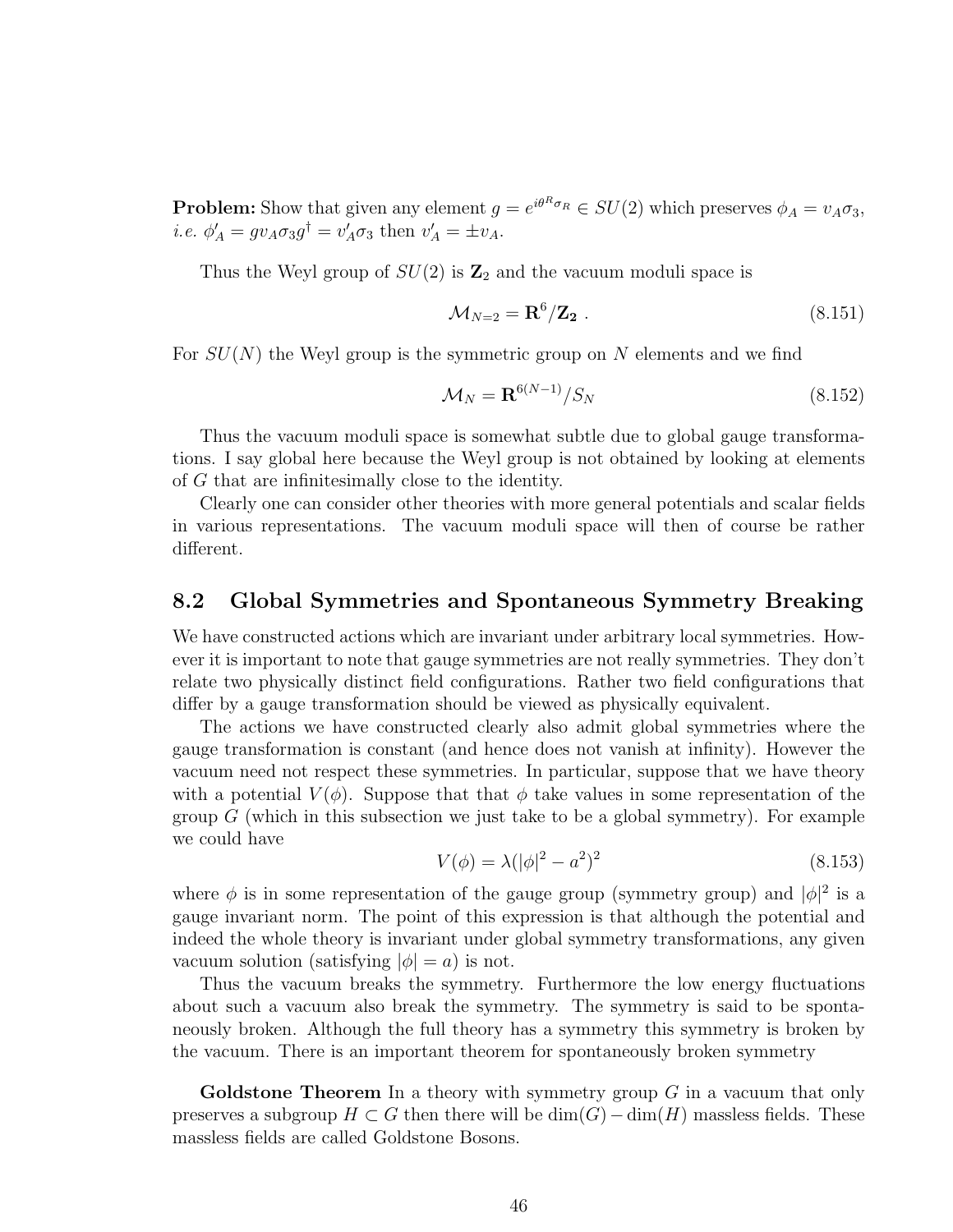To prove this we note that the potential is invariant under  $\delta \phi^a = i \eta^r (T_r)^a{}_b \phi^b$  and hence

$$
0 = \frac{\partial V}{\partial \phi^a} \delta \phi^a = i \eta^r (T_r)^a{}_b \frac{\partial V}{\partial \phi^a} \phi^b
$$
\n(8.154)

We can drop the parameter  $i\eta^r$  and differentiate again

$$
0 = \frac{\partial^2 V}{\partial \phi^a \partial \phi^c} (T_r)^a{}_b \phi^b + \frac{\partial V}{\partial \phi^a} (T_r)^a{}_c \tag{8.155}
$$

Now if we expand V about a vacuum state  $\phi^a = v^a$  where  $\partial V / \partial \phi^a = 0$  then we see that

$$
\frac{\partial^2 V}{\partial \phi^a \partial \phi^c} (T_r)^a{}_b v^b = 0 \tag{8.156}
$$

Now  $\partial^2 V/\partial \phi^a \partial \phi^c = (M^2)_{ac}$  is the mass-matrix of small fluctuations about the vacuum (it is positive if the vacuum is a minimum). Thus

$$
\delta \phi^a = i G^r (T_r)^a{}_b v^b \tag{8.157}
$$

is a zero mode of the mass matrix for any parameter  $G<sup>r</sup>$ . Since  $r = 1...dim(G)$  there are in principle  $\dim(G)$  such modes. However if the vacuum state is preserved by a subgroup  $H \subset G$  then  $(T_r)^a{}_b v^b = 0$  for  $\dim(H)$  values of r. Thus we find  $\dim(G) - \dim(H)$  zeromodes. Each of these corresponds to a massless particle.

For example consider  $N = 4$  super-Yang-Mills with gauge group  $SU(2)$ . However let us forget the fact that it is a gauge theory for the moment. We will reconsider the gauge symmetry in the next section. In particular we could just consider the scalar sector the theory:

$$
\mathcal{L} = -\frac{1}{2} \sum_{A} \text{tr}(\partial_{\mu} \phi_{A} \partial^{\mu} \phi_{A}) + \frac{1}{4} \sum_{AB} \text{tr}([\phi_{A}, \phi_{B}]^{2})
$$

This theory has a global symmetry  $SU(2) \times SO(6)$ , where the  $SO(6)$  comes from rotating the scalar fields into each other and the  $SU(2)$  is what's left of the gauge symmetry without the gauge fields (so the generators cannot depend on spacetime). We saw that the vacuum corresponds to  $[v_A, v_B] = 0$  however the diagonal  $U(1) \subset SU(2)$  acts trivially on the scalars since they are in the adjoint (in other words the symmetry group of the vacuum is just  $SO(5)$  and not  $U(1) \times SO(5)$ . Furthermore a non-zero vacuum expectation value for  $v_A$  breaks  $SO(6)$  to  $SO(5)$  (for example we assume that only  $v_1 \neq 0$ ). Thus we expect dim( $SU(2) \times SO(6)$ ) – dim( $SO(5)$ ) = (3 + 15) – (10) = 8 massless Goldstone Bosons.

Problem: Write the scalar fields as traceless, Hermitian matrices and expand them about the vacuum as

$$
\phi_A = \frac{1}{\sqrt{2}} \begin{pmatrix} m_A & 0 \\ 0 & -m_A \end{pmatrix} + \begin{pmatrix} \phi_A^1 & \phi_A^2 + i\phi_A^3 \\ \phi_A^2 - i\phi_A^3 & -\phi_A^1 \end{pmatrix}
$$
(8.158)

with only  $m_1 \neq 0$ . Show that there is a mass for  $\phi_A^2$  and  $\phi_A^3$ ,  $A \neq 1$  but no mass for  $\phi_1^2$ and  $\phi_1^3$  and  $\phi_A^1$ ,  $A = 1, 2, 3, 4, 5, 6$ .

This gives us the 8 massless Goldstone Bosons.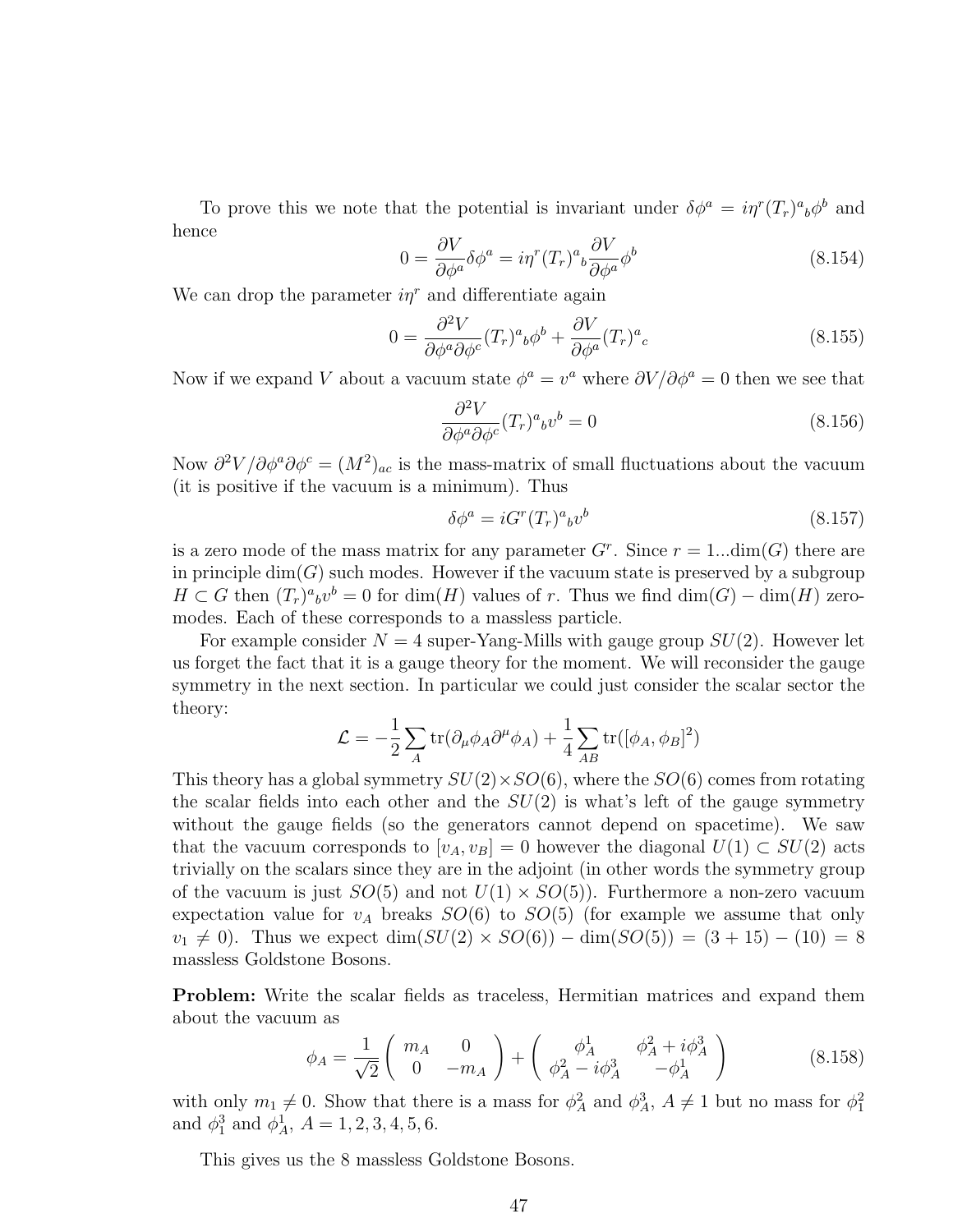### 8.3 The Higg's Mechanism

Let us now return to gauge theories and for concreteness consider (the Bosonic part of)  $N = 4$  super-Yang-Mills. Here there is an important effect. Notice that in a gauge theory there is no room to add a mass term of the gauge fields as

$$
m^2 \text{Tr}(A_\mu, A^\mu) \tag{8.159}
$$

is not be gauge invariant. Since the only massless gauge field observed in Nature is the photon of Electromagnetism the role of Yang-Mills theories was not clear for a long time. It wasn't really until is was proven that the only renormalizable four-dimensional quantum field theories as Yang-Mills theories with some matter content that their role was solidified (actually another feature was asymptotic freedom).

But let us look at a generic, *i.e.*  $v_A^R \neq 0$ , point in the vacuum moduli space of  $N = 4$ super-Yang-Mills. The covariant derivative of  $\phi_A$  contains a term, assuming  $\partial_\mu \phi_A = 0$ ;

$$
D_{\mu}\phi_A = -i[A_{\mu}, \phi] = -iv_A^R[A_{\mu}, H_R] + \dots \tag{8.160}
$$

where the ellipses denote fluctuations of the  $\phi_A$  away from its vacuum expectation value. Since the action contains a  $(D_{\mu}\phi_A)^2$  term we see that there is an effective mass for  $A_{\mu}$ of the form

$$
-v_A^R v_A^S A_\mu^s A^{t\mu} \text{Tr}([H_R, T_s], [H_S, T_t]) \tag{8.161}
$$

This gives a mass of order  $v_A^R$  to the components of  $A^r_\mu$  that are not in the Cartan subalgebra. Thus in a generic vacuum most of the gauge fields are massive (most because there are always more generators that are not in the Cartan subalgebra than those that are in it).

We've used the word generic here because it could be that some of the  $v_A$  are vanishing. This would then lead to massless gauge Bosons and an enhancement of the symmetry group of the vacuum.

This is an example of the famous Higg's mechanism. More generally suppose we have some scalar fields  $\phi^a$  in an arbitrary representation of the gauge group and some gauge invariant potential  $V(|\phi|)$ . As we have seen the vacuum can break the global symmetry if there is a non-zero vacuum expectation value  $v^a$  for  $\phi^a$ . However in a gauge theory there is always a coupling coming from the covariant derivative

$$
D_{\mu}\phi^{a} = -iA_{\mu}^{r}(T_{r})^{a}{}_{b}v^{b} + \dots \qquad (8.162)
$$

where the ellipsis denotes fluctuations of  $\phi^a$  away from the vacuum value  $v^a$ . Again we see that this gives a mass term for the gauge fields:

$$
A^r_{\mu}A^{r\mu}(T_r)^a{}_b(T_r)^a{}_cv^b v^c\tag{8.163}
$$

Note that the gauge fields which are massive are those that correspond to non-trivial Goldstone Bosons, *i.e.* to directions where  $(T_r)^a{}_b v^b \neq 0$ . The gauge symmetries preserved by the vacuum remain massless.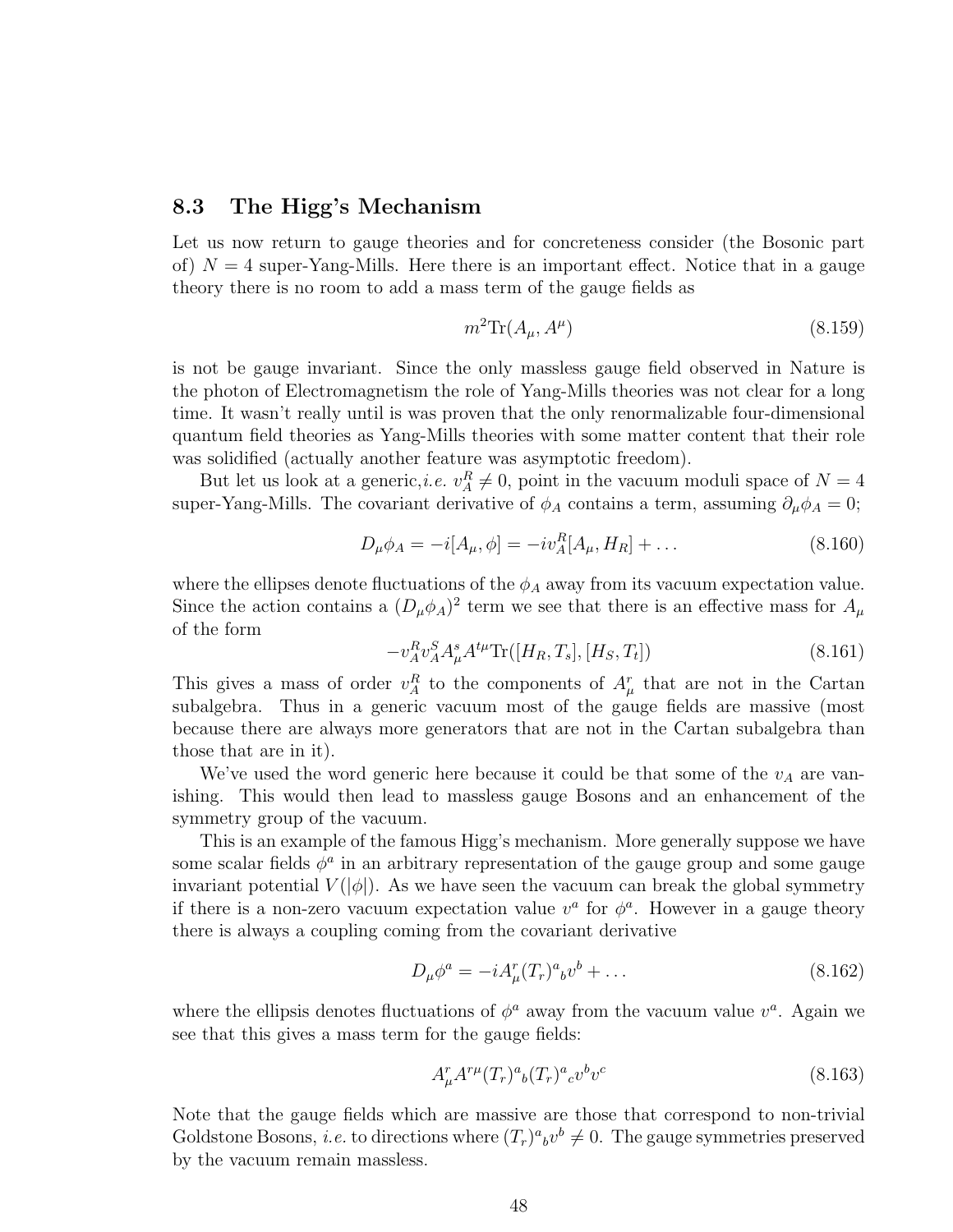For example in  $N = 4$  super-Yang-Mills the gauge fields corresponding to the  $U(1)^{\text{rank}(G)} \subset G$  symmetry group of the vacuum are still massless. However in theories with other matter content it is possible to break the gauge group to smaller subgroups.

You might complain that a massive vector field has three and not two degrees of freedom in four-dimensions (the gauge choice can only remove one massive degree of freedom as opposed to two massless ones). So where does this extra degrees of freedom come from to make the vector field massive? The answer is that the gauge fields 'eat' the massless Goldstone mode associated to breaking the symmetry generated by the non-flat directions. Here 'eat' means that one can show that the associated Goldstone mode can be gauged away.

To see this we note that the Goldstone fields  $G<sup>r</sup>(x)$  are related to the scalars  $\phi<sup>a</sup>$ through (see  $(8.157)$ )

$$
\phi^a(x) = v^a + iG^r(x)(T_r)^a{}_b v^b
$$

where we have now introduced a spacetime dependence on the parameters  $G<sup>r</sup>$ . For simplicity let us suppose that  $G<sup>r</sup>$  is a infinitesimal perturbation about the vacuum solution  $\phi^a = v^a$ . We can then consider an infinitesimal gauge transformation:

$$
\delta\phi^a = i\theta^r (T_r)^a{}_b\phi^b = i\theta^r (T_r)^a{}_b v^b + \dots
$$

where the ellipsis denotes higher order terms. Here we see that we can indeed set the gauge parameters  $\theta^r = -G^r$  to 'gauge away' the Goldstone fields  $G^r$ . Thus in a particular gauge there are no Goldstone Bosons. However, as we have seen, The vector gauge fields associated to the same directions in the Lie algebra have become massive.

### 8.4 BPS Monopoles

Finally let us return to the issue of BPS states in the particular example of  $N = 4$ Super-Yang-Mills. We saw above there there are special states where the mass saturates a bound determined by the central charges. These states are identified by the fact that they preserve a fraction of the supersymmetry. This means that they solve  $\delta A_\mu = \delta \phi_A =$  $\delta \lambda_I = 0$  for some  $\epsilon_I$ .

We look for classical field configurations where  $\lambda_I = 0$ . It follows that  $\delta A_\mu = \delta \phi_A =$ 0. Thus we need to solve

$$
-\frac{1}{2}F_{\mu\nu}\gamma^{\mu\nu}\epsilon^I - \gamma^{\mu}\gamma_5 D_{\mu}\phi^A\rho_A^{IJ}\epsilon_J + \frac{i}{2}[\phi_A,\phi_B]\rho_{AB}^{IJ}\epsilon_J = 0
$$
\n(8.164)

We will consider static solutions with  $F_{0i} = D_0 \phi_A = 0$  and write  $F_{ij} = \varepsilon_{ijk} B^k$ , in analogy with the magnetic field in electromagnetism. Let us also assume that only one  $\phi_A$ , say  $\phi_1$  is non-zero so that  $[\phi_A, \phi_B] = 0$ . This equation reduces to

$$
-\frac{1}{2}\epsilon_{ijk}B^k\gamma^{ij}\epsilon^I = \gamma^i\gamma_5 D_i\phi^1\rho_1^{IJ}\epsilon_J
$$
\n(8.165)

Next we note that  $\gamma^{ij} = i \epsilon^{ijk} \gamma_k \gamma_0 \gamma_5$  so that

$$
-iB^k \gamma_k \gamma_0 \gamma_5 \epsilon^I = \gamma^k \gamma_5 D_k \phi^1 \rho_1^{IJ} \epsilon_J \tag{8.166}
$$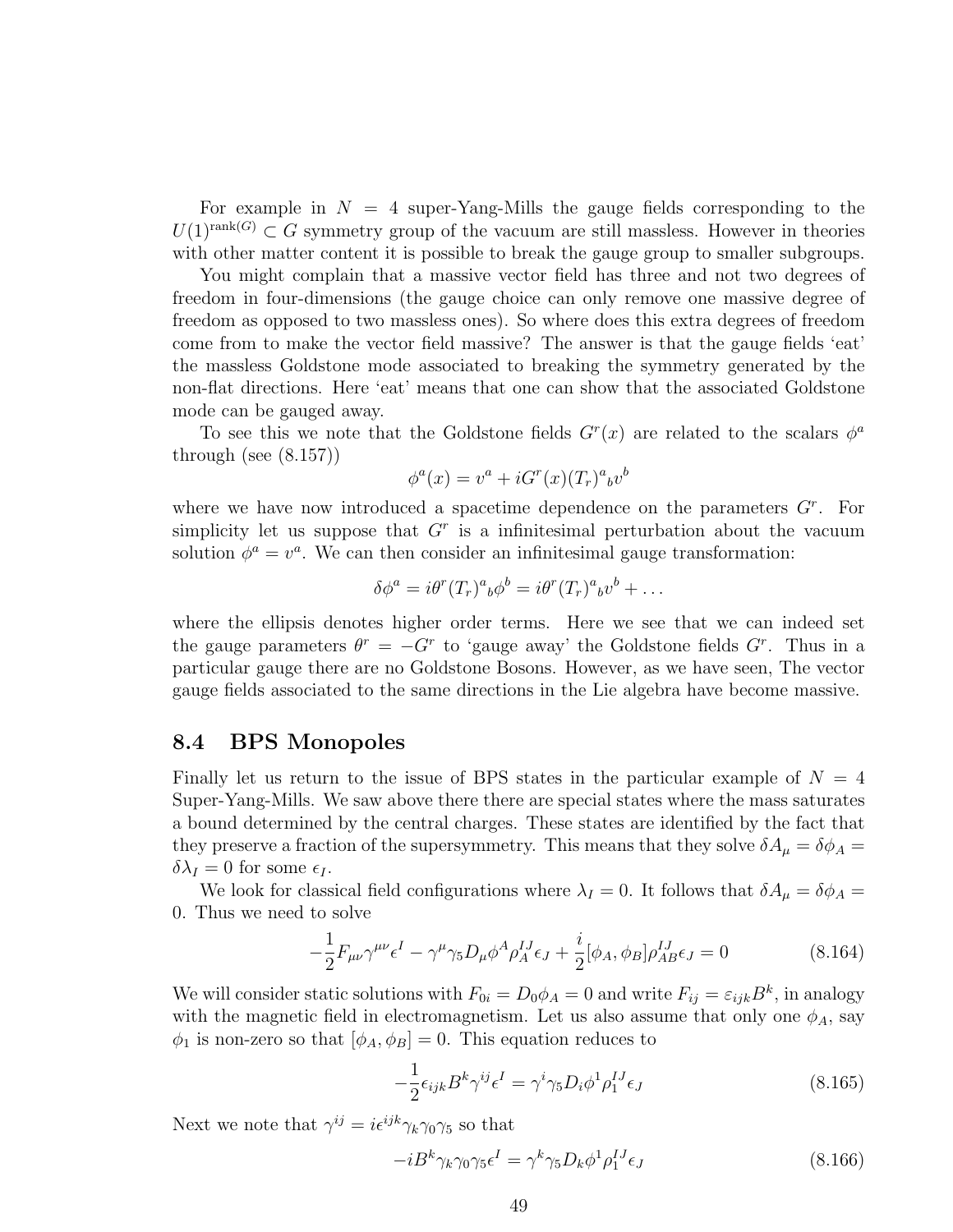If we set

$$
B_k = \pm D_k \phi_1 \tag{8.167}
$$

then our equation reduces to

$$
\pm i\gamma_0 \rho_1^{IJ} \epsilon_J = \epsilon_I \tag{8.168}
$$

This is a projection onto a subset of all the  $\epsilon_I$ . In particular recall that

$$
\gamma_0 = \begin{pmatrix} 0 & 1 & 0 & 0 \\ -1 & 0 & 0 & 0 \\ 0 & 0 & 0 & 1 \\ 0 & 0 & -1 & 0 \end{pmatrix}
$$
 (8.169)

Thus is we write

$$
\epsilon_I = \begin{pmatrix} \epsilon_{1I} \\ \epsilon_{2I} \\ \epsilon_{3I} \\ \epsilon_{4I} \end{pmatrix} \tag{8.170}
$$

then we find

$$
\epsilon_{1I} = \pm i \rho_1^{IJ} \epsilon_{2J} \qquad \epsilon_{2I} = \mp i \rho_1^{IJ} \epsilon_{1J} \n\epsilon_{3I} = \pm i \rho_1^{IJ} \epsilon_{4J} \qquad \epsilon_{4I} = \mp i \rho_1^{IJ} \epsilon_{3J}
$$
\n(8.171)

These equations determine  $\epsilon_{2I}$  and  $\epsilon_{4I}$  in terms of  $\epsilon_{1I}$  and  $\epsilon_{3I}$ . Thus half of the supersymmetries are preserved.

There is a second way to arrive at the same equations, without discussing supersymmetry due to Bogomol'nyi. Let us look for static, Bosonic solutions which minimize the energy (since we are assuming no time-dependence this means the Classical equations of motion will be satisfied). We may choice a so-called Coulomb gauge where  $A_0 = 0$ and hence  $D_0 = 0$ . The total energy can be written as (again assuming  $E_i = 0$ )

$$
E = \frac{1}{g_{YM}^2} \int d^3x \frac{1}{4} \text{tr}(F_{ij}F^{ij}) + \frac{1}{2} \text{tr}(D_i \phi_A D^i \phi_A)
$$
  
\n
$$
= \frac{1}{g_{YM}^2} \int d^3x \frac{1}{2} \text{tr}(B_i B^i) + \frac{1}{2} \text{tr}(D_i \phi_A D^i \phi_A)
$$
  
\n
$$
= \frac{1}{g_{YM}^2} \int d^3x \Big(\frac{1}{2} \text{tr}((B_i \mp D_i \phi_1)(B^i \mp D_i \phi_1)) + \frac{1}{2} \sum_{A=2}^6 \text{tr}(D_i \phi_A D^i \phi_A)
$$
  
\n
$$
\pm \text{tr}(B^i D_i \phi_1)\Big)
$$
  
\n(8.172)

We see that the terms on the first line are squares and hence positive definite. The final term is in fact a total derivative:

$$
\operatorname{tr}(B^i D_i \phi_1) = \partial_i \operatorname{tr}(B^i \phi_1) \tag{8.173}
$$

Problem: Show this!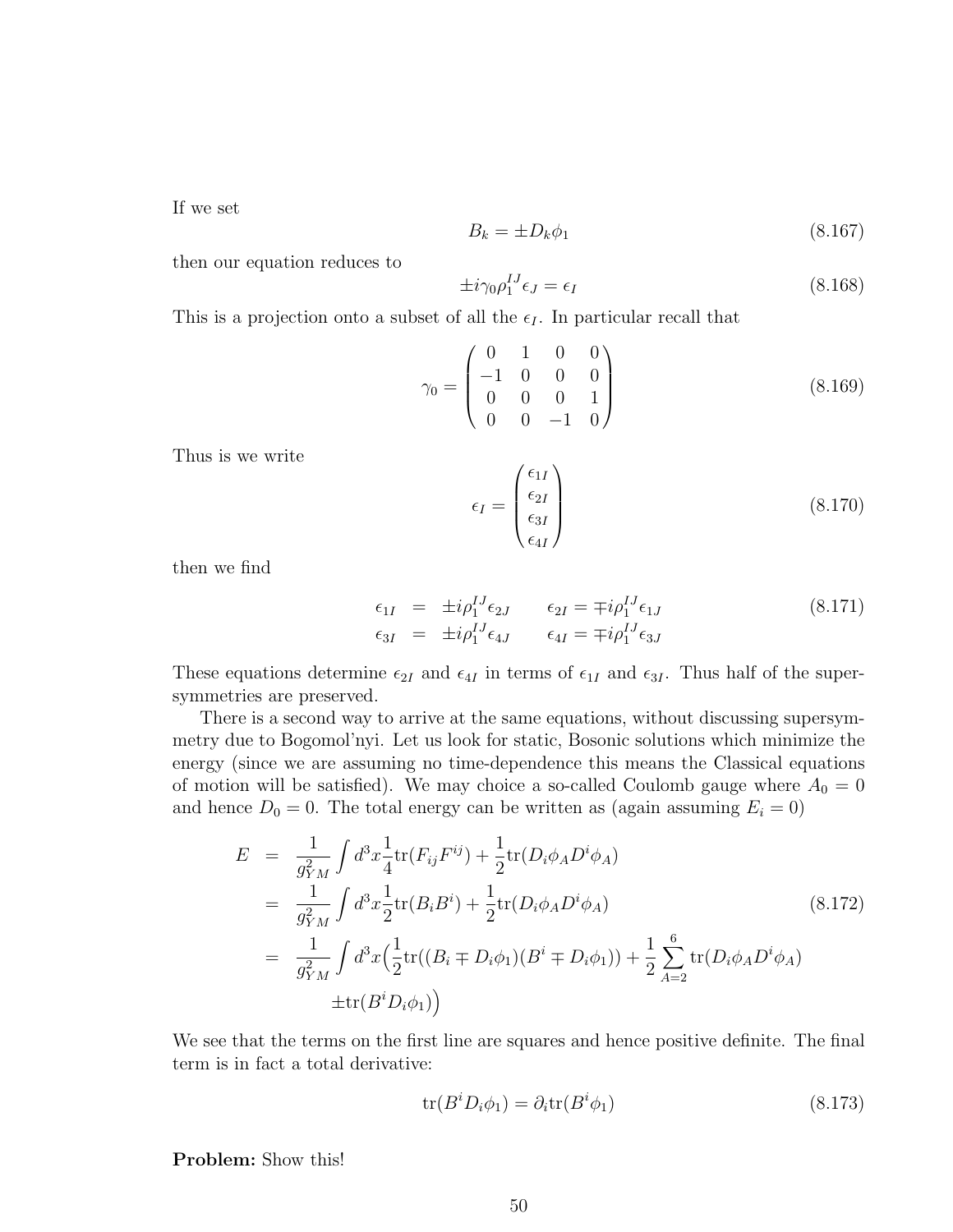Since the remaining terms are sums of squares we find a bound on the energy

$$
E \geq \pm \frac{1}{g_{YM}^2} \int d^3x \text{tr}(B^i D_i \phi_1)
$$
  
=  $\pm \frac{1}{g_{YM}^2} \int d^3x \partial_i \text{tr}(B^i \phi_1)$   
=  $\pm \frac{1}{g_{YM}^2} \int_{S_{\infty}^2} r^2 \sin \theta d\theta d\varphi \text{ tr}(B_r \phi_1)$  (8.174)

where  $n^i$  is a unit normal vector to the boundary at infinity. This is called the Bogomol'nyi bound. Furthermore we see that the bound is saturated whenever

$$
B_i = \pm D_i \phi_1 \qquad D_i \phi_A = 0 \ (A \neq 1) \tag{8.175}
$$

These are precisely the equations we previously derived. We see that they are the minimum energy solutions for a fixed boundary condition. In particular at infinity the fields will behave as

$$
\phi_1^a = v_1^a + \dots \qquad B_r^a = \frac{Q_M^a}{4\pi r^2} + \dots \tag{8.176}
$$

so that the bound becomes

$$
E \ge \pm \frac{v_1^a}{4\pi g_{YM}^2} \int_{S^2_{\infty}} \sin\theta d\theta d\varphi \ Q_M^a = \left| \frac{v_1^a Q_M^a}{g_{YM}^2} \right| \tag{8.177}
$$

Note that since  $B_i = \pm D_i \phi_1$  the right-hand-side of (8.174) is positive definite and we can therefore put an absolute value sign. This states that the mass of a state is bounded below by its magnetic charge (and is proportional to  $1/g_{YM}^2$ , *i.e.* is very large at weak coupling).

Note that there is one final condition to be satisfied. Since we have been dealing directly with the field strength and not the gauge fields we must ensure that the Bianchi identity is satisfied:

$$
D_{[i}F_{jk]} = 0 \t\t(8.178)
$$

(recall that we have set  $D_0 = 0$ ). Contracting this with  $\epsilon^{ijk}$  gives

$$
D^i B_i = 0 \tag{8.179}
$$

Thus we must have

$$
D^i D_i \phi_1 = 0. \t\t(8.180)
$$

The exact solutions to these equations are rather difficult to describe (although there is a complete analytic solution available in principle). They describe magnetic monopole states in a non-Abelian gauge theory.

We have seen that these states preserve half of the supersymmetries and therefore fall into short multiplets. That is to say there are additional states in the theory which, along with the monopole, fill out a short multiplet. These other solutions can be obtained by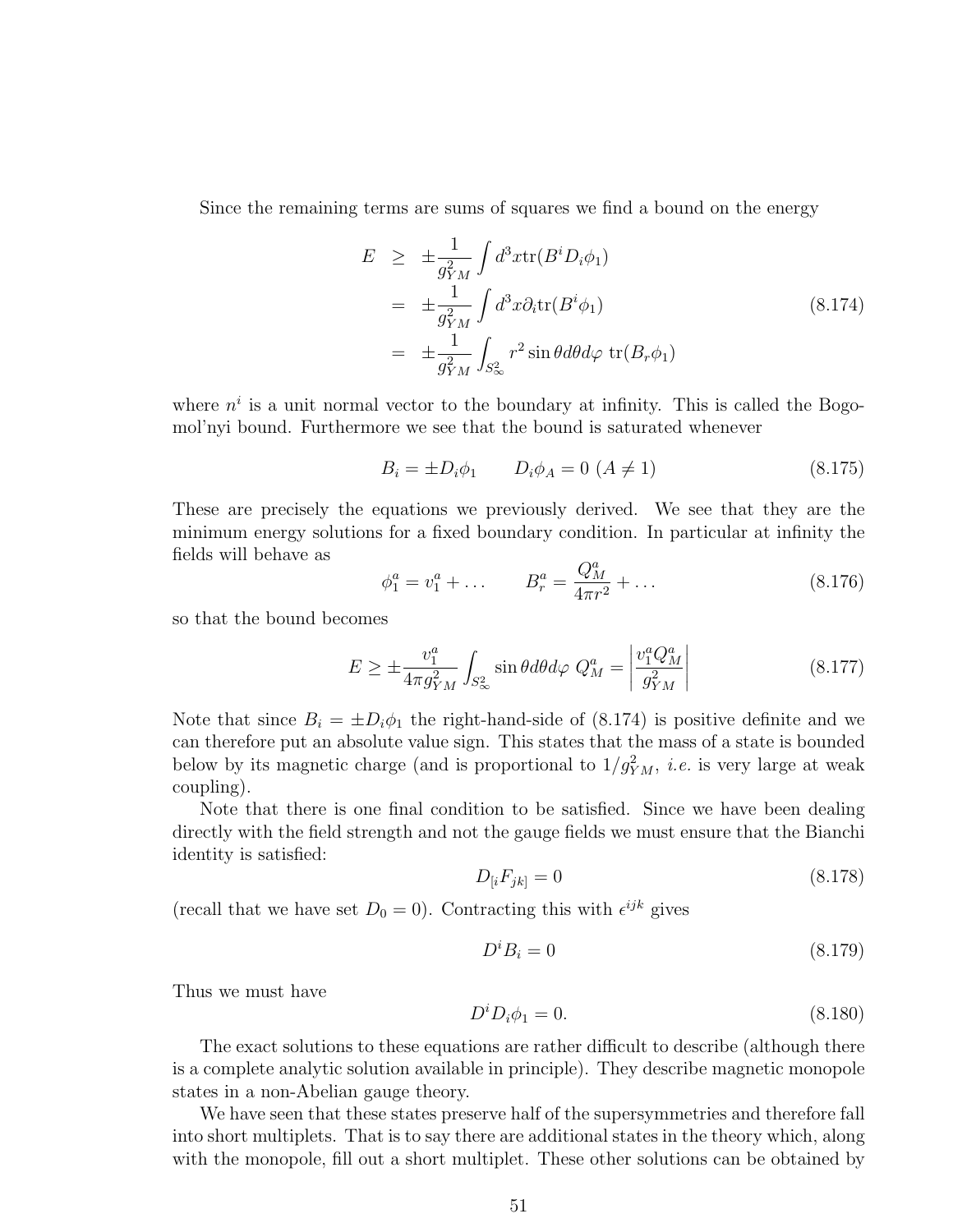acting on the monopole solution with the broken supersymmetries (so they correspond to turning on the Fermions). It is not hard to show that the multiplet is that of a vector multiplet with highest spin 1. Indeed one essentially just repeats the discussion at the end of section 7. However there is one change. Rather than restricting to highest spin 1 because of not wanting to include gravity (this isn't needed if the states are massive) we require that since the theory is CPT invariant the soliton specturm must be CPT self-conjugate. Thus the highest spin of the monopole multiplet is minus the lowest spin. This fixes  $s = 1$ . Thus the monopole spectrum is the same as the original perturbative spectrum of the field theory (in  $N = 4$  Super-Yang-Mills). These states are conjectured to be the strong coupling duals to the perturabative states.

## Appendix A: Conventions

In these notes we are generally in 4 spacetime dimensions labeled by  $x^{\mu}$ ,  $\mu = 0, 1, 2, ..., 3$ . When we only want to talk about the spatial components we use  $x^i$  with  $i = 1, ..., 3$ . We use the the "mostly plus" convention for the metric:

$$
\eta_{\mu\nu} = \begin{pmatrix} -1 & & & \\ & 1 & & \\ & & 1 & \\ & & & 1 \end{pmatrix} \tag{8.1}
$$

Spinor indices will in general be denoted by  $\alpha, \beta = 1, ..., 4$ . When we talk about Weyl spinors we will use the spinor indices  $a, \dot{a} = 1, 2$ . We will briefly talk about more general D dimensions. In this case  $\mu = 0, 1, 2, ..., D - 1$  and  $\alpha, \beta = 1, ..., 2^{[D/2]}$ .

We also assume, according to the spin-statistics theorem, that spinorial quantities and fields are Grassmann variables, i.e. anti-commuting. We will typically use Greek symbols for Fermionic Grassmann fields,  $\psi, \lambda, \dots$  and Roman symbols for Bosonic cnumber fields.

## Appendix B: The Fierz Transformation

The  $\gamma$ -matrices have several nice properties. Out of them one can construct the additional matrices

$$
1, \gamma_{\mu}, \gamma_{\mu}\gamma_{D+1}, \gamma_{\mu\nu}, \gamma_{\mu\nu}\gamma_{D+1}, \dots \tag{8.1}
$$

where  $\gamma_{\mu\nu\lambda}$  is the anti-symmetric product over the given indices with weight one, e.g.

$$
\gamma_{\mu\nu} = \frac{1}{2} (\gamma_{\mu} \gamma_{\nu} - \gamma_{\nu} \gamma_{\mu})
$$
\n(8.2)

Because of the relation  $\gamma_0\gamma_1...\gamma_{D-1} \propto \gamma_{D+1}$  not all of these matrices are independent. The list stops when the number of indices is bigger than  $D/2$ . It is easy to convince yourself that the remaining ones are linearly independent.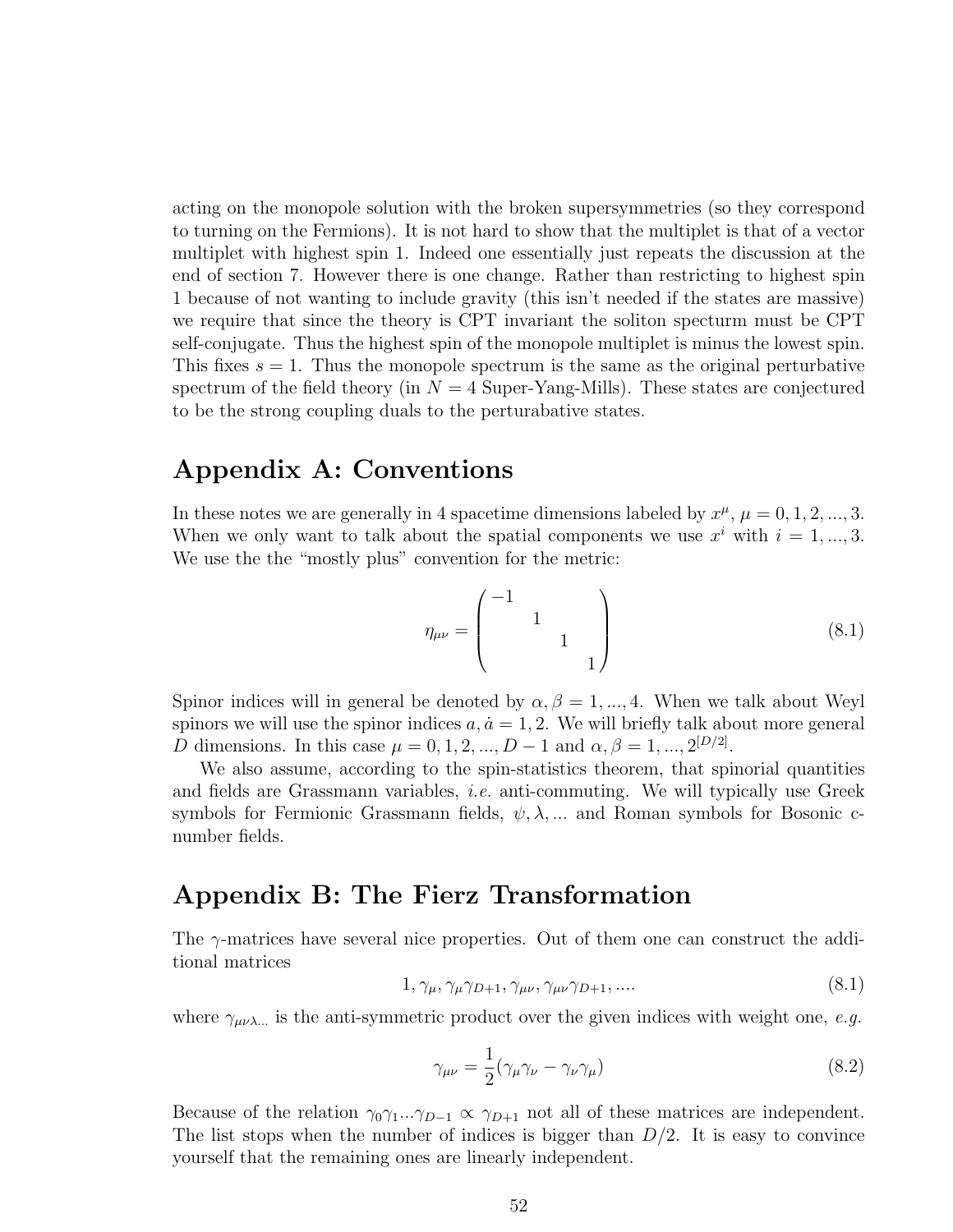**Problem:** Using the fact that  $\langle M_1, M_2 \rangle = \text{Tr}(M_1^{\dagger} M_2)$  defines a complex inner product, convince yourself that the set (8.1), where the number of spacetime indices is no bigger than  $D/2$ , is a basis for the space of  $2^{[D]/2} \times 2^{[D]/2}$  matrices  $([D]/2]$  is the integer part of  $D/2$ ).

Thus any matrix can be written in terms of  $\gamma$ -matrices. In particular one can express

$$
\delta_{\alpha}^{\beta} \delta_{\gamma}^{\delta} = \sum_{\Gamma \Gamma'} c_{\Gamma \Gamma'} (\gamma_{\Gamma})_{\gamma}^{\ \beta} (\gamma_{\Gamma'})_{\alpha}^{\ \delta} \tag{8.3}
$$

for some constants  $c_{\Gamma\Gamma'}$ . Here  $\Gamma$  and  $\Gamma'$  are used as a indices that range over all independent  $\gamma$ -matrix products in (8.1).

To proceed one must determine the coefficients  $c_{\Gamma\Gamma'}$ . To do this we simply multiply (8.3) by  $(\gamma_{\Gamma''})_{\beta}^{\gamma}$  which gives

$$
(\gamma_{\Gamma''})_{\alpha}^{\delta} = \sum_{\Gamma\Gamma'} c_{\Gamma\Gamma'} \text{Tr}(\gamma_{\Gamma}\gamma_{\Gamma''})(\gamma_{\Gamma'})_{\alpha}^{\delta} \tag{8.4}
$$

Now we have observed that  $\text{Tr}(\gamma_{\Gamma}\gamma_{\Gamma^{\prime\prime}})=0$  unless  $\Gamma=\Gamma^{\prime\prime}$  so we find

$$
(\gamma_{\Gamma''})_{\alpha}^{\delta} = \sum_{\Gamma''\Gamma'} c_{\Gamma''\Gamma'} \text{Tr}(\gamma_{\Gamma''}^2)(\gamma_{\Gamma'})_{\alpha}^{\delta} \tag{8.5}
$$

From here we see that  $c_{\Gamma''\Gamma'} = 0$  unless  $\Gamma' = \Gamma''$  and hence

$$
c_{\Gamma\Gamma} = \frac{1}{\text{Tr}(\gamma_{\Gamma}^2)} = \pm_{\Gamma} \frac{1}{2^{[D/2]}}\tag{8.6}
$$

Here the  $\pm_{\Gamma}$  arises because  $\gamma_{\Gamma}^2 = \pm 1$  and  $2^{[D/2]} = \text{Tr}(1)$  is the dimension of the representation of the Clifford algebra.

The point of doing all this is that the index contractions have been swapped and hence one can write

$$
(\bar{\lambda}\psi)\chi_{\alpha} = \bar{\lambda}^{\gamma}\psi_{\delta}\chi_{\beta}\delta_{\alpha}^{\beta}\delta_{\gamma}^{\delta}
$$
  
\n
$$
= -\sum_{\Gamma} c_{\Gamma\Gamma}\bar{\lambda}^{\gamma}(\gamma_{\Gamma})_{\gamma}^{\beta}\chi_{\beta}(\gamma_{\Gamma})_{\alpha}^{\delta}\psi_{\delta}
$$
  
\n
$$
= -\frac{1}{2^{[D/2]}}\sum_{\Gamma} \pm_{\Gamma} (\bar{\lambda}\gamma_{\Gamma}\chi) (\gamma_{\Gamma}\psi)_{\alpha}
$$
(8.7)

here the minus sign out in front arises because we must interchange the order of  $\psi$  and  $\chi$  which are anti-commuting. This is called a Fierz rearrangement and it has allowed us to move the free spinor index from  $\chi$  to  $\psi$ . Its draw back is that it becomes increasingly complicated as the spacetime dimension  $D$  increases, but generally speaking there isn't an alternative so you just have to slog it out.

In particular consider four dimensions. The independent matrices are

$$
1, \gamma_5, \gamma_\mu, \gamma_\mu \gamma_5, \gamma_{\mu\nu} \tag{8.8}
$$